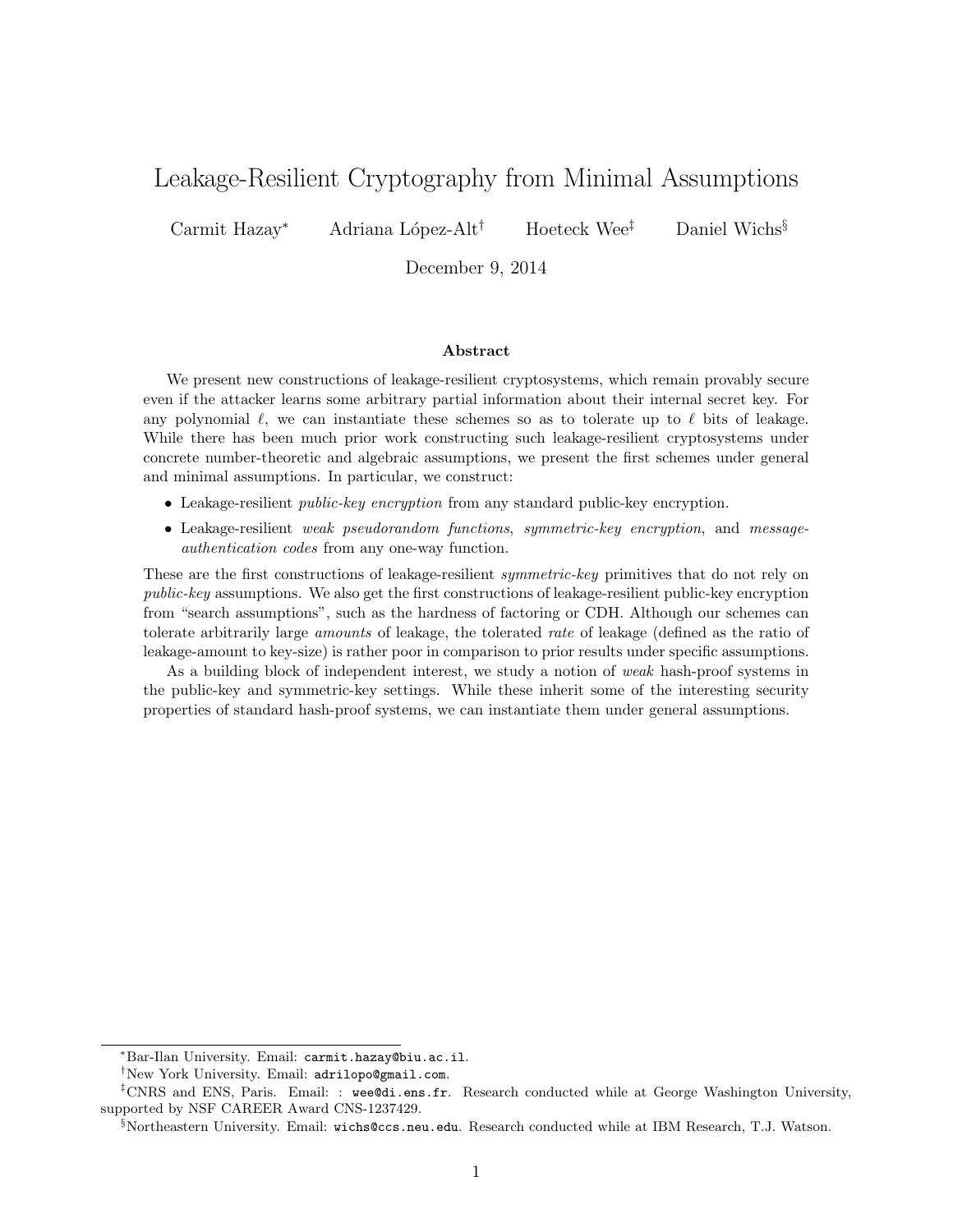# **1 Introduction**

A central goal in cryptography is to base cryptosystems on intractability assumptions that are as weak and as general as possible; that way, if one problem turns out to be susceptible to a new attack or if another turns out to yield better performance, we may readily replace the underlying problem in our cryptosystem. Another goal is to design cryptosystems in strong security models that account for a wide range of possible attacks. Our work lies at the intersection of these two areas, by studying leakage-resilient security under general and minimal assumptions.

Leakage Resilience. Leakage-resilient cryptosystems maintain their security even if an attacker can learn some partial information about the internal secret key. Aside from being a basic question of theoretical interest, the study of leakage-resilience is motivated by several real-world scenarios where information leaks. One such scenario involves side-channel attacks, where the physical attributes of a computing device (e.g., its power consumption, electromagnetic radiation, timing, temperature, acoustics, etc.) can reveal information about its internal secret state. See e.g., [Koc96,KJJ99,QS01, AARR02,QK02,BE03,Rel,ECR] for many examples of such attacks that completely break otherwise secure cryptosystems. Another source of leakage occurs through imperfect erasures (such as in the *cold-boot* attack [HSH+09]), where memory contents, including secret key information, aren't properly erased and some partial information becomes available to an attacker. Another source of leakage occurs if the secret key is stored on a compromised system to which the attacker has remote access. As suggested in prior work, we can impede an attacker from retrieving the secret key in its entirety by making it deliberately huge (e.g., many gigabytes in length), but the attacker can still obtain some partial leakage  $[CLW06, Dzi06a, CDD<sup>+</sup>07, ADW09]$ . As yet another example, we may need to use a cryptosystem within the context of a larger protocol that intentionally leaks some information about the secret key as a part of its design. Leakage-resilience provides a powerful tool, allowing us to easily analyze the security of such constructions. In summary, we believe that leakage-resilience is an interesting and fundamental property worth studying because of its relevance to many diverse problems including (but not limited to) side-channel attacks.

**Bounded-Leakage Model.** There are several security models of leakage-resilience in the literature, differing in their specification of what information can become available to the attacker. In this work we will focus on a simple yet general model, called the *bounded-leakage* (or sometimes *memory leakage*) model, which has received much attention in recent years [Dzi06b, CDD<sup>+</sup>07, AGV09, ADW09, NS09, KV09, ADN<sup>+</sup>10, CDRW10, BG10, GKPV10, DHLW10b, BSW11, BHK11, HL11, JGS11, BCH12, BK12]. In this model, the attacker can learn arbitrary information about the secret key, as long as the total number of bits learned is bounded by some parameter *ℓ*, called the *leakage bound*. We formalize this security notion by giving the attacker access to a *leakage oracle* that she can repeatedly and adaptively query; each query to the oracle consists of a *leakage function f* and the oracle responds with the "leakage"  $f(SK)$  computed on secret key SK. The leakage oracle is only restricted in the total number of bits that it outputs throughout its lifetime, which is bounded by *ℓ*. This model is particularly interesting because of its elegance and simplicity and its wide applicability to scenarios such as incomplete erasure, compromised systems, and information released by high-level protocols.

We note that several other models of leakage-resilience consider a more complex scenario, where information can leak continually over time, with no overall bound on the total amount of leakage. See [ISW03, MR04, DP08, Pie09, DHLW10a, BKKV10, LLW11, DLWW11, GR12] for some examples. These models may offer a more realistic view of side-channel attacks, where many measurements may be made by an attacker over time. Many of these works rely on results from the bounded-leakage model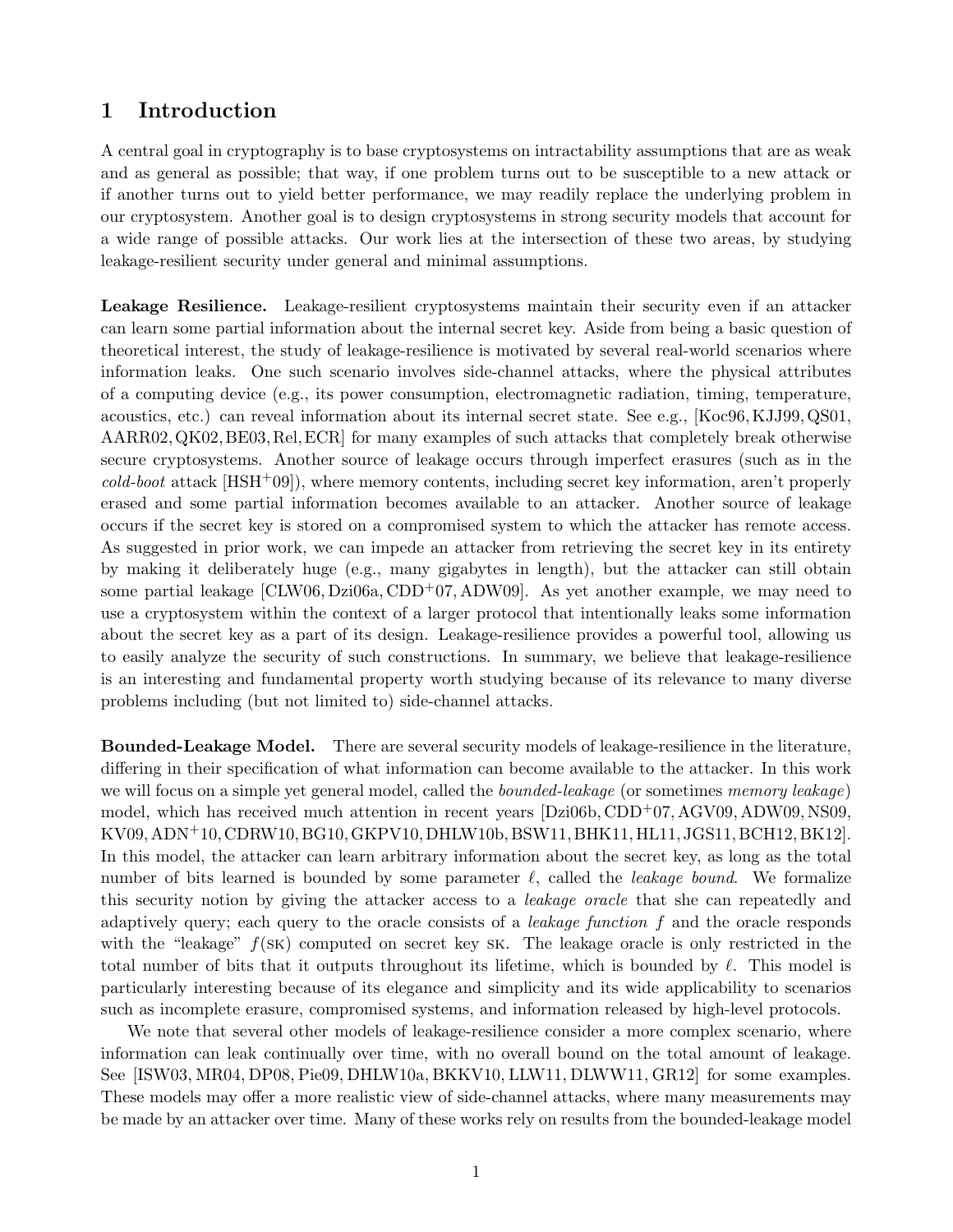as basic building blocks. Therefore, we believe that a thorough understanding of the bounded-leakage model is a necessary, but perhaps not sufficient, prerequisite to understanding other more complex models. We mention that it remains debatable how accurately any of the above models reflects realistic side-channel attacks (see e.g., the discussion in [Sta10]).

**Prior Constructions.** It turns out that many cryptographic primitives, including all of the ones discussed in this work, are generically resilient against small amounts of leakage. In particular, every instantiation of such primitives can tolerate  $\ell = O(\log(\lambda))$  bits of leakage, where  $\lambda$  is the security parameter, and schemes with stronger *exact security* can tolerate correspondingly larger amounts of leakage. Intuitively, this follows since we can correctly "guess" small leakage values with reasonable probability and hence they cannot be of too much help in an attack.<sup>1</sup>

Most prior research in leakage-resilient cryptography attempts to construct schemes that provably tolerate larger amounts of leakage, without making any strong exact-security assumptions on the underlying primitives. In this work, whenever we talk about leakage-resilient schemes, we refer to schemes of this type that can tolerate larger amounts of leakage beyond the generic bound. Ultimately, we aim to tolerate any polynomial leakage bound  $\ell(\lambda)$  just by instantiating the scheme with a sufficiently large secret key. Prior to this work, we had such results for public-key encryption [AGV09, NS09, BG10], under specific assumptions such as LWE, DDH, DCR, QR, or somewhat more generally, the existence of "hash-proof systems". We also had such results for signatures [ADW09,KV09,DHLW10b] assuming the existence of NIZKs and public-key encryption. Essentially nothing better was known for symmetric-key encryption or message-authentication codes, beyond simply using the corresponding public-key constructions in the symmetric-key setting.

**Our Main Results.** We present new constructions of several leakage-resilient cryptosystems under the *minimal assumption* that such cryptosystems exist in the standard setting, without any leakage. For any polynomial leakage-bound  $\ell(\lambda)$  in the security parameter  $\lambda$ , we can instantiate these schemes so as to resit  $\ell(\lambda)$  bits of leakage. In particular, we construct the following primitives:

- *•* Leakage-resilient *public-key encryption* from any public-key encryption.
- *•* Leakage-resilient *weak pseudorandom functions*, *symmetric-key encryption*, and *message-authentication codes* from any one-way function.

We only assume the underlying primitives satisfy the usual asymptotic notion of security, and do *not* require any stronger levels of exact security. These results give us the first constructions of leakageresilient symmetric-key primitives that do not rely on public-key assumptions. They also give us the first constructions of leakage-resilient public-key encryption from several specific "search assumptions" such as the hardness of RSA, factoring, or computational Diffie-Hellman (CDH).

Leakage Amount vs. Rate. Although our schemes can tolerate an arbitrarily large polynomial *amount* of leakage *ℓ*, the tolerated *rate* of leakage (defined as the ratio of *ℓ* to the secret-key size) in these constructions is rather poor. In particular, the leakage rate in our schemes is  $O(\log(\lambda)/s(\lambda))$ where  $s(\lambda)$  is the secret-key size of the underlying non-leakage-resilient primitives. In contrast, the state-of-the-art constructions of leakage-resilient schemes from concrete number-theoretic assumptions such as DDH can usually achieve a  $(1 - o(1))$  leakage rate, meaning that almost the entire secret key can leak. Allowing higher leakage rates under general assumptions remains as an open problem.

<sup>1</sup>This simple argument works for "unpredictability" applications such as signatures. A more subtle argument also works for many "indistinguishability" applications, including public-key encryption, weak-PRFs and symmetric-key CPA encryption (but not, e.g., one-time encryption). See [DY12] for a general treatment of this question.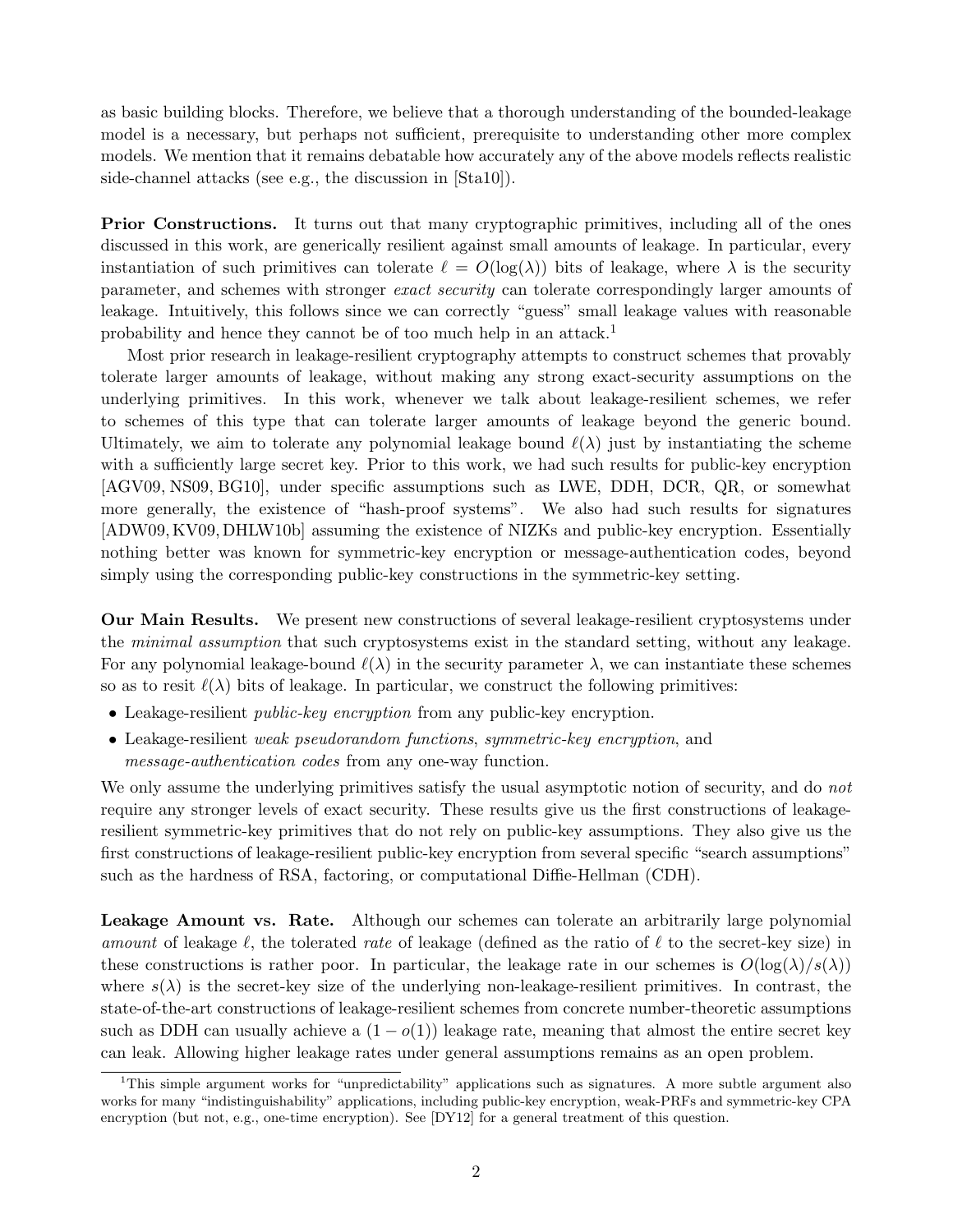**Extensions of Our Results.** We explore several extensions of our main results. Firstly, we show that all of the results also apply to an alternate notion of *entropy-bounded leakage* [NS09,DHLW10a], where we restrict the amount of entropy-loss caused by the leakage rather than restricting its length. We also show that our public/symmetric key encryption schemes provide resilience to *"after-the-fact"* leakage as defined by Halevi and Lin [HL11]. In particular, if the attacker can choose to learn some arbitrary *ℓpost* bits of leakage on the secret key adaptively *after* seing a challenge ciphertext, she learns no more than *ℓpost* bits of information about the encrypted message (in contrast, if the leakage is independent of the challenge ciphertext, she learns nothing about the message). Lastly, we extend our results to the *bounded-retrieval model* [CLW06,Dzi06a,CDD+07,ADW09], where we want to have efficient schemes tolerating huge amounts (many gigabytes) of leakage, meaning that the efficiency of the scheme should not degrade even as the leakage-bound *ℓ* increases. Since the secret-key size of such schemes must exceed  $\ell$  and therefore also be huge, these schemes cannot even read their entire secret key during each cryptographic operation. This model is motivated by the problem of system compromise, where an attacker can download large amounts of data from a compromised system.

### **1.1 Overview of Our Techniques**

Our starting point is a result of Naor and Segev [NS09] (journal version [NS12]), which constructs leakage-resilient public-key encryption from any *hash-proof system* (HPS) [CS02]. As observed in [NS09, ADN+10], this construction does not require the full security notion of HPS and it turns out that a weaker variant, which we will call a *weak* HPS (wHPS), actually suffices.<sup>2</sup> As our first result we show that, surprisingly, wHPS can be constructed generically from any public-key encryption scheme. This is in contrast to the full notion of HPS, which we only know how to construct from concrete number-theoretic assumptions such as DDH, DCR or QR. This gives us our results for *public-key encryption*. Next, we also define a new and meaningful notion of a *symmetric-key* wHPS, which allows us to construct leakage-resilient *weak pseudo-random functions* and *symmetric-key encryption*. We show how to construct symmetric-key wHPS generically from any pseudorandom function (PRF), and hence only under the assumption that one-way functions exist. Lastly, we employ several additional ideas to construct leakage-resilient *message authentication codes*.

We now briefly describe what wHPS is, how it relates to leakage resilience, and how to construct it. We focus on the public-key setting since it is conceptually simpler.

**Weak Hash-Proof Systems (wHPS).** A weak hash-proof system (wHPS) can be thought of as a special type of *key-encapsulation mechanism*. It consists of:

- A public-key *encapsulation* algorithm  $(c, k) \leftarrow$  Encap(PK) that creates a ciphertext *c* encapsulating a random secret value *k*.
- *•* A secret-key *decapsulation* algorithm *k* = Decap(sk*, c*) that recovers *k* from the ciphertext *c*.

Within the security definition of wHPS, we also require an additional *invalid encapsulation* algorithm  $c^* \leftarrow$  Encap<sup>\*</sup>(PK), which is *not* used by honest parties. The scheme must satisfy the following:

• CIPHERTEXT INDISTINGUISHABILITY: Valid ciphertexts  $(c, \cdot) \leftarrow$  Encap(PK) are computationally indistinguishable from invalid ciphertexts  $c^* \leftarrow \text{Encap}^*(PK)$ , even given the secret key SK.

<sup>&</sup>lt;sup>2</sup>This weaker variant of HPS was discussed implicitly but not defined formally in [NS09]. The work of  $[ADN^+10]$ explicitly defined a notion of "identity based HPS" which corresponds to an extension of our notion of wHPS to the identity based setting. In both works, the distinction between the "weak" and "full" notions of HPS was not considered important beyond simplifying exposition, and all of the given instantiations in these works even achieve the "full" notion. In other words, although these works notice that weak HPS is sufficient, they do not get any extra benefits from this observation.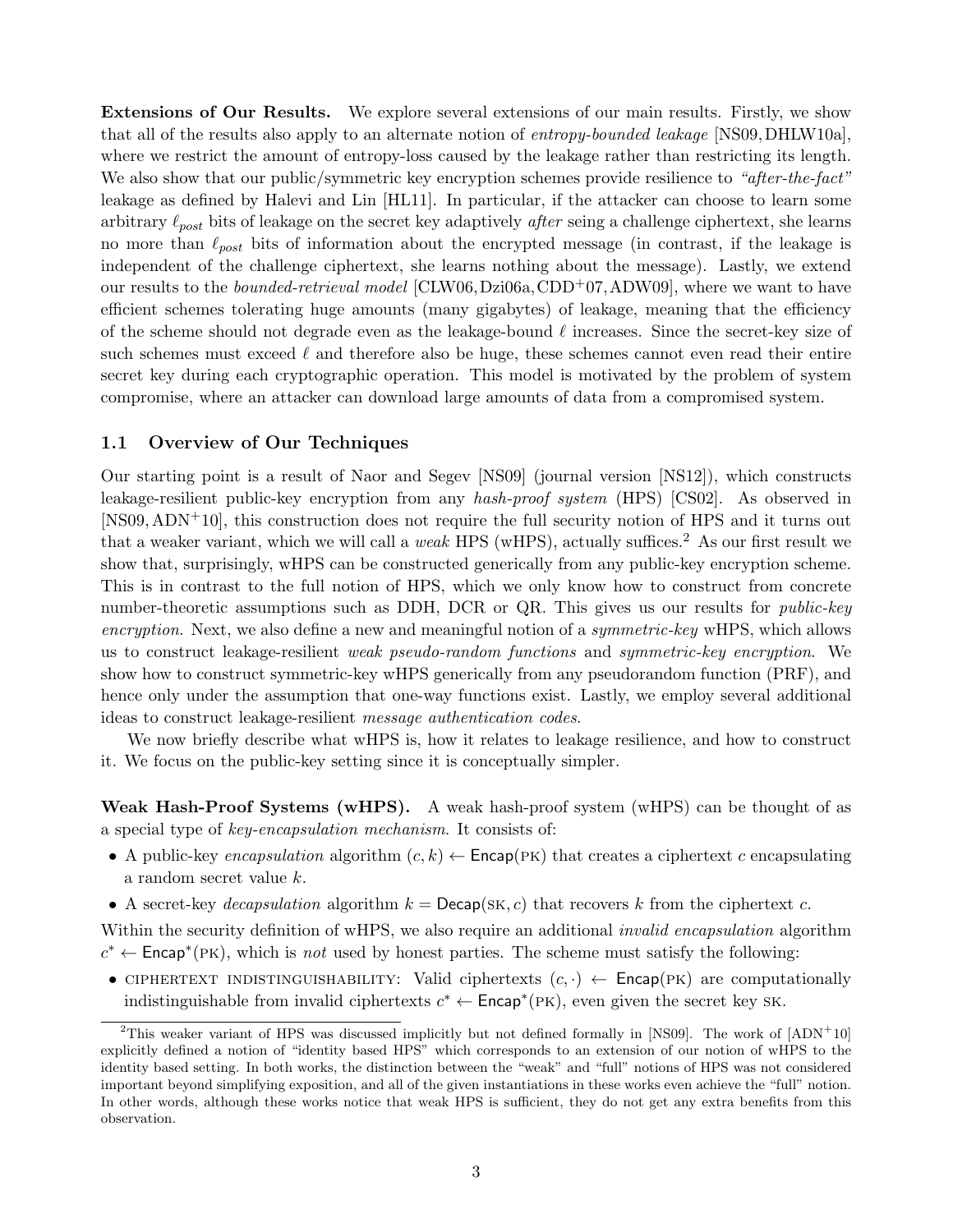*•* smoothness: Let (pk*,* sk) be a random wHPS key pair and *c <sup>∗</sup> ←* Encap*<sup>∗</sup>* (pk) be a random *invalid* ciphertext. Given PK and  $c^*$ , the output  $k = \text{Decap}(\text{SK}, c^*)$  is uniformly random and independent (information theoretically) of pk and *c ∗* . The randomness of *k* comes from the choice of the secret key sk consistent with pk, meaning that there must be multiple ones.

In other words, the secret key sk maintains real entropy even conditioned on pk, and this entropy is transferred to the output  $k = \text{Decap}(\text{SK}, c^*)$  when we decapsulate a random invalid ciphertext  $c^*$ .

The above definition of wHPS departs from that of standard hash-proof systems in several ways, but most importantly, our "smoothness" property is defined for an *average-case* invalid ciphertext  $c^* \leftarrow \text{wHPS}$ *Encap*<sup>\*</sup>(PK) rather than a worst-case choice of  $c^*$  from some invalid set. Indeed, this makes our definition unsuitable for applications dealing with chosen-ciphertext (CCA or even CCA-1) security, for which hash-proof systems were originally intended.

Leakage-Resilience from wHPS. Weak hash-proof systems are particularly suited for leakageresilience. Assume the attacker gets a wHPS public-key pk and observes *ℓ* bits of leakage on the secret key sk. Later, the attacker sees a random valid ciphertext *c* computed via  $(c, k) \leftarrow \mathsf{Encap}(\mathsf{PK})$ ; what has she learned about the hidden value *k*? Firstly, we can switch *c* to an invalid ciphertext  $c^* \leftarrow$  Encap<sup>\*</sup>(PK) and define  $k = \text{Decap}(c^*, sK)$ . This change is indistinguishable even given the secret key sk in full, and therefore also when only given leakage on sk. Secondly, because  $k = \text{Decap}(c^*, s^k)$ is information-theoretically random even when given pk and *c ∗* , the *ℓ*-bits of leakage that the attacker observes about sk can reduce the entropy of  $k$  by at most  $\ell$  bits. Therefore, if  $k$  is sufficiently large, it still has high entropy given the view of the attacker, and we can easily convert it to a uniformly random value using a randomness extractor. The above argument closely follows that of [NS09].

**Constructing wHPS.** Our main result for public-key encryption is to construct wHPS from general assumptions. As a starting point, we give a very simple construction where the output  $k \in \{0,1\}$ consists of a single bit. We do so given any standard public-key encryption (PKE) scheme, as follows:

- Choose two random PKE key-pairs  $(\text{PK}_0, \text{SK}_0), (\text{PK}_1, \text{SK}_1)$  and define the wHPS public-key as PK =  $(PK_0, PK_1)$  and the wHPS secret key as  $SK = (b, SK_b)$  where  $b \leftarrow \{0, 1\}$  is a random bit. Notice that, given PK, there are at least two possible consistent secret keys:  $(0, s_{0})$  and  $(1, s_{1})$ .
- The valid encapsulation algorithm  $(c, k) \leftarrow$  Encap(PK) chooses a random bit  $k \leftarrow \{0, 1\}$  and sets  $c = (c_0, c_1)$  where  $c_0 \leftarrow \text{PKE}$ *.*Enc( $\text{PK}_0, k$ )*,*  $c_1 \leftarrow \text{PKE}$ *.Enc*( $\text{PK}_1, k$ ) both encrypt the *same* bit *k*.
- The invalid encapsulation algorithm  $c^* \leftarrow \text{Encap}^*(PK)$  chooses a random bit  $k \leftarrow \{0, 1\}$  and sets  $c^* = (c_0, c_1)$  where  $c_0 \leftarrow \text{PKE}$ *.Enc*( $\text{PK}_0, k$ )*, c*<sub>1</sub>  $\leftarrow \text{PKE}$ *.Enc*( $\text{PK}_1, 1 - k$ ) encrypt *opposite* bits.
- The decapsulation algorithm  $Decap(SK, c)$  takes  $c = (c_0, c_1)$  and the secret key  $SK = (b, SK_b)$ , and outputs the decryption  $PKEDec(SK_b, c_b)$  of the ciphertext  $c_b$  using the key  $SK_b$ .

The *input indistinguishability* property of the above construction follows since, even given the secret key sk =  $(b, s k_b)$ , the attacker cannot distinguish if the ciphertext  $c_{1-b}$  encrypts the same bit *k* as contained in *c<sup>b</sup>* or the opposite bit 1 *− k*. The *smoothness* property follows since the decapsulation of a random invalid ciphertext  $c^* = (c_0, c_1)$  is uniformly random over the choice of the secret-key bit *b*.

**Amplifying wHPS.** The above construction only gives us a wHPS with 1-bit output. However, we can easily amplify the output size of a wHPS to any arbitrary polynomial  $n = n(\lambda)$ , simply by taking *n* independent copies of the scheme in parallel. Notice that in the new scheme, there will be at least  $2^n$  possible secret keys consistent with any public key, and the output of the wHPS on an invalid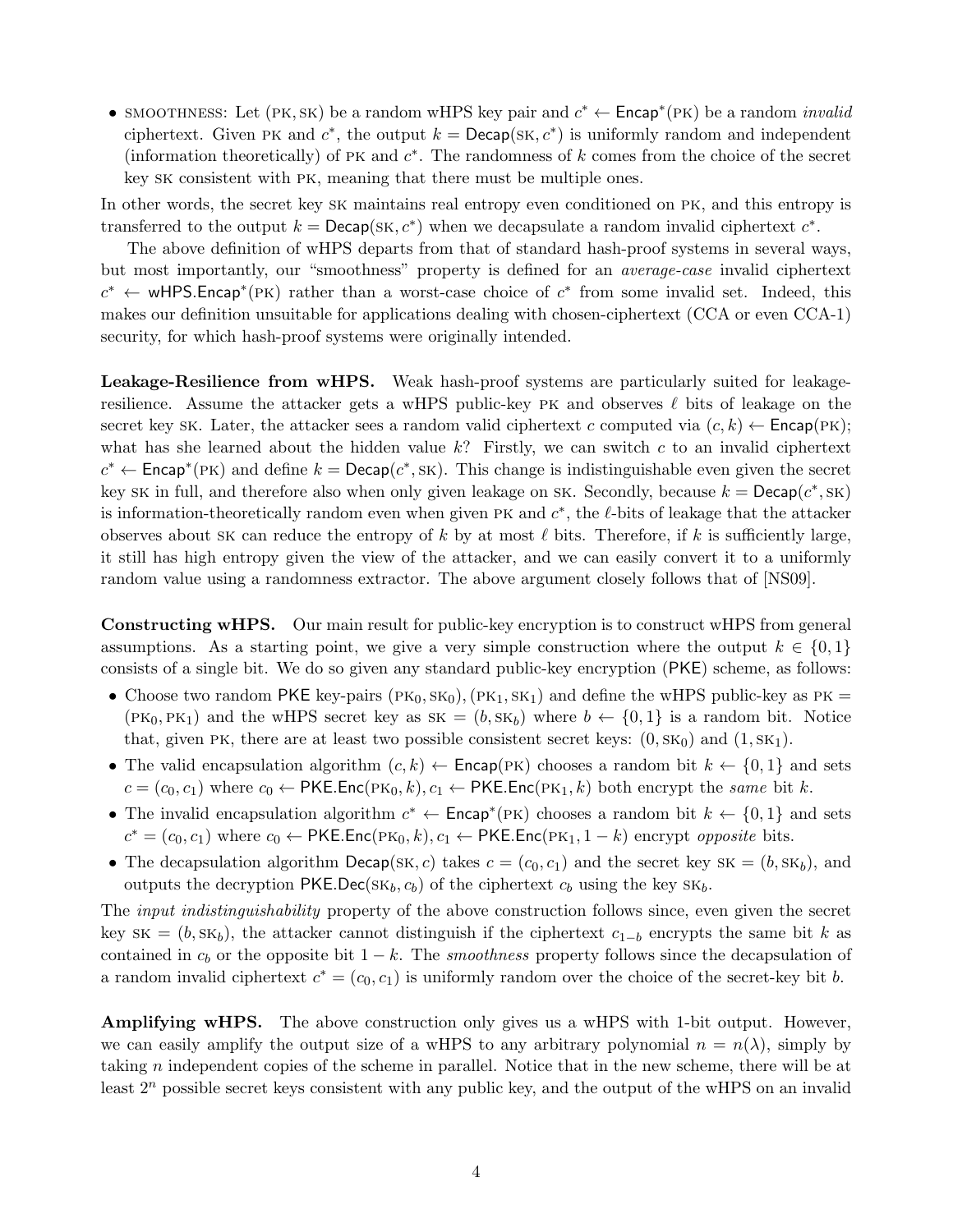ciphertext will consist of *n* random and independent bits. Since the *amount* of tolerated leakage *ℓ* is roughly equal to the wHPS output-size  $n$ , we can set it to be arbitrarily high.

We note that the concept of amplifying leakage-resilience directly via parallel repetition has been suggested and explored in several works [ADW09, ADN<sup>+</sup>10, LW10, JP11, BK12], with surprising counter-examples showing that it is not secure in general. In our special case, we only argue that parallel repetition amplifies the *output size* of a wHPS (which is trivial), and then use our connection between output size and leakage resilience to indirectly argue that the latter amplifies as well.

The above construction can tolerate roughly *n* bits of leakage by storing *n* decryption keys, meaning that the *rate* of leakage is roughly  $1/s(\lambda)$ , where  $s(\lambda)$  is the size of the decryption key in the underlying PKE scheme. In our final construction, we show how to increase this to any  $O(\log(\lambda)/s(\lambda))$  leakage rate. Getting an even higher rate remains as an open problem.

**Symmetric-Key wHPS.** In the second part of our work, we carry the above ideas over to the symmetric-key setting. To do so, we first define a notion of a symmetric-key wHPS analogously to our public-key wHPS. We can think of symmetric-key wHPS as a special type of pseudorandom function (PRF)  $f_k(\cdot)$  with the following properties (simplified):

- INPUT INDISTINGUISHABILITY: There are two special distributions on the inputs *x* which we call *valid* and *invalid*, and which are indistinguishable from uniform even given the secret-key *k*.
- smoothness: Given multiple inputs/outptus  $\{(x, f_k(x))\}$  for various random *valid x*, and a random choice of an *invalid* input  $x^*$ , the output  $f_k(x^*)$  is uniformly random and independent (information theoretically), where the randomness comes from the choice of a consistent key *k*.

In other words, the key *k* maintains real entropy even conditioned on seeing  $f_k(x)$  for many random valid inputs *x*, but this entropy comes out when evaluating  $f_k(x^*)$  at a random invalid input  $x^*$ .

We show how to use such symmetric-key wHPS schemes to construct leakage-resilient symmetrickey encryption and weak PRFs. We then construct symmetric-key wHPS generically from standard weak PRF, and therefore only assuming that one-way functions exist. Our construction of messageauthentication codes departs somewhat from this abstraction and requires additional ideas.

### **1.2 Organization**

In Section 2, we describe our notation and define the concept of a *leakage oracle*, which we use to formalize leakage attacks. We also state several useful lemmas on entropy and extractors. In Section 3, we give our results for leakage-resilient public-key encryption via the intermediate abstraction of a weak hash-proof system (wHPS). In Section 4, we give our results for leakage-resilient symmetric-key encryption via a symmetric-key wHPS. In Section 5, we turn to the construction of leakage-resilient message-authentication codes. Lastly, in Section 6, we present extensions of our results to entropybounded leakage, after-the-fact leakage, and the bounded-retrieval model.

# **2 Preliminaries**

**Notation.** We let  $\lambda$  denote the security parameter. For an integer *n*, we let  $[n]$  denote the set  $\{1, \ldots, n\}$ . For a randomized function *f*, we write  $f(x; r)$  to denote the unique output of *f* on input x with random coins r. We write  $f(x)$  to denote a random variable for the output of  $f(x; r)$  over the random coins *r*. For a distribution or random variable *X*, we write  $x \leftarrow X$  to denote the operation of sampling a random *x* according to *X*. For a set *S*, we write  $s \leftarrow S$  to denote sampling *s uniformly at random* from *S*. For distributions *X, Y* , we let **SD**(*X, Y* ) denote their statistical distance. We write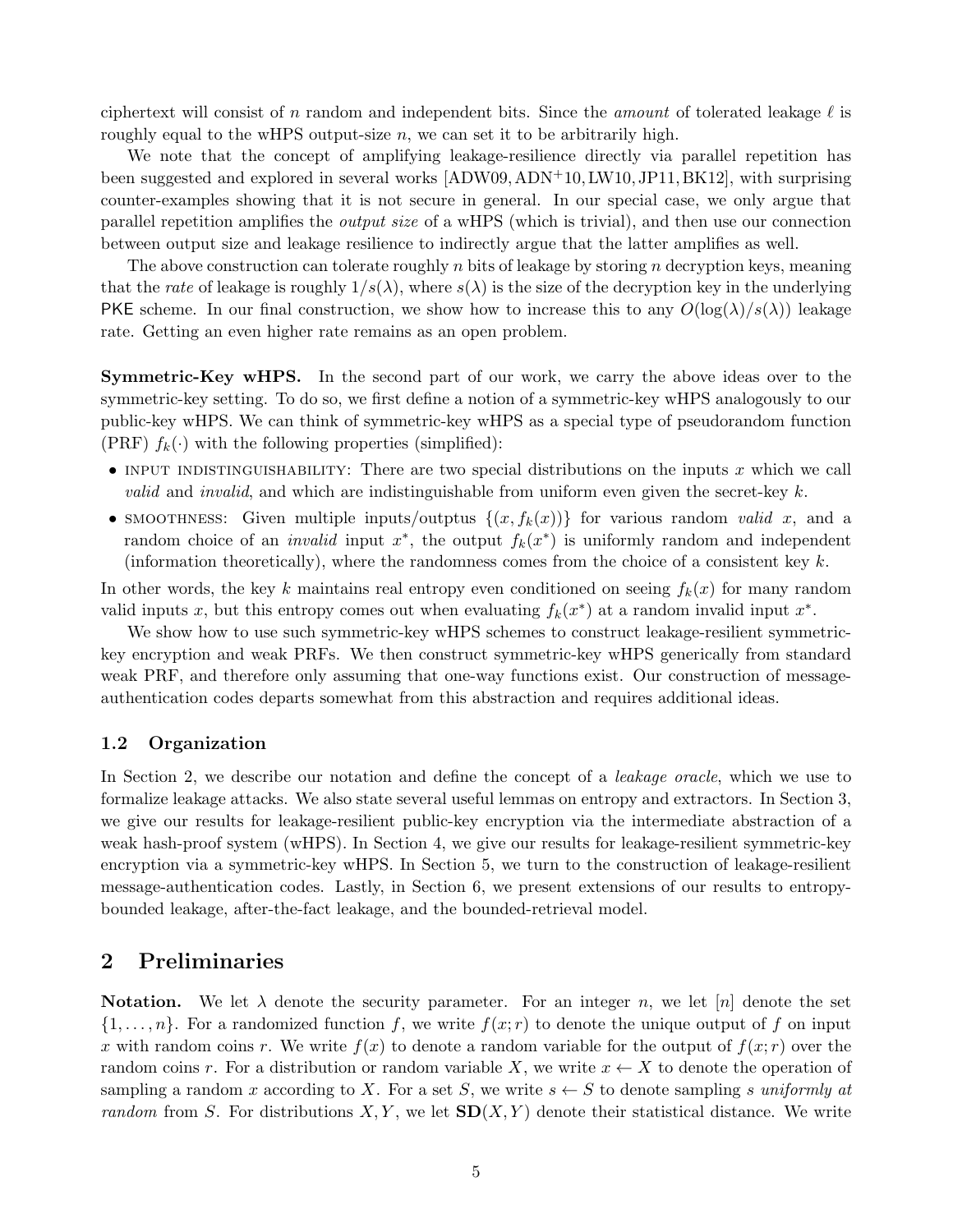$X \equiv Y$  to mean that *X, Y* are identically distributed,  $X \approx_s Y$  to mean that they are statistically close, and  $X \approx_c Y$  to say that they are computationally indistinguishable. We let negl( $\lambda$ ) denote the set of all negligible function  $\mu(\lambda) = \lambda^{-\omega(1)}$ . We use calligraphic letters such as X to denote an *ensemble* of sets  $\mathcal{X} = {\mathcal{X}_{\lambda}}_{\lambda \in \mathbb{N}}$ . To simplify notation, we often exclude the subscript  $\lambda$  when clear from context, and write e.g.  $x \leftarrow \mathcal{X}$  to denote  $x \leftarrow \mathcal{X}_{\lambda}$ . We say that an ensemble  $\mathcal{X}$  is *efficient* if the operations of sampling a uniformly random  $x \leftarrow \mathcal{X}_{\lambda}$  and testing  $x \in \mathcal{X}_{\lambda}$  can be performed in  $\text{poly}(\lambda)$  time.

**The Leakage Oracle.** We model *leakage attacks* on a secret key sk by giving the adversary access to a *leakage oracle*, which he can adaptively access to learn information about the secret key. The leakage oracle, denoted  $\mathcal{O}_{\text{SK}}^{\ell}(\cdot)$ , is parameterized by a secret key SK and a leakage parameter  $\ell$ . Each query to the leakage oracle consists of a function  $f_i: \{0,1\}^{|S_K|} \to \{0,1\}^{\ell_i}$  (represented by a circuit), to which the oracle answers with  $f_i(\text{SK})$ .<sup>3</sup> The oracle keeps track of the output sizes  $\ell_i$  of all the leakage queries so far, and only responds to the *q*th leakage query if  $\sum_{i=1}^{q} \ell_i \leq \ell$ . In other words, the total number of bits output by the oracle is bounded by *ℓ*.

### **2.1 Entropy and Extractors**

**Definition 2.1** (Min-Entropy). The min-entropy of a random variable *X*, denoted as  $H_{\infty}(X)$  is  $defined \text{ as } \mathbf{H}_{\infty}(X) \stackrel{\text{def}}{=} -\log(\max_{x} \Pr[X=x]).$ 

**Definition 2.2** (Average-Conditional Min-Entropy [DORS08])**.** *The* average-conditional min-entropy *of a random variable X conditioned on a correlated variable Z, denoted as* **H***∞*(*X | Z*) *is defined as*

$$
\mathbf{H}_{\infty}(X \mid Z) \stackrel{\text{def}}{=} -\log \left( \mathbb{E}_{z \leftarrow Z} \left[ \max_{x} \Pr[X = x | Z = z] \right] \right) = -\log \left( \mathbb{E}_{z \leftarrow Z} \left[ 2^{\mathbf{H}_{\infty}[X \mid Z = z]} \right] \right) \right).
$$

This notion of conditional min-entropy measures the best guess for *X* by an adversary that may observe an *average-case* correlated variable *Z*. That is, for all (inefficient) functions *A*, we have  $Pr[\mathcal{A}(Z) = X] \leq 2^{-\mathbf{H}_{\infty}(X|Z)}$ , and there is some *A* achieving equality.

**Lemma 2.3** ([DORS08])**.** *Let X, Y, Z be arbitrarily correlated random variables where the support of Y* has at most  $2^{\ell}$  elements. Then  $\mathbf{H}_{\infty}(X|(Y,Z)) \geq \mathbf{H}_{\infty}(X|Z) - \ell$ . In particular,  $\mathbf{H}_{\infty}(X|Y) \geq \mathbf{H}_{\infty}(X) - \ell$ .

We give the following definition of randomness extractors [NZ96], which is somewhat stronger than the usual one and is also called an *average-case strong extractor* [DORS08].

**Definition 2.4** (Randomness Extractor). *An efficient function* Ext :  $X \times S \rightarrow Y$  *is a*  $(v, \varepsilon)$ -extractor *if for all (correlated) random variables*  $X, Z$  *such that the support of*  $X$  *is*  $X$  *and*  $\mathbf{H}_{\infty}(X | Z) \geq v$ *, we have*  $\text{SD}((Z, S, \text{Ext}(X; S)), (Z, S, Y)) \leq \varepsilon$ , *where S (also called the* seed*)* and *Y* are distributed *uniformly and independently over their domains S, Y respectively.*

**Theorem 2.5** ([NZ96,DORS08]). Let  $\mathcal{H} = \{ h_s : \mathcal{X} \to \mathcal{Y} \}$ <sub>s $\in \mathcal{S}$ </sub> *be a* universal family of hash functions meaning that for all  $x \neq x' \in \mathcal{X}$  we have  $\Pr_{s \leftarrow S}[h_s(x) = h_s(x')] \leq \frac{1}{|\mathcal{Y}|}$ . Then  $\text{Ext}(x; s) \stackrel{\text{def}}{=} h_s(x)$ , is a  $(v, \varepsilon)$ -extractor for any parameter  $v \ge \log |\mathcal{Y}| + 2 \log(1/\varepsilon)$ .

 $3$ We insist on a circuit representation to ensure that a poly-time attacker can only query poly-sized circuits, meaning that the leakage is poly-time computable.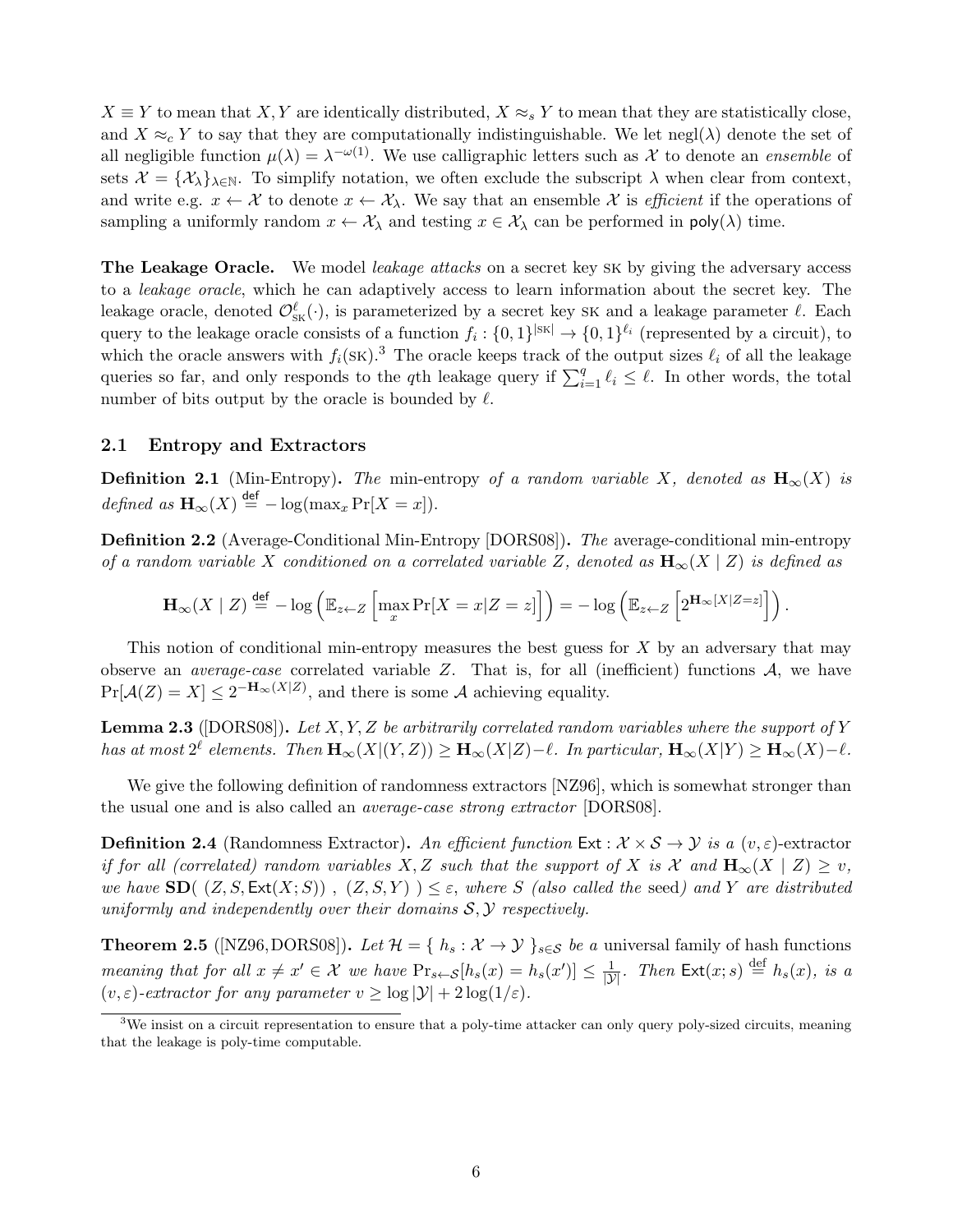# **3 Leakage-Resilient Public-Key Encryption**

We begin with a definition of leakage-resilient public-key encryption (PKE). Our definition is equivalent to that used by prior works [AGV09,NS09].

**Definition 3.1** (Leakage-Resilient PKE)**.** *An ℓ*(*λ*)-leakage-resilient PKE *consists of the algorithms* (LR*.*Gen*,* LR*.*Enc*,* LR*.*Dec) *and a message space M satisfying the following properties:*

- **Correctness:** *For all* (PK, SK) *in the support of*  $LR$ *.Gen*( $1^{\lambda}$ ) *and all messages*  $M \in M$ *,*  $LR$ *.Dec*(*SK,*  $LR$ *.Enc*(*PK, M*)) = *M.*
- **Semantic Security with** *ℓ***-Leakage:** *For all* PPT *adversaries A, the advantage of A in the following game is negligible in λ:*

**Key Generation:** The challenger runs  $(PK, SK) \leftarrow \mathsf{LR}$ . Gen $(1^{\lambda})$  and gives PK to A.

- **Leakage Queries:** *A is given access to the leakage oracle*  $\mathcal{O}_{SK}^{\ell}(\cdot)$ *. Without loss of generality, we can assume that*  $\mathcal{A}$  *queries*  $\mathcal{O}_{SK}^{\ell}(\cdot)$  *only once with a function*  $f$  *whose output is*  $\ell$  *bits.*
- **Challenge:** *A chooses two plaintexts*  $M_0, M_1 \in \mathcal{M}$  *and gives these to the challenger. The challenger chooses a random bit*  $b \leftarrow \{0, 1\}$ *, and sends*  $c^* \leftarrow \textsf{LR}.\textsf{Enc}(\textsf{PK}, \textsf{M}_b)$  *to A.* The *attacker A outputs a bit b ′ .*

*We define the advantage of A as*  $Adv_{\mathcal{A}}(\lambda) = |\Pr[b' = b] - \frac{1}{2}$  $\frac{1}{2}$ .

If an encryption scheme is *0-leakage-resilient* we simply refer to it as being *semantically secure*.

**Remarks.** Notice that the attacker is only given access to the leakage oracle prior to receiving the challenge ciphertext. This is a necessary restriction as otherwise, he could leak (e.g.,) the first bit of the plaintext and easily win the distinguishing game. See the extensions in Section 6.3 for a meaningful definition of "after-the-fact" leakage, which can occur after observing the challenge ciphertext. Our default definition also does not allow leakage on the randomness used by the key-generation algorithm, but we will give some positive results for this variant later on.

#### **3.1 Leakage-Resilience from Weak Hash-Proof Systems**

We specify our notion of weak hash-proof systems (wHPS). Our definition essentially follows an informal description given in [NS09] and a formal definition of  $[ADN+10]$ , who considered a similar notion in the "identity based" setting. As described in the introduction, we will think of a wHPS as a special type of key-encapsulation mechanism with additional properties.

**Definition 3.2.** *A* weak hash-proof system (wHPS) *with output space K consists of four algorithms* (Gen*,* Encap*,* Encap*<sup>∗</sup> ,* Decap) *with the following syntax:*

- $\bullet$  (PK, SK)  $\leftarrow$  Gen(1<sup> $\lambda$ </sup>): Given security parameter  $\lambda$ , creates a public/secret key pair.
- *•* (*c, k*) *←* Encap(pk)*: Given a public key* pk*, creates a "valid" ciphertext c encapsulating k ∈ K.*
- $c^*$  ← Encap<sup>\*</sup>(PK): Given a public key PK, creates an "invalid" ciphertext  $c^*$ .
- $\bullet$  *k* = Decap(*c*, sk): Given a ciphertext *c* and secret key SK, deterministically recovers  $k \in \mathcal{K}$ .

*We require a weak hash-proof system to satisfy the following properties:*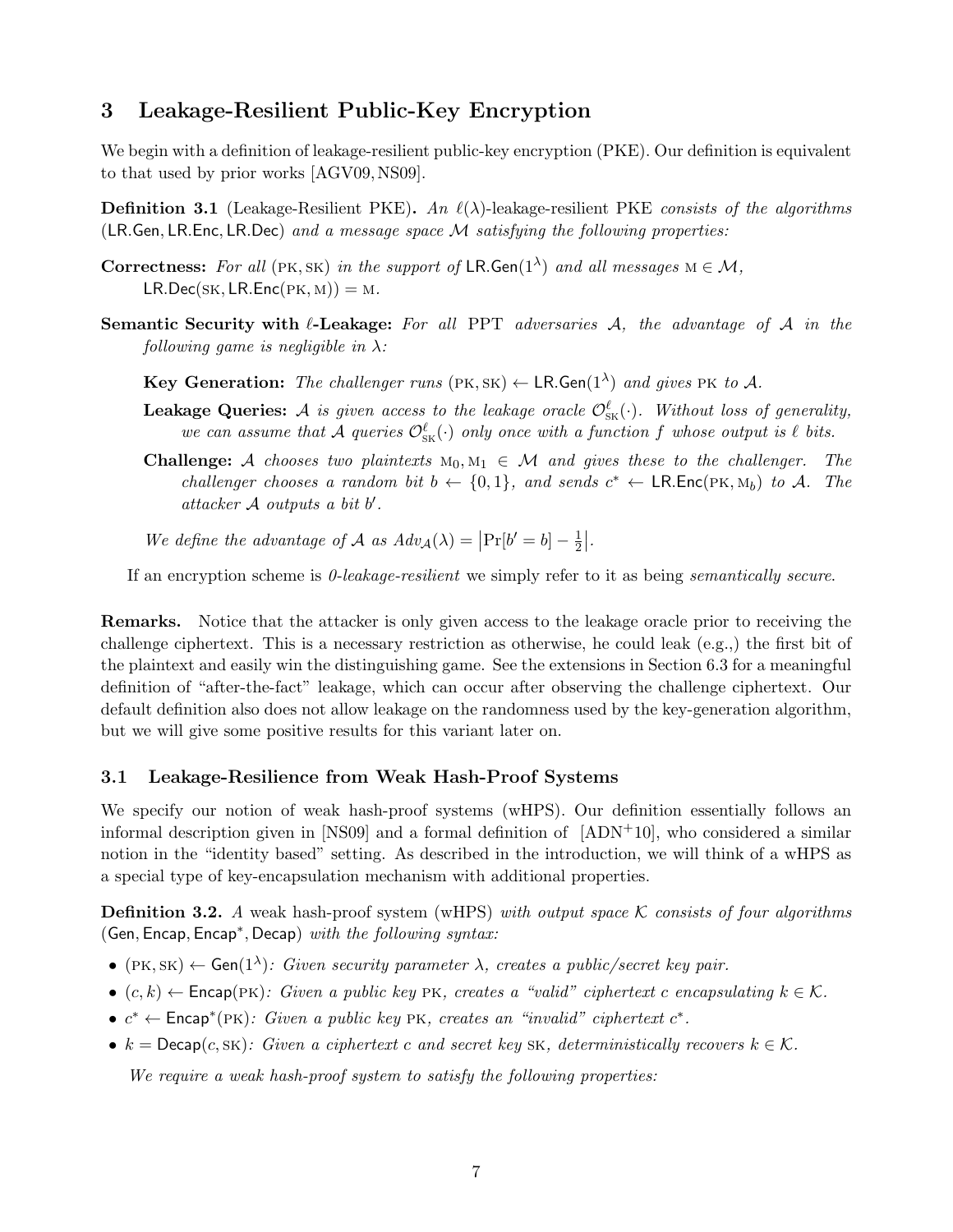**Correctness:** For all (PK, SK) in the range of  $Gen(1^{\lambda})$ ,

$$
\Pr\left[k=k' \ \left| \ \begin{array}{c} (c,k) \leftarrow \mathsf{Encap}(\mathbf{PK}) \\ k' = \mathsf{Decap}(c, \mathbf{SK}) \end{array} \right. \right] = 1.
$$

 $\textbf{Ciphertext Indistinguishability:}$  *If we sample*  $(\text{PK}, \text{SK}) \leftarrow \textbf{Gen}(1^{\lambda}), (c, k) \leftarrow \textbf{Encap}(\text{PK}), c^* \leftarrow \textbf{C}(\text{PK})$ Encap*<sup>∗</sup>* (pk)*, we have the computational indistinguishability:*

$$
(\text{PK}, \text{SK}, c) \approx_c (\text{PK}, \text{SK}, c^*).
$$

*In other words, a valid ciphertext c created with* Encap *is indistinguishable from an invalid ciphertext c ∗ created with* Encap*<sup>∗</sup> ,* even given the secret key sk*.*

**Smoothness:** If we sample  $(PK, SK) \leftarrow Gen(1^{\lambda}), c^* \leftarrow Encap^*(PK), k \leftarrow K, and set k^* =$  $Decap(c^*, sK)$ *, we have the distributional equivalence:* 

$$
(\text{PK}, c^*, k^*) \equiv (\text{PK}, c^*, k).
$$

*In other words, the decapsulated value*  $k^* = \text{Decap}(c^*, sK)$  *is uniformly random over*  $K$  *and independent of*  $c^*$  *and* PK*.* Since all of the randomness of  $k^*$  must therefore come from the *choice of* sk*, this implicitly requires that there are many possible choices of* sk *for a fixed* pk*.*

**Constructing LR-PKE from wHPS.** We now describe the construction of leakage-resilient PKE from hash-proof systems due to Naor and Segev [NS09]. We essentially follow the construction and proof from that work, while formalizing that the weaker security of wHPS is sufficient.

Let (wHPS*.*Gen*,*wHPS*.*Encap*,*wHPS*.*Encap*<sup>∗</sup> ,*wHPS*.*Decap) be a wHPS with output set *K*, and let Ext :  $K \times S \rightarrow M$  be a  $(\log |K| - \ell, \varepsilon)$ -extractor, where  $K, S, M$  are efficient ensembles,  $\ell = \ell(\lambda)$  is some parameter and  $\varepsilon = \varepsilon(\lambda) = \text{negl}(\lambda)$  is negligible. Further, assume that M is an additive group (e.g., bit strings under XOR). We define an encryption scheme with message space  $\mathcal M$  as follows:

- LR.Gen( $1^{\lambda}$ ) : Output ( $PK, SK$ ) ← wHPS.Gen( $1^{\lambda}$ ).
- LR.Enc(PK, M) : Sample a seed  $s \leftarrow S$  and output  $c = (s, c_0, c_1)$ , where:

 $(c_0, k) \leftarrow$  wHPS.Encap(PK)  $c_1 = M + \text{Ext}(k; s)$ 

• LR.Dec(sK, c) : Parse  $c = (s, c_0, c_1)$  and set  $k :=$  wHPS.Decap(sK, c<sub>0</sub>). Output  $M := c_1 - Ext(k; s)$ .

**Theorem 3.3.** *The encryption scheme* (LR*.*Gen*,* LR*.*Enc*,* LR*.*Dec) *described above is an ℓ*(*λ*)*-leakageresilient public-key encryption.*

*Proof.* Correctness of the encryption scheme follows directly from the correctness of the weak hashproof system. We argue security using a series of games argument.

**Game 0:** This is the security game defined in Definition 3.1. In this game, the adversary's view consists of  $(PK, f(SK), s, c_0, c_1)$ , where  $(PK, SK) \leftarrow$  wHPS. Gen $(1^{\lambda})$ ,  $s \leftarrow S$  and:

$$
(c_0, k) \leftarrow \text{wHPS}.\text{Encap}(\text{PK}) \quad , \quad c_1 \leftarrow M_b + \text{Ext}(k; s).
$$

The leakage function  $f$  is chosen by the attacker adaptively based on PK (recall that, w.l.o.g., the attacker chooses a single leakage function with *ℓ* bit output).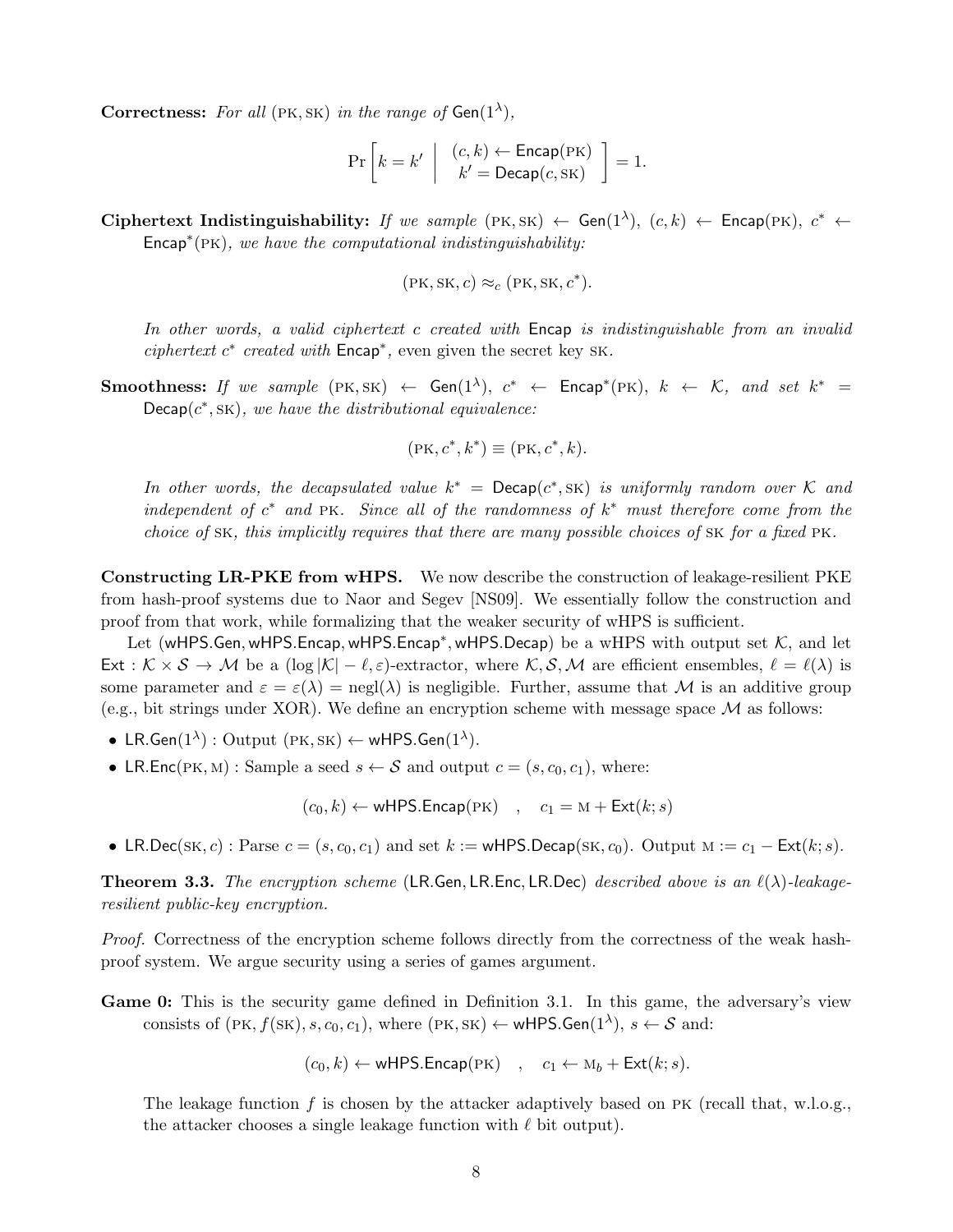**Game 1:** In this game, we change how  $c_1$  is computed. The challenger now computes:

 $(c_0, k_0) \leftarrow$  wHPS.Encap(PK) ,  $k_1 \leftarrow$  wHPS.Decap $(c_0, sK)$  ,  $c_1 \leftarrow M_b + \text{Ext}(k_1; s)$ 

The only difference between Game 0 and Game 1 is the use of  $k_0$  versus  $k_1$ . However, by the *correctness* of the wHPS, we know that  $k_0 = k_1$ . Therefore, Games 0 and 1 are identical.

**Game 2:** In this game, we change how  $c_0$  is computed. Instead of letting  $c_0$  be a valid ciphertext computed using wHPS*.*Encap, we now let it be an invalid ciphertext computed with wHPS*.*Encap*<sup>∗</sup>* :

$$
c_0 \leftarrow \text{wHPS}.\text{Encap}^*(\text{PK}) \quad , \quad k \leftarrow \text{wHPS}.\text{Decap}(c_0, \text{SK}) \quad , \quad c_1 \leftarrow M_b + \text{Ext}(k; s)
$$

We claim that Games 1 and 2 are indistinguishable by the *ciphertext indistinguishability* property of the weak hash-proof system. Indeed, we know that valid and invalid ciphertexts are indistinguishable even given the *entire* secret key sk, and therefore certainly given only the output of the leakage query  $f(SK)$ .

**Game 3:** Finally, we change how  $c_1$  is computed.

$$
c_0 \leftarrow \text{wHPS}.\text{Encap}^*(\text{PK}) \quad , \quad R \leftarrow \mathcal{M} \quad , \quad c_1 \leftarrow M_b + R
$$

Let PK,  $c_0, k =$  wHPS.Decap $(c_0, SK), f(SK)$  be (correlated) random variables distributed as in Game 2 (since the function *f* is chosen adaptively depending on pk, we can think of it as a correlated random variable as well). By *smoothness*, we know that  $k$  is uniform over  $K$  even given PK and  $c_0$ : that is,  $\mathbf{H}_{\infty}(k \mid PK, c_0) = \log(|\mathcal{K}|)$ . By Lemma 2.3, since the domain of  $f(SK)$ is  $\{0,1\}^{\ell}$ , we know

$$
\mathbf{H}_{\infty}(k \mid \mathrm{PK}, c_0, f(\mathrm{SK})) \geq \log(|\mathcal{K}|) - \ell.
$$

(This holds even if *f* is adaptively chosen after seeing pk.) Since Ext is an (average-case, strong)  $(\log(|\mathcal{K}|) - \ell, \varepsilon)$ -extractor for  $\varepsilon = \text{negl}(\lambda)$ , we conclude that  $\text{Ext}(k; s)$  is  $\varepsilon$ -close to a uniformly random *R*, even given PK,  $c_0$ ,  $f(SK)$ . Thus Games 2 and 3 are statistically close.

Observe that the view of  $A$  in Game 3 is *independent* of both  $M_b$  and the challenge bit *b*. Therefore the advantage of  $A$  in Game 3 is 0. We can thus conclude that the advantage of  $A$  in Game 0 is negligible in *λ*.  $\Box$ 

### **3.2 Constructing weak Hash-Proof Systems from any PKE**

In this section, we present a weak hash proof system starting from any semantically secure public-key encryption scheme. We begin by constructing a wHPS with a very small output-space  $\mathcal{K} = \mathbb{Z}_m$  for some polynomial  $m = m(\lambda)$ . In other words, the entropy of the output is only  $log(m) = O(log(\lambda))$ bits. We will then amplify this via parallel repetition, where we take several independent copies of this scheme to get a larger output. The construction below generalizes the simple scheme we described in the introduction, which corresponds to the special case of  $m = 2$  and the output is only 1 bit. By increasing *m*, we get an improvement in the *leakage rate* of our scheme.

**Basic Construction.** Let  $m = m(\lambda)$  be some polynomial parameter and let  $\Pi = (PKE.Gen,$ PKE*.*Enc, PKE*.Dec*) be a public-key encryption scheme with message-space  $M \supseteq \mathbb{Z}_m$ .<sup>4</sup> We construct a wHPS with output space  $\mathcal{K} = \mathbb{Z}_m$  as follows:

<sup>&</sup>lt;sup>4</sup>We can set  $\mathcal{M} = \{0, 1\}^{\lceil \log(m) \rceil}$  and naturally interpret it as containing  $\mathbb{Z}_m$ .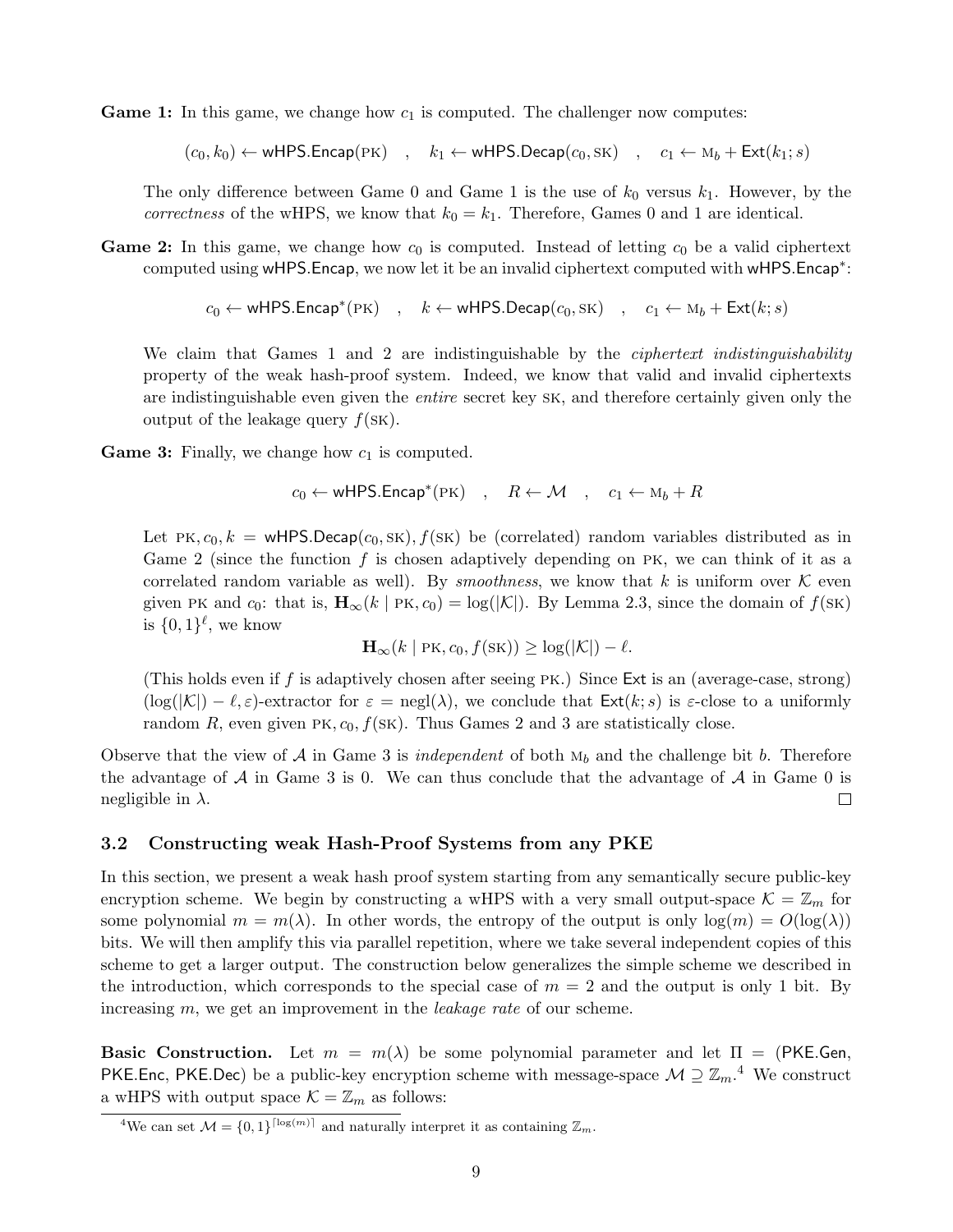- wHPS.Gen(1<sup> $\lambda$ </sup>): Generate *m* key pairs: {(PK<sub>*i*</sub>, SK<sub>*i*</sub>)  $\leftarrow$  PKE.Gen(1<sup> $\lambda$ </sup>)}<sub>*i*∈[*m*]</sub>. Sample a random  $t \leftarrow [m]$ . Output  $SK = (t, SK_t), PK = (PK_1, \ldots, PK_m)$ .
- *•* wHPS.Encap(PK): Choose  $k \leftarrow \mathbb{Z}_m$ , and set  $c := \{c_i \leftarrow \text{PKE}.\text{Enc}(\text{PK}_i, k)\}_{i \in [m]}$ . Output  $(c, k)$ .
- wHPS.Encap<sup>\*</sup>(PK): Choose  $k \leftarrow \mathbb{Z}_m$ . Output  $c^* = \{c_i^* \leftarrow \textsf{PKE}.\textsf{Enc}(\textsf{PK}_i, k + i)\}_{i \in [m]}$ , where the addition  $k + i$  is performed in the group  $\mathbb{Z}_m$ .
- *•* wHPS.Decap(SK, *c*): Parse SK =  $(t, SK_t)$  and  $c = \{c_i\}_{i \in [m]}$ . Output  $k = \text{PKE.Dec}(\text{SK}_t, c_t)$ .

**Theorem 3.4.** *If* (PKE*.*Gen*,* PKE*.*Enc*,* PKE*.*Dec) *is a semantically secure public-key encryption scheme, then the construction above is a weak hash-proof system with output space*  $K = \mathbb{Z}_m$ .

*Proof.* It is clear that the construction satisfies the *correctness* property of wHPS.

For the *ciphertext indistinguishability* property of wHPS, we need to prove that

 $(PR, SK, c = {c_i \leftarrow PKE.Enc(PK_i, k)}_{i \in [m]} ) \approx_c (PR, SK, c^* = {c_i^* \leftarrow PKE. Enc(PK_i, k + i)}_{i \in [m]} )$ 

where  $k \leftarrow \mathbb{Z}_m$ . Firstly, since for a fixed t and random  $k \leftarrow \mathbb{Z}_m$  the distribution of k and  $k + t$ are equivalent, we can re-write the left-hand side as  $\{c_i \leftarrow \text{PKE}.\text{Enc}(\text{PK}_i, k + t)\}\$ . Notice that  $c_t$  and  $c_t^*$  are both identically distributed (even conditioned on PK, SK) and encrypt a random value  $k + t$ . Therefore, the difference in the above distributions lies in the ciphertexts  $\{c_i\}_{i\neq t}$  and  $\{c_i^*\}_{i\neq t}$  where the left-hand-ones encrypt  $k + t$  and the right-hand-ones encrypt  $k + i$ . But, by the semantic security of the underlying PKE, this is computationally indistinguishable even given  $PK = (PK<sub>1</sub>, ..., PK<sub>m</sub>)$ , SK  $(t, sK_t)$  and  $c_t = c_t^*$  (which together determine *k*). Formally, we proceed via  $m-1$  hybrid arguments where in each hybrid game we change  $c_i \leftarrow PKE$ *.*Enc( $PK_i, k + t$ ) to  $c_i^* \leftarrow PKE$ *.Enc*( $PK_i, k + i$ ) for  $i \in [m] \setminus \{t\}$ . This implies that in the *i*th hybrid game the first *i* ciphertexts are sampled according to wHPS*.*Encap*<sup>∗</sup>* (*·*), whereas the remaining ciphertexts are sampled according to wHPS*.*Encap(*·*). The reduction follows easily by obtaining the *i*th ciphertext via an encryption oracle while computing the rest of the ciphertexts using the public keys within PK, which are independent of PK<sub>i</sub>.

For the *smoothness* property of wHPS, we notice that given PK and an invalid ciphertext  $c^* = \{c_i^* \leftarrow$  $PKE$ *.*Enc( $PK_i, k + i$ )}, the decapsulated value  $k^* = wHPS$ *.Decap*( $SK, c^*$ ) =  $PKE$ *.Dec*( $SK_t, c^*_t$ ) =  $k + t$ is uniformly random in  $\mathbb{Z}_m$  over the choice of index t contained in the secret key, and therefore independent of pk*, c<sup>∗</sup>* .  $\Box$ 

**Output Amplification via Parallel Repetition.** The above construction gives us a public-key wHPS with a polynomial-sized output domain  $K = \mathbb{Z}_m$ , meaning that the entropy of the output is only logarithmic. Unfortunately, we cannot use this scheme directly with Theorem 3.3 to get a meaningful leakage-resilient PKE, since we don't even have enough entropy to extract a single bit! However, it turns out to be very simple to increase the output-length of a wHPS just by taking several independent copies. In particular, let Π = (Gen*,* Encap*,* Encap*<sup>∗</sup> ,* Decap) be any wHPS with output-domain *K*. For any integer *n*, we can define the *n*-wise *parallel-repetition scheme*  $\Pi^n = (\textsf{Gen}_n, \textsf{Encap}_n, \textsf{Encap}_n^* , \textsf{Decap}_n)$ consisting of *n* independent copies of Π as follows:

- $Gen_n(1^{\lambda})$ : outputs  $PK = (PK_1, \ldots, PK_n), SK = (SK_1, \ldots, SK_n)$  where  $\{ (PK_i, SK_i) \leftarrow Gen(1^{\lambda}) \}$ .
- Encap<sub>n</sub>(PK): outputs  $c = (c_1, \ldots, c_n), k = (k_1, \ldots, k_n)$  where  $\{ (c_i, k_i) \leftarrow \text{Encap}(\text{PK}_i) \}$ .
- *•* Encap<sup>\*</sup>(PK): outputs  $c^* = (c_1^*, \ldots, c_n^*)$  where {  $c_i^* \leftarrow$  Encap<sup>\*</sup>(PK<sub>*i*</sub>)</sub>}.
- Decap<sub>*n*</sub>(SK,  $c = (c_1, \ldots, c_n)$ ): outputs  $(k_1, \ldots, k_n)$  where  $\{k_i = \text{Decap}(\text{SK}_i, c_i)\}$ .

Then the scheme  $\Pi^n$  is a valid wHPS scheme with (bigger) output-domain  $\mathcal{K}^n$ . In other words, the output-entropy is multiplied by a factor of *n*.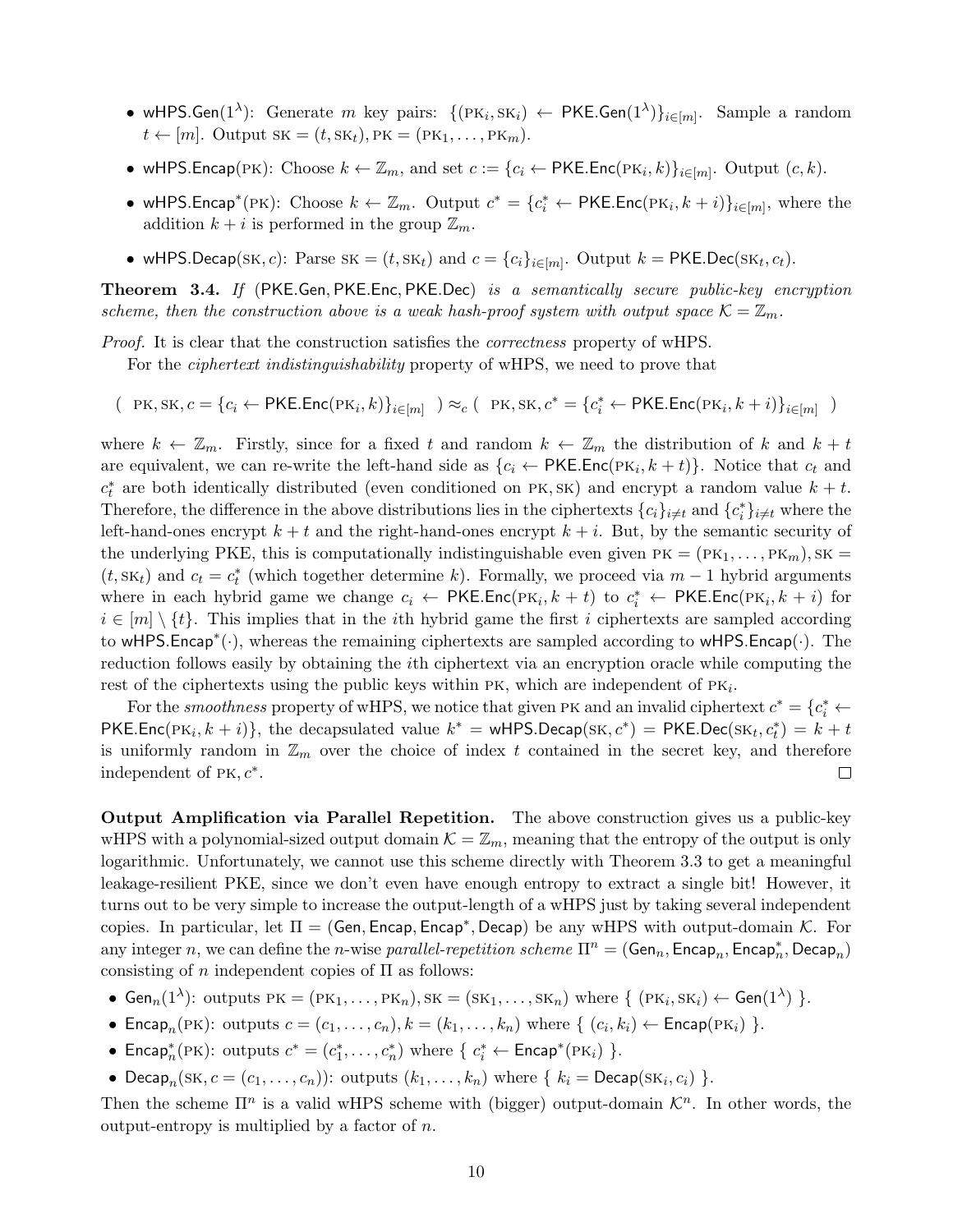**Theorem 3.5.** Let  $\Pi$  be any wHPS with output-domain K. Let  $n = n(\lambda)$  be a polynomial and  $\Pi^n$  be *the n*-wise parallel-repetition of  $\Pi$  *as defined above. Then*  $\Pi^n$  *is a wHPS with output-domain*  $K^n$ .

*Proof.* Correctness follows immediately. The ciphertext indistinguishability and smoothness properties of  $\Pi^n$  follow from those of  $\Pi$  by a simple hybrid argument over the indices  $i \in [n]$ .  $\Box$ 

**Summary and Parameters.** We now saw how to construct a wHPS with small output-size from any semantically secure PKE (Theorem 3.4), how to amplify the output-size of a wHPS (Theorem 3.5), and how to go from a wHPS to a leakage-resilient encryption scheme (Theorem 3.3). Putting these results together, if we start with any PKE with secret-key size *s*, take our basic construction of wHPS with parameter *m* and apply *n*-wise parallel-repetition, we get an *ℓ*-LR-PKE scheme with leakage resilience  $\ell \approx n \cdot \log(m)$  and secret-key size  $\approx n \cdot s$ , meaning that we get a leakage-rate  $\alpha \approx \log(m)/s$ . By taking a sufficiently large *n* and *m*, the following theorem follows.

**Theorem 3.6.** Assume the existence of semantically-secure PKE with secret-key size  $s = s(\lambda)$ . Then, *for any arbitrarily large polynomial*  $\ell = \ell(\lambda)$  *and any*  $\alpha = \alpha(\lambda) = O\left(\frac{\log \lambda}{\epsilon(\lambda)}\right)$ *s*(*λ*) ) *there exists an ℓ-leakageresilient PKE where the* leakage rate *(ratio of*  $\ell$  *to secret key size) is*  $\alpha$ *.* 

*Proof.* Take our construction of wHPS from PKE (Theorem 3.4) with some polynomial parameter  $m = m(\lambda)$ , and apply parallel-repetition (Theorem 3.5) with some polynomial parameter  $n = n(\lambda)$ 4 $\lambda$ . This gives us a wHPS with output-space  $\mathcal{K} = (\mathbb{Z}_m)^n$  and key-size  $n(s + \lceil \log m \rceil) < 2ns$  (since  $s > \log(m)$  for secure PKE). Applying our construction of LR-PKE from wHPS (Theorem 3.3) by using a universal-hash function with *λ*-bit output as the extractor (Theorem 2.5), we get an *ℓ*-LR-PKE with leakage-bound  $\ell = n \log(m) - 2\lambda > \frac{1}{2}n \log(m)$  and leakage rate  $\alpha > \log(m)/4s$ . Therefore, by choosing a sufficiently large polynomials  $n, m$  we can achieve the claim of the theorem, where *n* mainly influences the leakage amount and *m* mainly influences the leakage rate. This gives us a leakage-resilient PKE where the message size is  $\lambda$  bits, but we can always apply hybrid encryption to expand this to any desired polynomial.  $\Box$ 

**Leakage During Key Generation.** Recall that our definition of leakage-resilient PKE only considered leakage on the secret key sk and *not* on the randomness of the key-generation process. We note that we can also achieve the latter type of security, under an additional assumption. In particular, we need a wHPS scheme for which the *ciphertext indistinguishability* property holds even if the attacker gets the full randomness of key generation (rather than just the secret key), and the proof of Theorem 3.3 goes through as before. Our current construction of wHPS does *not* have this property. However, we can modify it slightly to get this property as follows: instead of sampling all *m* key-pairs  $\{(PK_i, SK_i)\}\$  of the underlying PKE in full and storing only a single secret key  $(t, SK_t)$ , we sample the values  $PK_i$  for  $i \neq t$  *obliviously*, without the corresponding secret keys. This requires that our PKE supports an oblivious public-key sampling procedure, as defined in [DN00]. Although this property is not known to hold generically for every PKE, it can be obtained under various assumptions, such as CDH and RSA [DN00], for which we do not have prior leakage-resilience results.

# **4 Leakage-Resilient Weak-PRFs and Symmetric-Key Encryption**

**Defining LR-wPRF.** We begin with the definition of a *Leakage-Resilient weak PRF (wPRF)*. Recall that the standard notion of a wPRF tells us that, given arbitrarily many *uniformly random* inputs  $x_1, \ldots, x_q$ , the outputs of the wPRF  $y_1 = f_k(x_1), \ldots, y_q = f_k(x_q)$  look pseudo-random. This is in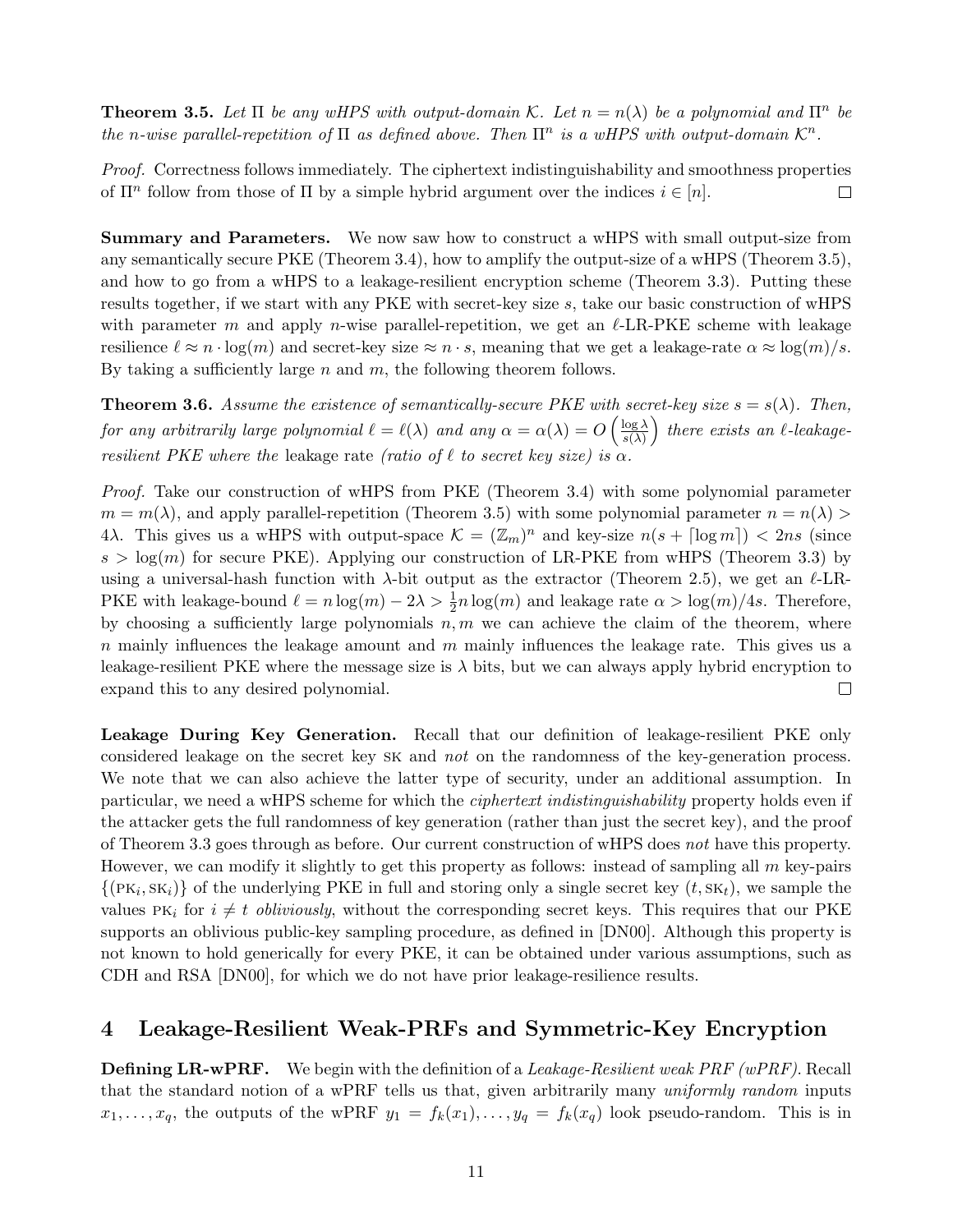contrast with standard PRFs where the above holds for a *worst-case (adversarial)* choice of inputs *{xi}*. Our definition of leakage-resilient wPRF requires that wPRF security holds even if the attacker can leak some information about the secret key. In particular, any future output of the wPRF on a fresh random input will still look random. Note that, since the attacker can always leak a few bits of  $f_k(x)$  for some x of his choice, we cannot hope to achieve full PRF security in the presence of leakage, and hence settling for wPRF security is a natural choice.

**Definition 4.1** (Leakage-Resilient weak PRF (LR-wPRF))**.** *Let X , Y, K be some efficient ensembles and let*  $\mathcal{F} = \{ F_K : \mathcal{X} \to \mathcal{Y} \}_{K \in \mathcal{K}}$  *be some efficient function family. We say that*  $\mathcal{F}$  *is an*  $\ell(\lambda)$ leakage-resilient weak PRF (LR-wPRF) *if, for all PPT attackers A the advantage of A is negligible in the following game:*

**Initialization:** *The challenger chooses a random*  $K \leftarrow \mathcal{K}_{\lambda}$ *. The game then proceeds as follows.* 

- Learning Stage: The attacker  $\mathcal{A}^{\mathcal{O}_K^{\ell}(\cdot),F_K(\$)}(1^{\lambda})$  gets access to the leakage oracle  $\mathcal{O}_K^{\ell}(\cdot)$  *(allowing him to learn up to*  $\ell$  *bits of information about*  $K$ *) and also the* wPRF oracle  $F_K(\$)$  *which does not take any input and, on each invocation, chooses a freshly random*  $X \leftarrow \mathcal{X}$  and outputs  $(X, F_K(X))$ .<sup>5</sup>
- **Challenge Stage:** The challenger chooses a challenge bit  $b \leftarrow \{0, 1\}$  and a random input  $X^* \leftarrow X$ . If  $b = 0$ , it sets  $Y^* := F_K(X^*)$  and if  $b = 1$  it chooses  $Y^* \leftarrow Y$ . The challenger gives  $(X^*, Y^*)$ *to A who then outputs a bit b ′ .*

*We define the advantage of the attacker A as*  $Adv_{\mathcal{A}}(\lambda) = |Pr[b' = b] - \frac{1}{2}$  $\frac{1}{2}$ .

**Remarks on the Definition.** Notice that the above definition implicitly already requires the inputdomain |X| to be super-polynomial to ensure that the challenge point  $X^*$  is fresh and  $F_K(X^*)$  was not given out in the learning stage. Therefore, this definition rules out information-theoretic solutions for small input domains. We find this definition to be the easiest to use in our applications.

In the setting of no leakage  $(\ell = 0)$ , we call a function *F* satisfying the above definition a *standard wPRF*. Such wPRFs exist assuming only that one-way functions exist [HILL99,GGM86]. The work of [Pie09] (see also [DY12]) shows that *any* wPRF is also an  $\ell$ -LR-wPRF for a logarithmic  $\ell = O(\log(\lambda))$ . Constructions of *ℓ*-LR wPRF for larger *ℓ* can be derived from prior works on leakage-resilient public-key encryption [NS09], but only under strong public-key assumptions such as DDH. There are no priorknown constructions of *ℓ*-LR-wPRF for any super-logarithmic *ℓ* under any *symmetric-key assumptions*, such as the existence of one-way functions or collision-resistant hash functions.

We note that the given definition of LR-wPRF security also implies a *multi-challenge* variant where, during the challenge stage, the attacker is given arbitrarily many tuples  $(X_1^*, Y_1^*), \ldots, (X_q^*, Y_q^*)$  which are either all pseudorandom with  $X_i^* \leftarrow \mathcal{X}, Y_i^* = F_K(X_i^*)$  or all truly random with  $(X_i^*, Y_i^*) \leftarrow \mathcal{X} \times \mathcal{Y}$ . This follows by a simple hybrid argument.

**From wPRF to CPA Encryption.** We can use a LR-wPRF to construct leakage-resilient CPAsecure (LR-CPA) symmetric-key encryption. Since this construction is relatively obvious, we only sketch it and let the reader fill in the details. The security definition of *ℓ*-LR-CPA symmetric-key encryption consists of an initial learning stage where an attacker can adaptively ask arbitrary chosenplaintext encryption queries interleaved with leakage-queries to the leakage oracle  $\mathcal{O}_{\rm SK}^{\ell}(\cdot)$ . Later, after getting the challenge ciphertext, the attacker can ask for additional chosen-plaintext encryption queries *but not* leakage queries.

<sup>&</sup>lt;sup>5</sup>Without loss of generality, we can also assume that the attacker only makes a single call to the leakage oracle  $\mathcal{O}_K^{\ell}(\cdot)$ after making all of its calls to the wPRF oracle  $F_K$ (\$).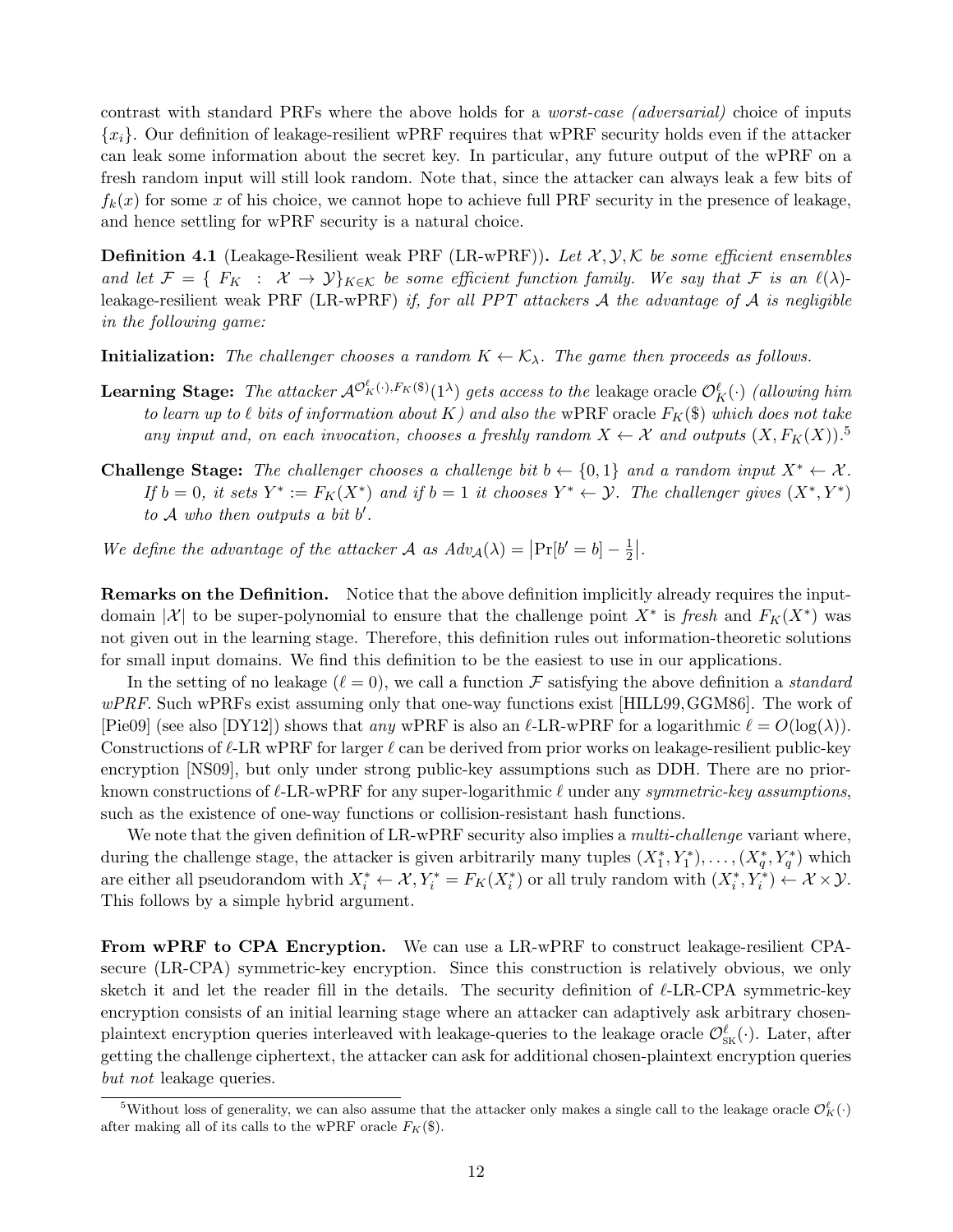Assume that  $\mathcal{F} = \{F_K : \mathcal{X} \to \mathcal{Y}\}_{K \in \mathcal{K}}$  is a wPRF where the output domain  $\mathcal{Y}$  is an additive group (e.g., bit-strings under XOR). Then we can encrypt a message  $M \in \mathcal{Y}$  via  $\mathsf{Enc}_K(M) = (X, F_K(X) + M)$ where  $X \leftarrow \mathcal{X}$  comes from the random coins of the encryption. Decryption is obvious. We claim that if *F* is an *ℓ*-leakage-resilient wPRF then the above encryption scheme is *ℓ*-LR-CPA secure. This simply follows by replacing the value  $F_K(X)$  in the challenge ciphertext by a uniformly random and independent value, and arguing that this change is indistinguishable by the *ℓ*-LR-wPRF security of *F*.

We note that the above scheme also remains secure even if the attacker can observe leakage that depends jointly on the secret key and on the randomness used to answer CPA queries during initial the learning stage (but not the randomness used to create the challenge ciphertext). This simply follows since the scheme is *public-coin*, meaning that the randomness *X* used by the encryption process is provided in-the-clear by the ciphertext, and therefore the attacker's future leakage queries in the initial learning stage can depend on *X*.

#### **4.1 Leakage-Resilience via Symmetric-Key wHPS**

**Defining Symmetric-Key wHPS.** Towards the goal of constructing a leakage-resilient wPRF, we define a new notion of a *symmetric-key weak hash-proof system* (SwHPS), which can be thought of as a symmetric-key version of wHPS from Section 3.1. In particular, we define a symmetric-key wHPS as a type of wPRF family  $\mathcal{F} = \{ F_K : \mathcal{X} \to \mathcal{Y} \}_{K \in \mathcal{K}}$  with some special properties, analogously to the way we defined a public-key wHPS as a key encapsulation mechanism (KEM) with special properties.

Other than being able to choose inputs  $X \leftarrow \mathcal{X}$  uniformly at random from their domain (which we refer to as the distribution  $Dist_0$ , we can also define two additional distributions  $Dist_1$  (valid), and Dist<sub>2</sub> (invalid) over the input-domain  $\mathcal{X}$ . We require that samples from these various distributions are indistinguishable even when given the secret key *K*. Furthermore, conditioned on seeing many pairs  $\{(X_i, F_K(X_i))\}$  for many different  $X_i \leftarrow$  Dist<sub>1</sub> (valid) and a random choice of  $X^* \leftarrow$  Dist<sub>2</sub> (invalid), the output of  $F_K(X^*)$  will be *truly* random and independent, where the randomness comes from the choice of a consistent secret key *K*. Notice that this implies that there must be many keys *K* that are consistent with the values  $\{(X_i, F_K(X_i))\}$ . The additional distributions  $Dist_1$ ,  $Dist_2$  are *both* only used in the context of the security definitions and proofs, and never in the actual schemes, where we always sample  $X \leftarrow \mathcal{X}$  uniformly at random. In the definition, we will also allow an additional secret "sampling key" samK which is needed in order to efficiently sample from the distributions  $Dist_1, Dist_2$ .

**Definition 4.2.** *[Symmetric-Key wHPS] Let*  $\mathcal{X}, \mathcal{Y}, \mathcal{K}$  *be some efficient ensembles and let*  $\mathcal{F}$  =  ${F_K : X \to Y}_{K \in K}$  *be some efficient function family with the following PPT algorithms:* 

- *•* samK *←* SamGen(*K*) *takes an input K ∈ K and outputs a* sampling key samK*.*
- $X \leftarrow \text{Dist}_1(\text{samK}), X \leftarrow \text{Dist}_2(\text{samK})$  *are two distributions that sample*  $X \in \mathcal{X}$  *using the sampling key* samK. For convenience, we also define the distribution  $X \leftarrow \text{Dist}_0(\text{samK})$  which just samples a *uniformly random*  $X \leftarrow \mathcal{X}$  *and ignores the sampling key* samK.

*We say that F is a* symmetric-key wHPS (SwHPS) *if it satisfies the following two properties:*

- **Input Indistinguishability.** For any polynomial  $q = q(\lambda)$  and any choice of  $(b_1, \ldots, b_q), (b'_1, \ldots, b'_q) \in$  $\{0,1,2\}$ <sup>*q*</sup>, the following distributions are computationally indistinguishable:
	- $(K, X_1, \ldots, X_q) \approx_c (K, X'_1, \ldots, X'_q)$

 $\textit{where } K \leftarrow \mathcal{K}_\lambda, \textsf{samK} \leftarrow \textsf{SamGen}(K), \{X_i \leftarrow \textsf{Dist}_{b_i}(\textsf{samK})\}, \{X_i' \leftarrow \textsf{Dist}_{b_i'}(\textsf{samK})\}.$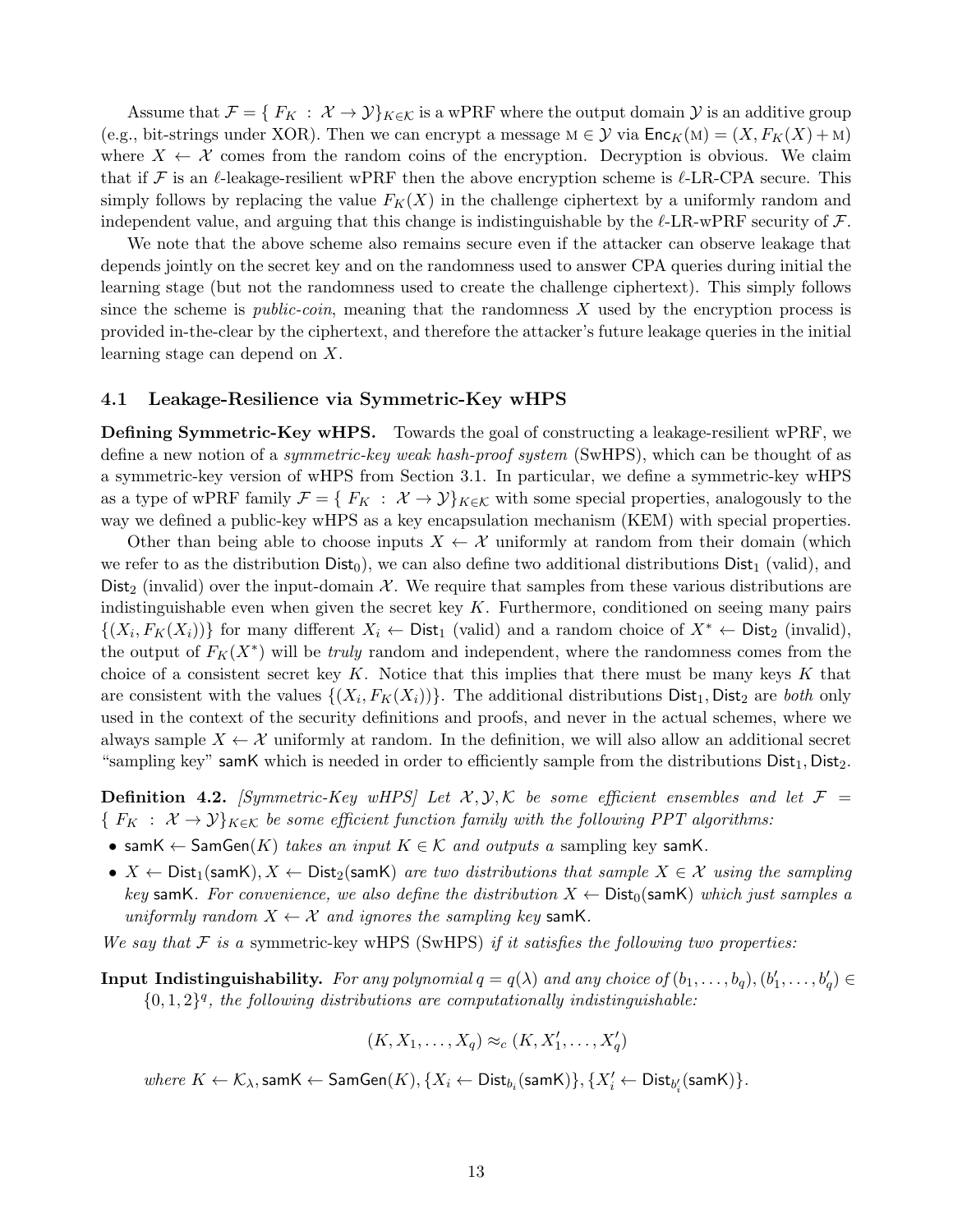**Smoothness.** For any polynomial  $q = q(\lambda)$  the following distributions are statistically equivalent:

$$
(X_1, \ldots, X_q, Y_1, \ldots, Y_q, X^*, Y^*) \equiv (X_1, \ldots, X_q, Y_1, \ldots, Y_q, X^*, U)
$$

*where the distributions are defined by*  $K \leftarrow K_\lambda$ , sam $K \leftarrow$  SamGen $(K)$ ,  $\{X_i \leftarrow$  Dist<sub>1</sub>(samK),  $Y_i :=$  $F_K(X_i)\}_{i\in[q]}, X^*\leftarrow \mathsf{Dist}_2(\mathsf{samK}), Y^*=F_K(X^*), \text{ and } U\leftarrow \mathcal{Y}.$  In other words,  $Y^*$  is uniformly *random and independent of the other elements, where the randomness comes from the choice of a consistent key K.*

**Constructing LR-wPRF from SwHPS.** We now construct a leakage-resilient wPRF from any symmetric-key wHPS. This is analogous to our results in the public-key setting (Theorem 3.3). In particular, we simply apply an extractor to the output of the symmetric-key wHPS.

**Theorem 4.3.** *Assume that*  $\mathcal{X}, \mathcal{Y}, \mathcal{S}, \mathcal{Z}$  *are efficient ensembles such that*  $\mathcal{F} = \{F_K : \mathcal{X} \to \mathcal{Y}\}_{K \in \mathcal{K}}$  *is a symmetric-key wHPS and*  $\text{Ext}: \mathcal{Y} \times \mathcal{S} \to \mathcal{Z}$  *is a*  $(\log(|\mathcal{Y}|) - \ell(\lambda), \varepsilon(\lambda))$ *-extractor for some negligible*  $\varepsilon(\lambda)$ . Define the function family  $\mathcal{F}' = \{F'_K : (\mathcal{X} \times \mathcal{S}) \to \mathcal{Z}\}_{K \in \mathcal{K}}$  via  $F'_K((X, S)) := \text{Ext}(F_K(X); S)$ . *Then*  $\mathcal{F}'$  *is an*  $\ell(\lambda)$ *-LR wPRF.* 

- *Proof.* We prove the theorem via a hybrid argument over several games defined below.
- **Game 0.** This game corresponds to the wPRF security game (Definition 4.1) where the challenger uses the bit  $b = 0$ , meaning that the challenge tuple is *pseudorandom*. In more detail, all wPRF queries during the learning stage are answered by choosing the input  $(X_i, S_i) \leftarrow X \times S$  at random and setting the output  $Z_i = F'_K((X_i, S_i)) = \text{Ext}(F_K(X_i), S_i)$ . The challenge tuple  $((X^*, S^*), Z^*)$ is chosen the same way.
- **Game 1.** In this game, we rely on the symmetric-key wHPS properties of  $\mathcal F$  to change the distribution of all the  $\{X_i\}$  values during the learning stage to come from Dist<sub>1</sub> and the  $X^*$  value in the challenge to come from Dist<sub>2</sub>. In particular, during initialization, the challenger still chooses  $K \leftarrow K$ , but now also choose sam $K \leftarrow$  SamGen $(K)$ . During the learning stage, whenever answering wPRF queries, the challenger now chooses  $X_i \leftarrow \text{Dist}_1(\text{samK})$  and then  $S_i \leftarrow S, Z_i = F'_K((X_i, S_i))$  as before. During the challenge stage, the challenger now chooses *X*<sup>\*</sup> ← Dist<sub>2</sub>(samK) and again completes it with  $S^*$  ←  $S, Z^*$  =  $F'_{K}((X^*, S^*))$  as before.

We argue that Game 0 and 1 are computationally indistinguishable by the *input indistinguishability* property of the symmetric-key wHPS. Let *q* be the total number of wPRF queries that *A* makes during the learning stages. Then we have a reduction which takes a tuple  $(K, X_1, \ldots, X_q, X^*)$  as input and uses this to answer leakage and wPRF queries for *A* during the wPRF game and to form the challenge. If  $\{X_i\}$ ,  $X^*$  are chosen uniformly at random (Dist<sub>0</sub>) then this perfectly simulates Game 0 and if they are chosen via  $\{X_i \leftarrow \text{Dist}_1(\text{samK})\},$  $X^* \leftarrow$  Dist<sub>2</sub>(samK) then this perfectly simulates Game 1.

**Game 2.** In this game, the challenge tuple  $((X^*, S^*), Z^*)$  is chosen by selecting  $Z^* \leftarrow Z$  uniformly at random. All other values are computed as in Game 1.

Notice that in both Games 1,2 we choose  $X_i \leftarrow \text{Dist}_1(\text{samK})$  during the learning stage and the challenge  $X^*$   $\leftarrow$  Dist<sub>2</sub>(samK). Let us define  $Y^* = F_K(X^*)$ . We can rely on the *smoothness* property of symmetric-key wHPS to claim that  $Y^*$  is uniformly random even given  $X^*$  and all of the wPRF query responses that the attacker sees in the learning stage, denoted by

$$
P = (\{X_i, S_i, Z_i = F'_K((X_i, S_i))\}_{i \in [q]}),
$$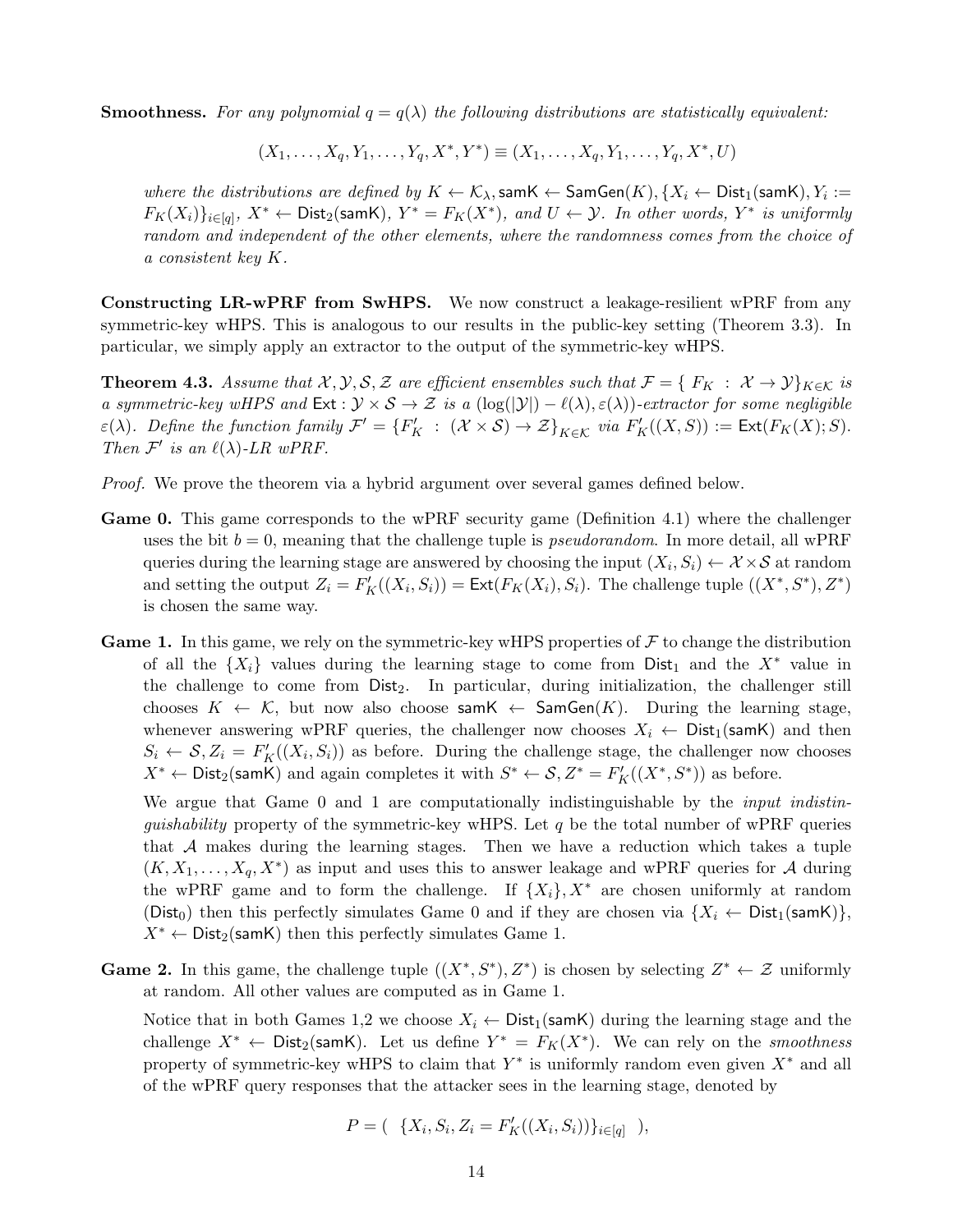Therefore, we know that  $\mathbf{H}_{\infty}(Y^*|X^*, P) = \log(|\mathcal{Y}|)$ . Let  $L \in \{0,1\}^{\ell(\lambda)}$  denote the response(s) of the leakage oracle  $\mathcal{O}_{K}^{\ell}(\cdot)$  during the learning stage (recall that we can assume the attacker just makes a single query at the end of the learning stage). Therefore, by Lemma 2.3, we also have

 $\mathbf{H}_{\infty}(Y^* \mid X^*, P, L) \geq \mathbf{H}_{\infty}(Y^* \mid X^*, P) - \ell(\lambda) = \log(|\mathcal{Y}|) - \ell(\lambda).$ 

Therefore, conditioned on  $(X^*, L, P)$ , the value  $Y^*$  has  $log(|\mathcal{Y}|) - \ell(\lambda)$  bits of entropy. Finally, we can rely on the security of extractors to get the statistical indistinguishability:

$$
(L, P, X^*, S^*, Z^* = \text{Ext}(Y^*; S^*)) \approx_s (L, P, X^*, S^*, Z^* \leftarrow \mathcal{Z})
$$

where we rely on the fact that the seed  $S^* \leftarrow S$  is chosen at random, independently of *P, L*. Therefore, even conditioned on everything the attacker sees in the learning stage, and on the challenge input  $(X^*, S^*)$  the value  $Z^* = F_{K'}((X^*, S^*)) = \text{Ext}(Y^*; S^*)$  is statistically indistinguishable from uniform. This proves the indistinguishability of Games 1 and 2.

**Game 3.** This game corresponds to the wPRF security game (Definition 4.1) where the challenger uses the bit  $b = 1$ . In particular, the difference from Game 2 is that we switch the distribution of all of the inputs  ${X_i}$  seen during the learning stage, and the input  $X^*$  used in the challenge, back to being chosen uniformly at random (Dist<sub>0</sub>) via  $\{X_i \leftarrow \mathcal{X}\}\$ and  $X^* \leftarrow \mathcal{X}$ . All of the  $Z_i$ values during the learning stage are still chosen as wPRF outputs  $Z_i = F'_{K}((X_i, S_i))$  and the challenge  $Z^*$  is still chosen uniformly at random via  $Z^* \leftarrow \mathcal{Z}$  (as in Game 2).

Games 2 and 3 are computationally indistinguishable by the *input indistinguishability* property of the symmetric-key wHPS. The reduction is essentially the same as the one showing the indistinguishability of Games 0 and 1.

 $\Box$ 

#### **4.2 Constructing Symmetric-Key wHPS**

We now construct symmetric-key wHPS (SwHPS) from any weak PRF, and therefore also from the mere existence of one-way functions. As in the public-key setting, we begin by constructing a simple SwHPS with a short output size, and then amplify the output size via parallel repetition.

**Basic Construction.** Let  $m = m(\lambda)$  be some polynomial and let  $\mathcal{F}_{weak} = \{f_k : \mathcal{X} \to \mathbb{Z}_m\}_{k \in \mathcal{K}}$ be a standard (0-LR) wPRF family.<sup>6</sup> Let (Enc*,* Dec) be a standard symmetric-key encryption scheme constructed from *Fweak* as follows:

- Enc<sub>*k*</sub>(M): Choose  $x \leftarrow \mathcal{X}$  and output  $c = (x, f_k(x) + M)$  where the addition is performed in  $\mathbb{Z}_m$ .
- Dec<sub>*k*</sub>( $c = (x, z)$ ): Output  $M := z f_k(x)$ .

Notice that this encryption scheme has message space  $\mathcal{M} = \mathbb{Z}_m$ , ciphertext space  $\mathcal{C} = (\mathcal{X} \times \mathbb{Z}_m)$ and key-space  $K$ . A useful property of this encryption scheme is that we can obliviously sample  $c \leftarrow c$  without knowing the key k, and this induces the same distribution as encrypting a random m *←* Z*m*. Given the wPRF *Fweak* and the resulting encryption scheme (Enc*,* Dec) as above, we define the symmetric-key wHPS system:

$$
\mathcal{F}_{SwHPS} = \{ F_K \; : \; \mathcal{C}^m \to \mathbb{Z}_m \}_{K \in ([m] \times \mathcal{K})} \text{ where } F_{(K=(t,k))}(X = (c_1, \ldots, c_m)) := \text{Dec}_k(c_t).
$$

<sup>&</sup>lt;sup>6</sup>If *m* is a power of 2, then we can just identify the elements of  $\mathbb{Z}_m$  with those of  $\{0,1\}^{\log(m)}$  in a natural way. Therefore, the existence of such wPRFs does not require any special assumptions.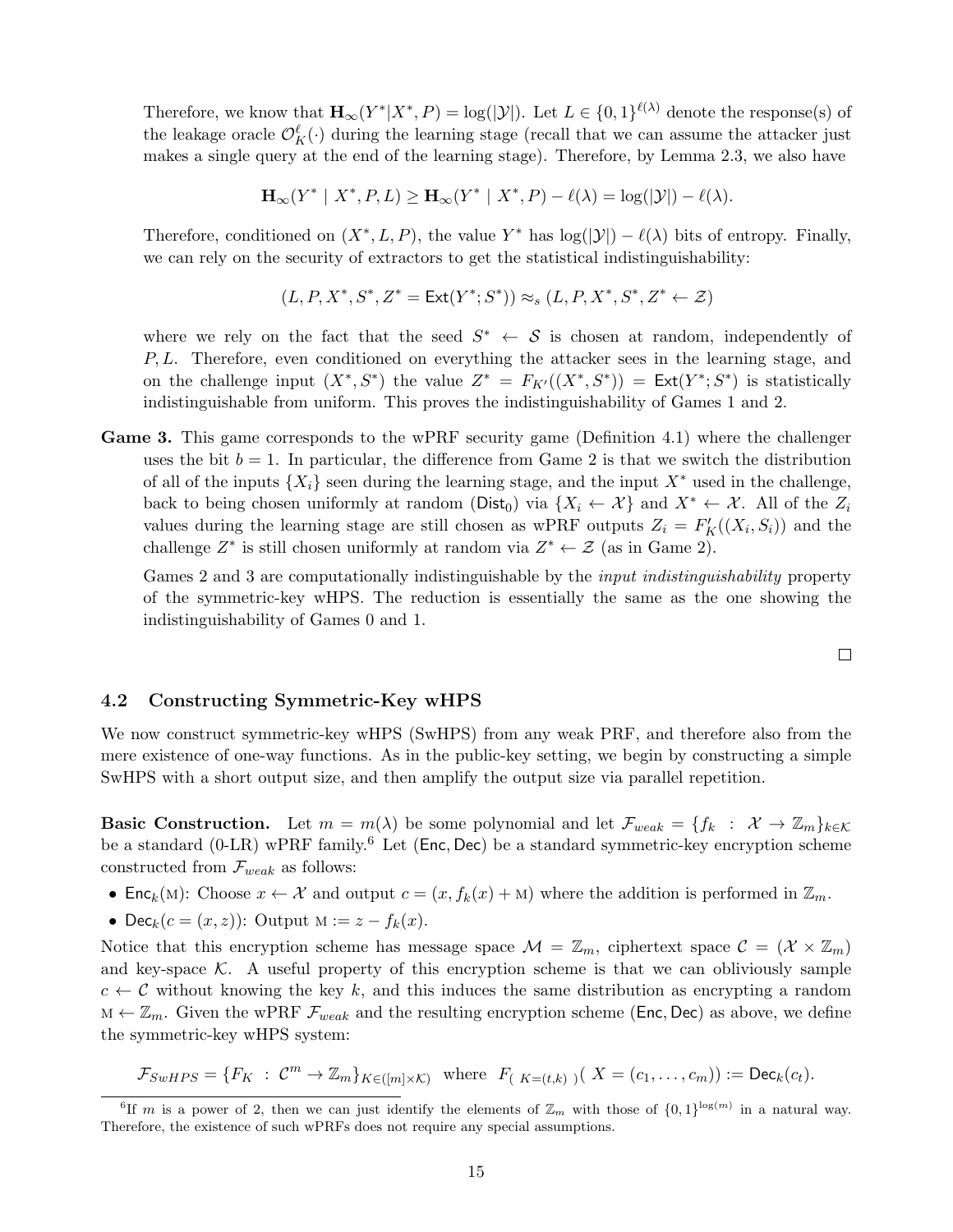Notice that we can efficiently sample uniformly random inputs from the domain  $\mathcal{C}^m$  of  $F_K$  (without knowing  $K$ ), which corresponds to sampling from the distribution  $Dist_0$  (see Definition 4.2). We define the additional algorithms needed for the definition of SwHPS as follows:

- *•* samK  $\leftarrow$  SamGen(*K*). Parse  $K = (t, k)$ . Choose  $m 1$  values  $\{k_i \leftarrow K : i \in [m], i \neq t\}$  and define  $k_t := k$ . Set sam $\mathsf{K} := (k_1, \ldots, k_m)$ .
- $X \leftarrow$  Dist<sub>1</sub>(samK) (*Valid*). Choose  $r \leftarrow \mathbb{Z}_m$  and  $\{c_i \leftarrow \mathsf{Enc}_{k_i}(r)\}_{i \in [m]}$ . Output  $X = (c_1, \ldots, c_m)$ .
- $X \leftarrow$  Dist<sub>2</sub>(samK) (*Invalid*). Choose  $r \leftarrow \mathbb{Z}_m$  and  $\{c_i \leftarrow \mathsf{Enc}_{k_i}(r+i)\}_{i \in [m]}$  where the addition is performed in  $\mathbb{Z}_m$ . Output  $X = (c_1, \ldots, c_m)$ .

For a *valid X* all of the ciphertexts *c<sup>i</sup>* decrypt to the *same* value *r*, and for an *invalid X* they all decrypt to *different* values  $r+i$ . It is easy to see that the distributions  $Dist_1$ ,  $Dist_2$  are indistinguishable from uniform ( $\text{Dist}_0$ ) even given  $K = (t, k)$  since the ciphertext  $c_t$  always *is* uniform on its own, and we cannot distinguish the ciphertexts  $c_i$ :  $i \neq t$  from uniform by the security of the wPRF. Furthermore, given many values  $\{X_i, F_K(X_i)\}$  where  $X_i$  is *valid*, we learn nothing (information theoretically) about the secret index *t* contained in  $K = (t, k)$ . Therefore, for a random *invalid*  $X^* \leftarrow$  Dist<sub>2</sub>(samK), the output  $F_K(X^*) = \text{Dec}_{k_t}(c_t) = r + t$  is truly random and independent.

**Theorem 4.4.** Assuming  $\mathcal{F}_{weak}$  is a standard wPRF, the function family  $\mathcal{F}_{SwHPS}$  as defined above *is a symmetric-key wHPS.*

*Proof.* Let us start with the *input indistinguishability* property of symmetric-key wHPS, showing the indistinguishability of many samples from the various distributions  $Dist_0$  (uniform)  $Dist_1$ , (valid) and Dist<sub>2</sub> (invalid) even when given K in full. For this, it helps to think of the three distributions in an alternate way. In all three of them, the ciphertext  $c_t \leftarrow c$  is just chosen uniformly at random, and we can define  $r := \mathsf{Dec}_k(c_t)$ . The distributions only differ in how we choose  $c_i$  for  $i \neq t$ . In *Distribution 0* we choose all the other  $c_i \leftarrow C$  to be random as well, in *Distribution 1* we set  $c_i \leftarrow \text{Enc}_{k_i}(r)$ , and in *Distribution 2* we set  $c_i \leftarrow \text{Enc}_{k_i}(r + i - t)$ . This alternate description is completely equivalent to the distributions defined above. Now, it is easy to see that for  $i \neq t$ , the ciphertexts  $c_i$  from any of these distributions are indistinguishable from the uniform distribution over  $\mathcal C$  (by the security of wPRF  $\mathcal{F}_{weak}$  with the key  $k_i$ ) even if the attacker knows  $K = (t, k)$  and the choice of r. This even holds if the attacker can see arbitrarily many other samples from these various distributions. This gives us input indistinguishability.

Next, let us show the *smoothness* property of symmetric-key wHPS. We need to show that given arbitrarily many values Valid =  $\{X_i \leftarrow \text{Dist}_1(\text{samK}), F_K(X_i)\}\$  and some challenge point  $X^*$  *←* Dist<sub>2</sub>(samK), the value  $F_K(X^*)$  is (perfectly) uniformly random and independent of Valid. Actually, we show that this holds even if the attacker were also given samK in full. Notice that the value sam $\mathsf{K} = (k_1, \ldots, k_m)$  already completely determines  $F_K(X_i)$  when  $X_i \leftarrow \mathsf{Dist}_1(\mathsf{samK})$  because we can write  $F_K$   $(X_i = (c_1, \ldots, c_m)$   $) = \text{Dec}_{k_1}(c_1)$ . Therefore, the choice of the index *t* in the key *K* =  $(t, k)$  is uniform and independent of Valid, samK,  $X^*$ . On the other hand, when  $X^*$  ← Dist<sub>2</sub>(samK) then we can write:

$$
F_{(t,k)}(X^* = (c_1^*, \ldots, c_m^*) \ ) = \text{Dec}_{k_t}(c_t^*) = r + t
$$

which is uniformly random in Z*<sup>m</sup>* over the choice of *t* and hence independent of Valid*,*samK*, X<sup>∗</sup>* .  $\Box$ 

**Output Amplification via Parallel Repetition.** The above construction of a symmetric-key wHPS only gets us a polynomial-sized output domain, which means that the outputs only have  $O(log(\lambda))$  entropy. When using symmetric-key wHPS to get leakage-resilient wPRF, we cannot use this to extract even one bit. Therefore, we somehow need to amplify the output domain and entropy.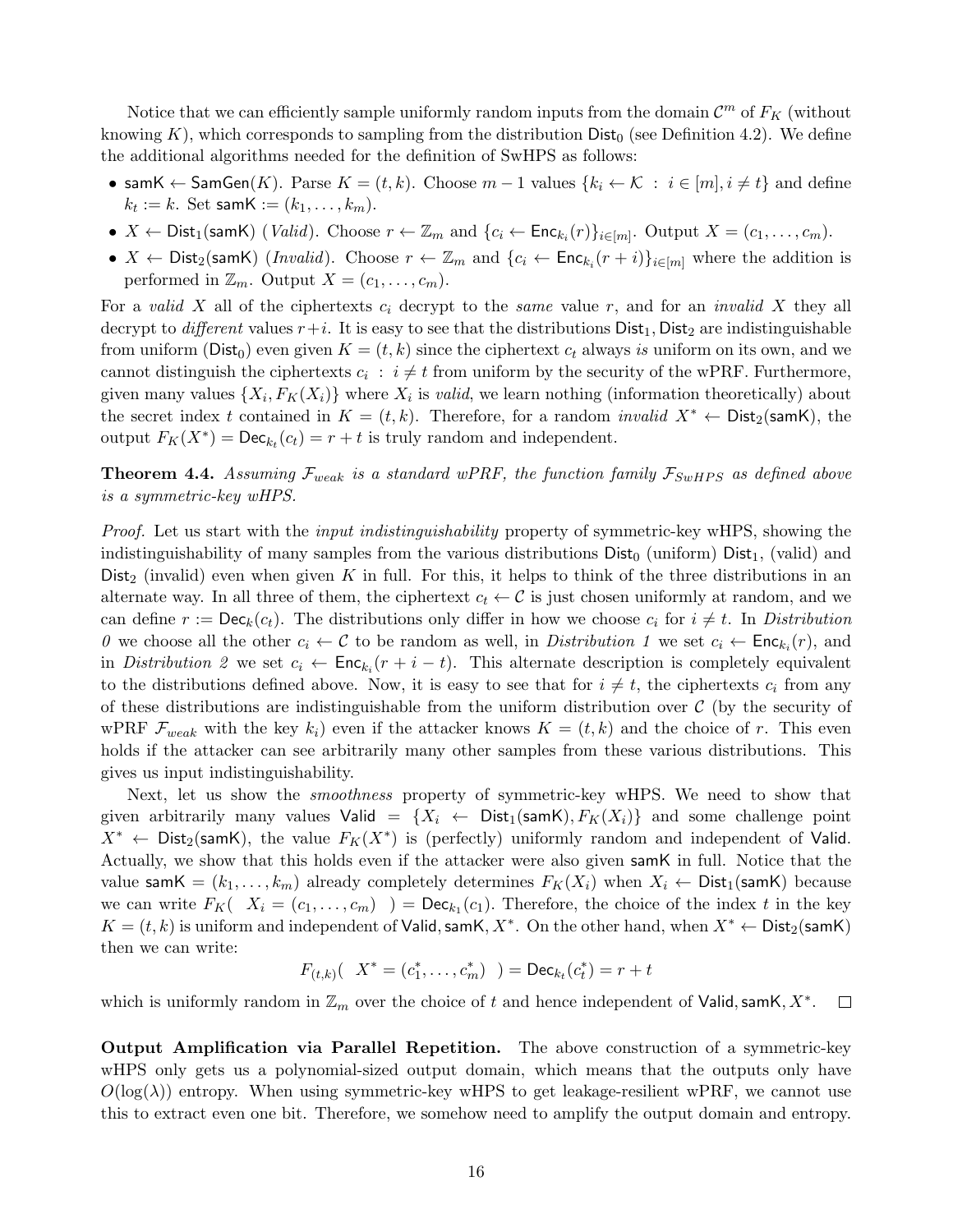As in the public-key setting, this turns out to be very easy with symmetric-key wHPS, just by using "parallel repetition" where we concatenate several independent copies together. More specifically, we have the following theorem.

**Theorem 4.5.** Assume that  $\mathcal{F} = \{f_k : \mathcal{X} \to \mathcal{Y}\}_{k \in \mathcal{K}}$  is a symmetric-key wHPS and let  $n = n(\lambda)$  be *an arbitrary polynomial. Define*  $\mathcal{F}^n = \{F_K : \mathcal{X}^n \to \mathcal{Y}^n\}_{K \in \mathcal{K}^n}$  *via* 

$$
F_{(k_1,...,k_n)}(x_1,...,x_n) \stackrel{\text{def}}{=} (f_{k_1}(x_1),...,f_{k_n}(x_n)).
$$

*Then*  $\mathcal{F}^n$  *is also a symmetric-key wHPS, whose output is amplified by a factor of n*.

*Proof.* The proof essentially follows directly from the definition of SwHPS. By the definition, there are some algorithms SamGen, Dist<sub>1</sub>, Dist<sub>2</sub> for the scheme  $\mathcal F$  that satisfy the input indistinguishability and smoothness properties. We naturally define the algorithms  $\mathsf{SamGen}^n, \mathsf{Dist}_1^n, \mathsf{Dist}_2^n$  as:

$$
samK \leftarrow SamGen^n(K). \text{ Parse } K = (k_1, \ldots, k_n) \text{ and sample } \{samK_i \leftarrow SamGen(k_i) : \in [n] \}.
$$
 Output 
$$
samK = (samK_1, \ldots, samK_n).
$$

$$
X \leftarrow \mathsf{Dist}_{b \in \{1,2\}}^n(\mathsf{samK}).
$$
 Sample  $\{x_i \leftarrow \mathsf{Dist}_b(\mathsf{samK}_i) : i \in [n]\}.$  Output  $X = (x_1, \ldots, x_n).$ 

Now we want to show that the input indistinguishability and smoothness properties holds for  $\mathcal{F}^n$  with the above algorithms.

• For *input indistinguishability* of  $\mathcal{F}^n$ , we want to show that for any polynomial  $q = q(\lambda)$  and any choice of  $(b_1, \ldots, b_q), (b'_1, \ldots, b'_q) \in \{0, 1, 2\}^q$ , the following distributions are computationally indistinguishable:

$$
(K = (k_1, \ldots, k_n), X_1 = (x_{1,1}, \ldots, x_{1,n}) \ldots, X_q = (x_{q,1}, \ldots, x_{q,n}))
$$
  
\n
$$
\approx_c \quad (K = (k_1, \ldots, k_n), X'_1 = (x'_{1,1}, \ldots, x'_{1,n}) \ldots, X'_q = (x'_{q,1}, \ldots, x'_{q,n}))
$$

where  $K \leftarrow (\mathcal{K}_{\lambda})^n$ , sam $K \leftarrow \mathsf{SamGen}^n(K), \{X_i \leftarrow \mathsf{Dist}^n_{b_i}(\mathsf{samK})\}, \{X'_i \leftarrow \mathsf{Dist}^n_{b'_i}(\mathsf{samK})\}.$  This follows via a sequence of *n* hybrid steps, where we use the input indistinguishability property of the "small" scheme in position  $j \in [n]$  to switch from sampling  $\{x_{i,j} \leftarrow \text{Dist}_{b_1} : i \in [q]\}$  to  $\text{sampling } \{x'_{i,j} \leftarrow \text{Dist}_{b'_1} \; : i \in [q] \}.$ 

• For the *smoothness* property of  $\mathcal{F}^n$ , we want to show that for any polynomial  $q = q(\lambda)$  the following distributions are statistically equivalent:

$$
(X_1, \ldots, X_q, Y_1, \ldots, Y_q, X^* = (x_1^*, \ldots, x_n^*), Y^* = (y_1^*, \ldots, y_n^*)
$$
  

$$
\equiv (X_1, \ldots, X_q, Y_1, \ldots, Y_q, X^* = (x_1^*, \ldots, x_n^*), U = (u_1, \ldots, u_n))
$$

where the distributions are defined by  $K \leftarrow (\mathcal{K})^n$ , samK  $\leftarrow$  SamGen<sup>n</sup> $(K)$ , { $X_i \leftarrow$  Dist<sub>1</sub><sup>n</sup>(samK)},  $X^* \leftarrow$  Dist<sub>2</sub><sup>n</sup>(samK),  $\{Y_i = F_K(X_i)\}, Y^* = F_K(X^*)$ , and  $U \leftarrow (\mathcal{Y})^n$ . This too follows by a sequence of *n* hybrid steps where we use the smoothness property of the "small" scheme in position  $j \in [n]$ to switch  $y_j^* = f_{k_j}(x_j^*)$  to  $u_j \leftarrow \mathcal{Y}$ .

 $\Box$ 

**Putting it All Together.** We now summarize our final results by combining all of the ingredients we developed so far in this section.

**Theorem 4.6.** Assuming the existence of one-way functions, there exist  $\ell(\lambda)$ -LR-wPRFs and  $\ell(\lambda)$ -*LR-CPA symmetric-key encryption schemes for any arbitrarily large polynomial ℓ*(*λ*)*. Furthermore,*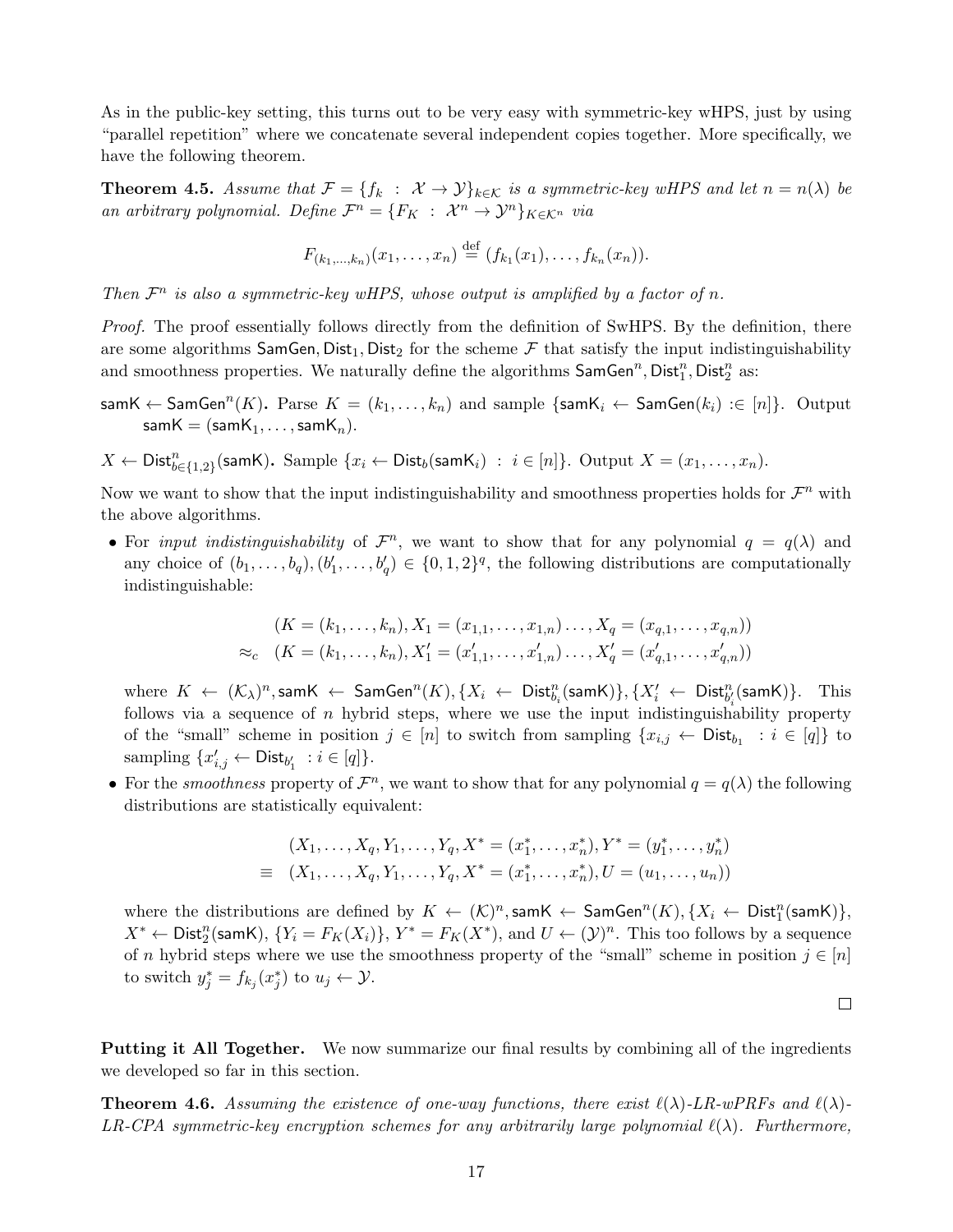*assuming the existence of standard wPRFs with key-size*  $s(\lambda)$ *, the above schemes exist for any* leakage rate  $\alpha(\lambda) = O\left(\frac{\log(\lambda)}{e(\lambda)}\right)$ *s*(*λ*) ) *.*

*Proof.* Let  $m = m(\lambda)$  be some polynomial parameter, which is a power of 2. The existence of standard one-way functions implies the existence of a standard wPRF family

$$
\mathcal{F}_{wPRF} = \left\{ F_K: \{0,1\}^{i(\lambda)} \rightarrow \{0,1\}^{\log(m(\lambda))} \right\}_{K \in \{0,1\}^{s(\lambda)}}
$$

for some super-logarithmic input-size  $i = i(\lambda) = \omega(\log(\lambda))$ , by the classic results of [HILL99, GGM86].

Using our basic construction of SwHPS (Theorem 4.4) with parameter  $m = m(\lambda)$  and parallelrepetition with some parameter  $n = n(\lambda) > 4\lambda$ , we get a symmetric-key wHPS with key-size  $n(s +$  $log(m)$   $\lt$  2*ns* and output size *n* log *m* (in bits). Using our construction of leakage-resilient wPRFs (Theorem 4.3) and employing a universal hash function with  $\lambda$ -bit output as the extractor, we get an  $\ell(\lambda)$ -LR-wPRF with leakage bound  $\ell(\lambda) = n \log m - 2\lambda > \frac{1}{2}n \log m$ , leakage-rate  $\alpha = \log(m)/4s$ , and output-size  $\lambda$ . Therefore, by choosing sufficiently large polynomials  $n, m$  we can achieve the claim of the theorem, where *n* mainly influences the leakage amount and *m* mainly influences the leakage rate. This gives us a leakage-resilient wPRF with *λ*-bit output, but we can easily amplify this to any number of bits without affecting the secret-key size or leakage amount using a standard (non-leakage-resilient) pseudorandom generator (PRG). The results for CPA encryption follow from those for wPRF.  $\Box$ 

## **5 Leakage-Resilient Message Authentication**

We now construct leakage-resilient message-authentication codes (LR-MACs) from the minimal assumption that one-way functions exist.

### **5.1 Definitions**

We begin by defining leakage-resilient MACs. We give a definition with several meaningful variants and show interesting connections between them.

**Definition 5.1** (Leakage-Resilient MAC)**.** *A MAC consists of the algorithms* (Tag*,* Ver) *and an efficient ensemble*  $K$  *of secret-keys. For* correctness, we require that for every message  $M \in \{0,1\}^*$ , *and every key*  $K \in \mathcal{K}$ *, and every correctly generated tag*  $\sigma \leftarrow \text{Tag}_K(M)$ *, we have*  $\text{Ver}_K(M, \sigma) = 1$ *. For* security*, we consider the following game between an attacker A and a challenger:*

**Initialization:** *The challenger chooses a random key*  $K \leftarrow \mathcal{K}_{\lambda}$ *.* 

- **Learning Stage:** The attacker  $\mathcal{A}^{\mathcal{O}_K^{\ell}}(\cdot), \text{Tag}_K(\cdot), \text{Ver}_K(\cdot, \cdot)$  can adaptively ask arbitrary leakage, tagging *and* verification *queries to its oracles.*
- **Forgery:** The attacker provides a forgery  $(M^*, \sigma^*)$  and wins if  $M^*$  was never given as an input to the *tagging oracle*  $\text{Tag}_K(\cdot)$  *during the leaning stage and*  $\text{Ver}_K(\mathbf{M}^*, \sigma^*) = 1$ *.*

*We say that such a scheme is an*  $\ell(\lambda)$ -leakage-resilient message authentication code ( $\ell$ -LR-MAC) *if, for all PPT attackers A, the probability that A wins in the above game is negligible.*

In addition to the above definition, we define two useful variants.

**Definition 5.2** (nvq-MAC, SU-MAC)**.** *We define two variants of the LR-MAC security game:*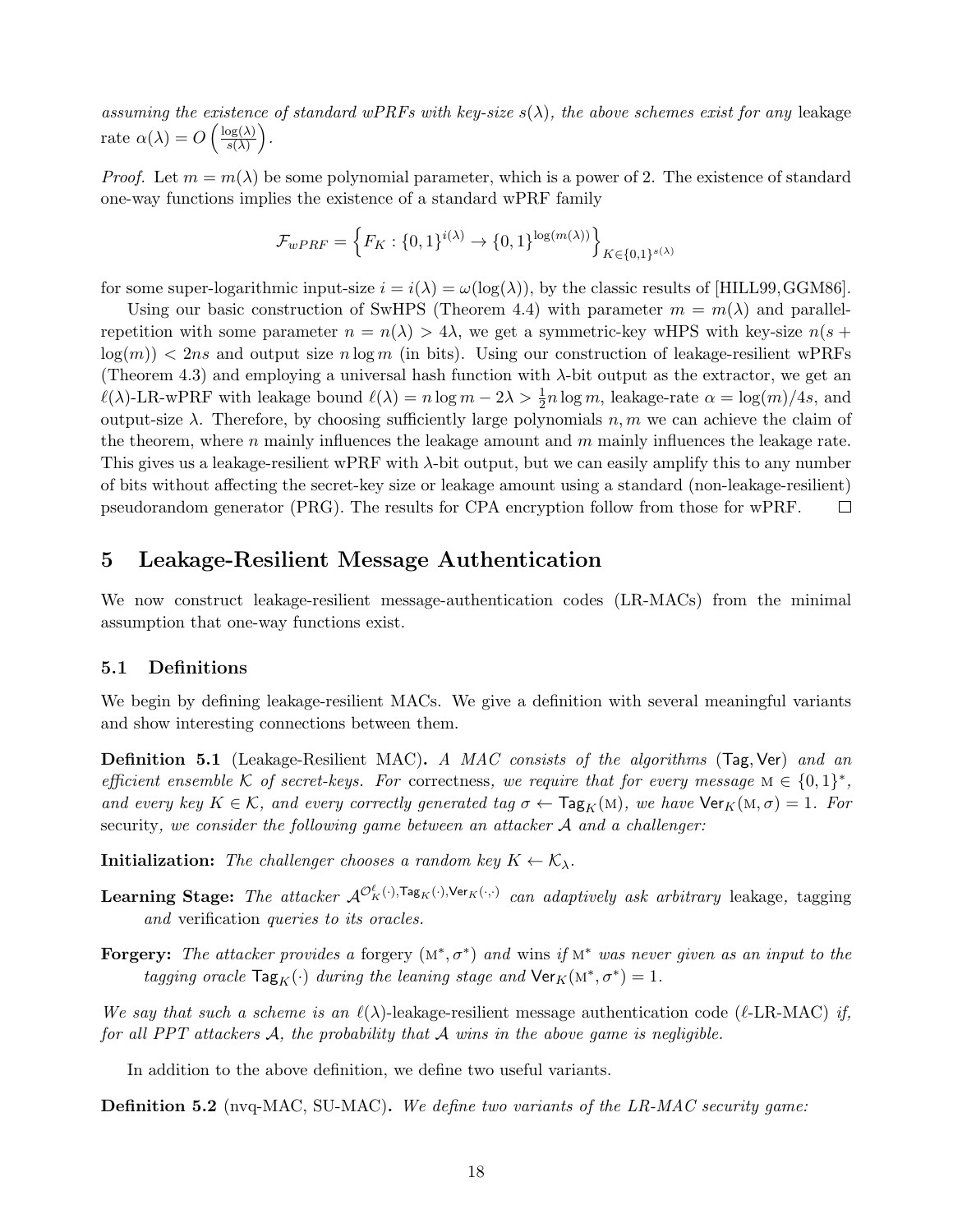- *•* No-Verification-Query (nvq-MAC): *In this weaker security notion, the attacker does not get access to the verification oracle*  $\text{Ver}_K(\cdot, \cdot)$  *during the learning stage. (The default notion in Definition 5.1 allows unlimited verification queries.)*
- *•* Strongly Unforgeable MAC (SU-MAC): *In this stronger security notion, the attacker cannot come up with a new tag for a previously authenticated message. Formally, we redefine the winning condition so that the attacker* wins *on a forgery*  $(M^*, \sigma^*)$  *as long as:* the tagging oracle never returned the tag  $\sigma^*$  on any prior tagging query with the message  $M^*$  and  $\text{Ver}_K(M^*, \sigma^*) = 1$ . *(The default notion in Definition 5.1 requires that the tagging oracle is never queried with* m*<sup>∗</sup> .)*

*We also consider a combination of both of the above variants (strong unforgeability against a noverification-query attack), which we call an SU-nvq-MAC.*

We note that "no verification query (nvq)" security is a weaker but already meaningful notion, which may be useful in many practical scenarios. For example, we can insist that whenever the user detects an invalid tag, she stops using the scheme in the future. That way, the attacker does not get to make verification queries beyond a single forgery attempt. We also note that any nvq-MAC which is *ℓ*-leakage-resilient, is also secure as long as the attacker can make up to *q < ℓ* verification queries and gets up to  $(\ell - q)$  bits of leakage, since each verification query can be thought of as an additional bit of leakage on the secret key. Of course, putting *any* a-priori bound on the number of allowed verification queries may be too restrictive in some scenarios and therefore we still desire a construction achieving full MAC security with unlimited verification queries rather than just nvq security.

**Relations Between Definitions.** Unfortunately, there are examples of nvq-MACs which are completely *insecure* in the setting of unlimited verification queries. In other words, it is *not* the case that nvq-MAC security is equivalent to full MAC security. However, we now show that when it comes to *strongly unforgeable* SU-MACs, the above equivalence does hold and there is no distinction between only considering a "no-verification-query" attack and a general attack in which unlimited verification queries are allowed. In other words, we show that the seemingly weaker notion of an SU-nvq-MAC security is actually equivalent to SU-MAC security. The above equivalence even holds in the setting of leakage.

**Theorem 5.3.** *Let* Π *be any ℓ-leakage-resilient SU-nvq-MAC (strongly unforgeable MAC against a no-verification-query attack). Then* Π *is also an ℓ-leakage-resilient SU-MAC (strongly unforgeable MAC against unlimited verification queries).*

*Proof.* Let *A* be an attacker against the *ℓ*-leakage-resilient SU-MAC security of some scheme (Tag*,* Ver). Without loss of generality, assume that *A* asks at most *q* verification queries and always asks a verification query  $(m^*, \sigma^*)$  for the values that it later submits as its forgery. We call a verification query  $(m, \sigma)$  "fresh" if no prior tagging query with the message m returned  $\sigma$ .

We show how to convert *A* into an attacker *B* that breaks the *ℓ*-leakage-resilient SU-nvq-MAC security of the scheme. In other words, *B* manages to break strong unforgeability without making *any* verification queries during the learning stage.

The attacker *B* chooses a random index  $i \leftarrow [q]$ . It runs *A* and gives it access to its own tagging and leakage oracles during the learning stage, and simulates the verification oracle for *A* as follows. For the first  $i - 1$  verification queries that  $\mathcal A$  makes,  $\mathcal B$  simply checks if the query is "fresh" and if so responds with 0 (rejects) else with 1 (accepts). For the *i*th verification query  $(m, \sigma)$  asked by A, the attacker *B* submits  $(m, \sigma)$  as its forgery attempt.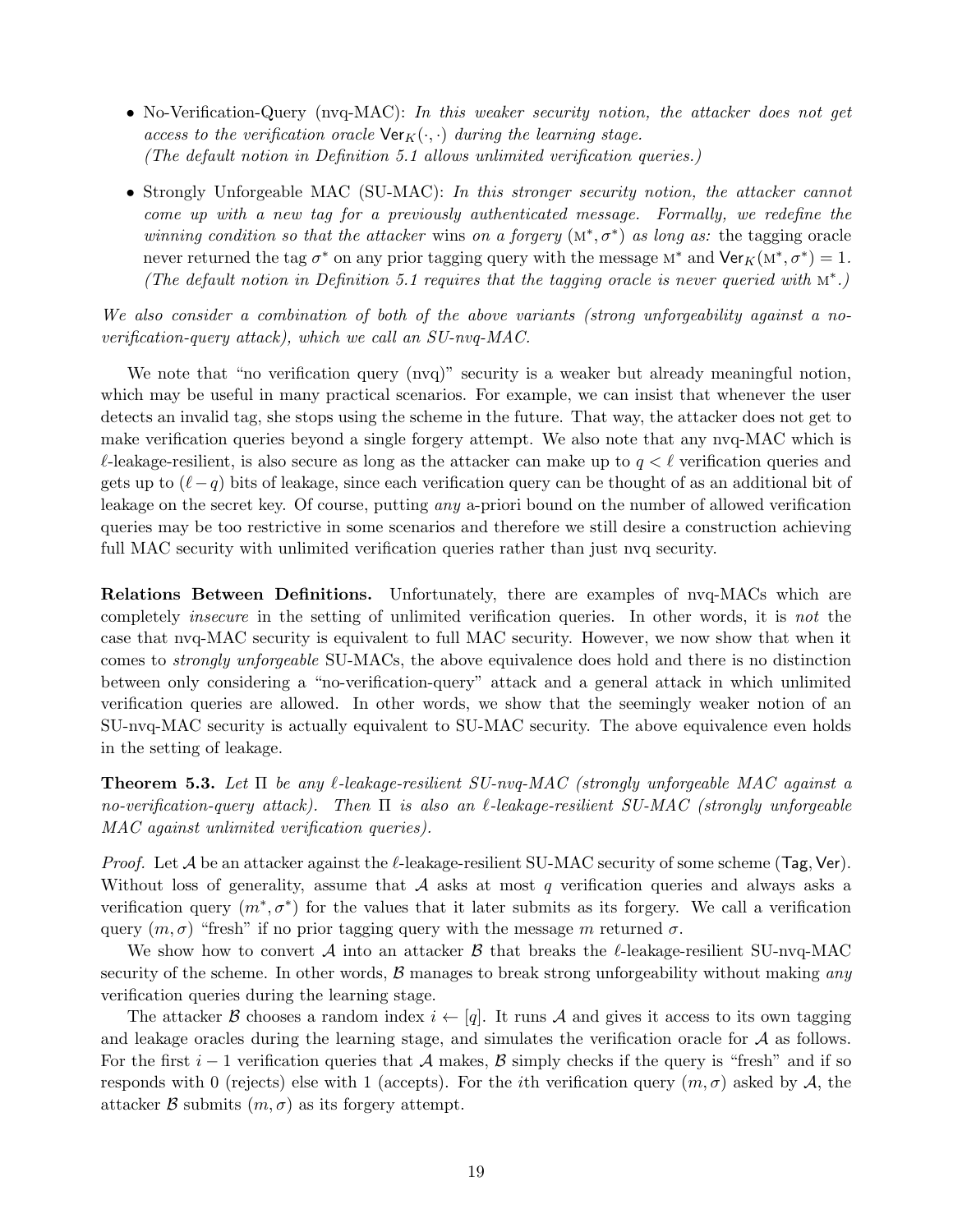Let  $E_j$  be the event that *j*th verification query made by  $A$  in the original SU-MAC security game is the *first* one that would qualify as a valid forgery (it is "fresh" and the signature verifies). For  $j = i$ , the probability of *E<sup>j</sup>* happening is exactly the same in the original SU-MAC security game and in the simulation. This is because the simulation only differs in how it responds to verification queries, but in both cases if the event  $E_j$  occurs, then the first  $j-1$  verification queries simply reject. Recall that we assume A always submits its forgery as a verification query, and hence one of the events  $E_j$  must occur if  $\mathcal A$  wins the game. Letting **i** be the random index chosen by  $\mathcal B$  we have:

$$
\Pr[\mathcal{B} \text{ wins}] = \Pr\left[\bigcup_{j=1}^{q} (E_j \wedge (\mathbf{i} = j))\right] = \sum_{j=1}^{q} \Pr[E_j \wedge (\mathbf{i} = j)]
$$

$$
= \frac{1}{q} \sum_{j=1}^{q} \Pr[E_j] \ge \frac{1}{q} \Pr[\bigcup_{j=1}^{q} E_j] \ge \frac{1}{q} \Pr[\mathcal{A} \text{ wins }].
$$

where we rely on the fact that the events  $E_j$  are disjoint and that the choice of **i** is random and independent of  $E_i$ .

Therefore, the advantage of the attacker  $\beta$  in the SU-nvq-MAC game is only a factor of *q* smaller than that of *A* in the SU-MAC game, proving the theorem.

 $\Box$ 

## **5.2 Leakage-Resilient MAC with "No Verification Query" Security**

We begin by presenting a simple construction of a leakage-resilient nvq-MAC, meaning that it only achieves security against a no-verification-query (nvq) attack. In Section 5.3, we will then show how to "upgrade" any such MAC into a fully secure (and even strongly unforgeable) MAC.

**Constructing nvq-MACs.** Let  $\mathcal{F}_{\text{prf}} = \{f_k : \{0,1\}^* \to \mathcal{Y}\}_{k \in \mathcal{K}}$  be a *pseudorandom function (PRF) family* with super-polynomial output domain  $|\mathcal{Y}_\lambda| = \lambda^{\omega(1)}$ . Let  $n = n(\lambda)$ ,  $m = m(\lambda)$  be arbitrary polynomials. We construct a MAC with key-space  $\mathcal{K}^{MAC} = (\mathcal{K} \times [m])^n$ , by parsing the keys  $K \in \mathcal{K}^{MAC}$ as  $K = ((k_1, t_1), \ldots, (k_n, t_n))$  where  $k_i \in \mathcal{K}, t_i \in [m]$ . We define the algorithms (Tag, Ver) as follows:

*•* Tag<sub>K</sub>(M): Parse  $K = ((k_1, t_1), \ldots, (k_n, t_n))$ . Choose a random nonce  $r \leftarrow \{0, 1\}^{\lambda}$  and output the tag  $\sigma = (r, {\sigma_{i,j}})$  where  ${\sigma_{i,j}}$  is an  $n \times m$  matrix defined by:

$$
\sigma_{i,j} := \begin{cases} f_{k_i}(r||\mathbf{M}) & \text{if } j = t_i \\ y \leftarrow \mathcal{Y} & \text{otherwise} \end{cases}
$$

In other words, each row  $i \in [n]$  of the matrix  $\{\sigma_{i,j}\}$  contains one pseudorandom value under the key  $k_i$  in the column  $t_i$ , and the rest of the row is truly random.

• Ver<sub>K</sub>(M,  $\sigma$ ): Parse  $\sigma = (r, {\{\sigma_{i,j}\}})$ . For all  $i \in [n]$ , check that  $f_{k_i}(r||\mathbf{M}) = \sigma_{i,t_i}$ .

**Security Intuition.** Although we do not formally frame the above construction inside of an abstraction (as we did with wHPS for encryption), it is useful to explain its security via several abstract properties.

Firstly, we can define an *alternate tagging oracle* which is computationally indistinguishable from the original one even given the secret key  $K = ((k_1, t_1), \ldots, (k_n, t_n))$  in full. The alternate oracle initially chooses an entire  $n \times m$  matrix of PRF keys  $\{k_{i,j}\}$ , where the keys  $k_{i,t_i} := k_i$  are taken from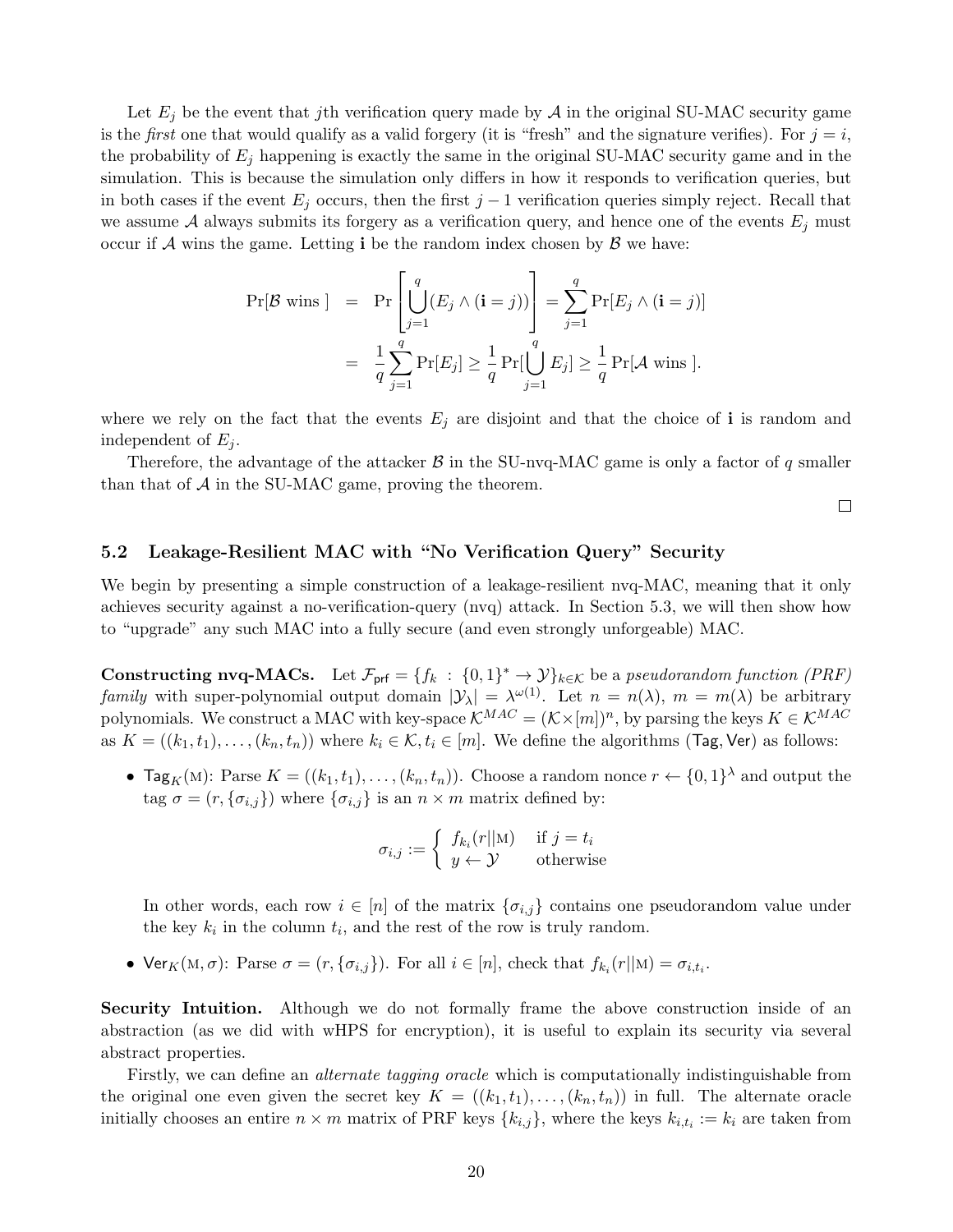*K* and the rest of the keys  $k_{i,j}$  for  $j \neq t_i$  are chosen randomly. When answering tagging queries, the alternate tagging oracle sets *all* of the values  $\sigma_{i,j} := f_{k_{i,j}}(r||\mathbf{M})$  to be pseudorandom under the appropriate keys.

Once we define the alternate tagging oracle, we can also define two types of forgeries: valid and invalid. A forgery  $M^*, \sigma^* = (r^*, {\{\sigma^*_{i,j}\}})$  is *valid* if there is some pair  $(i, j)$  with  $j \neq t_i$  such that  $\sigma_{i,j}^* = f_{k_{i,j}}(r^*||\mathbf{M}^*)$ , and is *invalid* otherwise. We have the following properties:

1. Given access to the alternate tagging oracle and the key *K* in full, it is computationally hard to come up with a *valid* accepting forgery.

*Doing so requires guessing a PRF output at some fresh point*  $(r^*||m^*)$ , for some PRF key  $k_{i,j}$ *which doesn't appear in K.*

2. Given access to the alternate tagging oracle but not the key *K*, the information-theoretic probability of outputting an *invalid* accepting forgery is  $\langle 2^{-n \log(m)} \rangle$ .

*Doing so is no easier than guessing the value*  $T = (t_1, \ldots, t_n)$  *since the only pairs*  $(i, j)$  *for which*  $\sigma_{i,j}^* = f_{k_{i,j}}(r^*||\mathbf{M}^*)$  are ones where  $j = t_i$ . But T has n log(m) bits of entropy and is completely *independent of the outputs of the alternate tagging oracle.*

The above properties ensure leakage-resilience for up to  $\ell = n \log(m) - \omega(\log(\lambda))$  bits of leakage on the key *K*. Given such leakage, producing a valid forgery becomes no easier, since it is already hard given *K* in full. On the other hand, the probability of producing an invalid forgery can go up by a factor of at most  $2^{\ell}$ , which remains negligible. We formalize this in the following theorem.

**Theorem 5.4.** If  $\mathcal{F}_{\text{prf}}$  *is a PRF family with parameters as above, then the given construction is an*  $\ell(\lambda)$ -leakage-resilient nvg-MAC for any  $\ell(\lambda) = n(\lambda) \log(m(\lambda)) - \omega(\log(\lambda)).$ 

*Proof.* Let Game 0 be the original *ℓ*-LR nvq-MAC security game with some PPT attacker *A* (as in Definition 5.1). Let Game 1 be a modified version of the game where the challenger picks an entire  $n \times m$  matrix of random PRF keys  $\{k_{i,j} \leftarrow \mathcal{K} : i \in [n], j \in [m]\}$  at the beginning of the game and sets the MAC key  $K = ((k_{1,t_1}, t_1), \ldots, (k_{n,t_n}, t_n))$  by picking the indices  $\{t_i \leftarrow [m]\}$  randomly. During the learning stage, whenever answering some tagging query with message m for *A*, the challenger now computes  $\sigma = {\sigma_{i,j} = f_{k_{i,j}}(r||\mathbf{M})}$ . In other words, the only change from Game 0 is that, in Game 1, the values  $\sigma_{i,j}$  are now all chosen pseudorandomly under different PRF keys. We rely on the PRF security of  $f_{k_{i,j}}(\cdot)$  for  $i \in [n], j \in [m] \setminus \{t_i\}$  to claim that Games 0 and 1 are indistinguishable and the attacker's winning probability does not change between them. This holds even if the attacker were given the MAC key *K* in full. (Here we rely on the fact that the random nonce *r* chosen in each tagging query is likely to be fresh even if the message m has been queried before, and therefore the PRF inputs (*r||*m) are always fresh.) Therefore, we have

 $Pr[\mathcal{A}$  wins in Game 1 $] \geq Pr[\mathcal{A}$  wins in Game 0 $] - negl(\lambda)$ .

In Game 1, define the event *E* occurs if, in the attacker's forgery  $M^*, \sigma^* = (r^*, {\{\sigma^*_{i,j}\}})$ , there is some pair  $(i, j) \in [n] \times [m]$  with  $j \neq t_i$  such that  $f_{k_{i,j}}(r^*||\mathbf{M}^*) = \sigma_{i,j}^*$ . In other words, the attacker correctly predicts one of the PRF values in the matrix, outside of the special positions  $(i, t_i)$ .

On the one hand, we claim that the attacker is unlikely to win by causing *E* to occur:

 $Pr[\mathcal{A}$  wins in Game  $1 \wedge E] \leq Pr[E] \leq negl(\lambda)$ .

This follows by the security of the PRF, where we replace the functions  $f_{k_{i,j}}$  for  $j \neq t_i$  by truly random functions  $f_{i,j}$ . Since the forgery message  $M^*$  is fresh, the attacker does not get any information about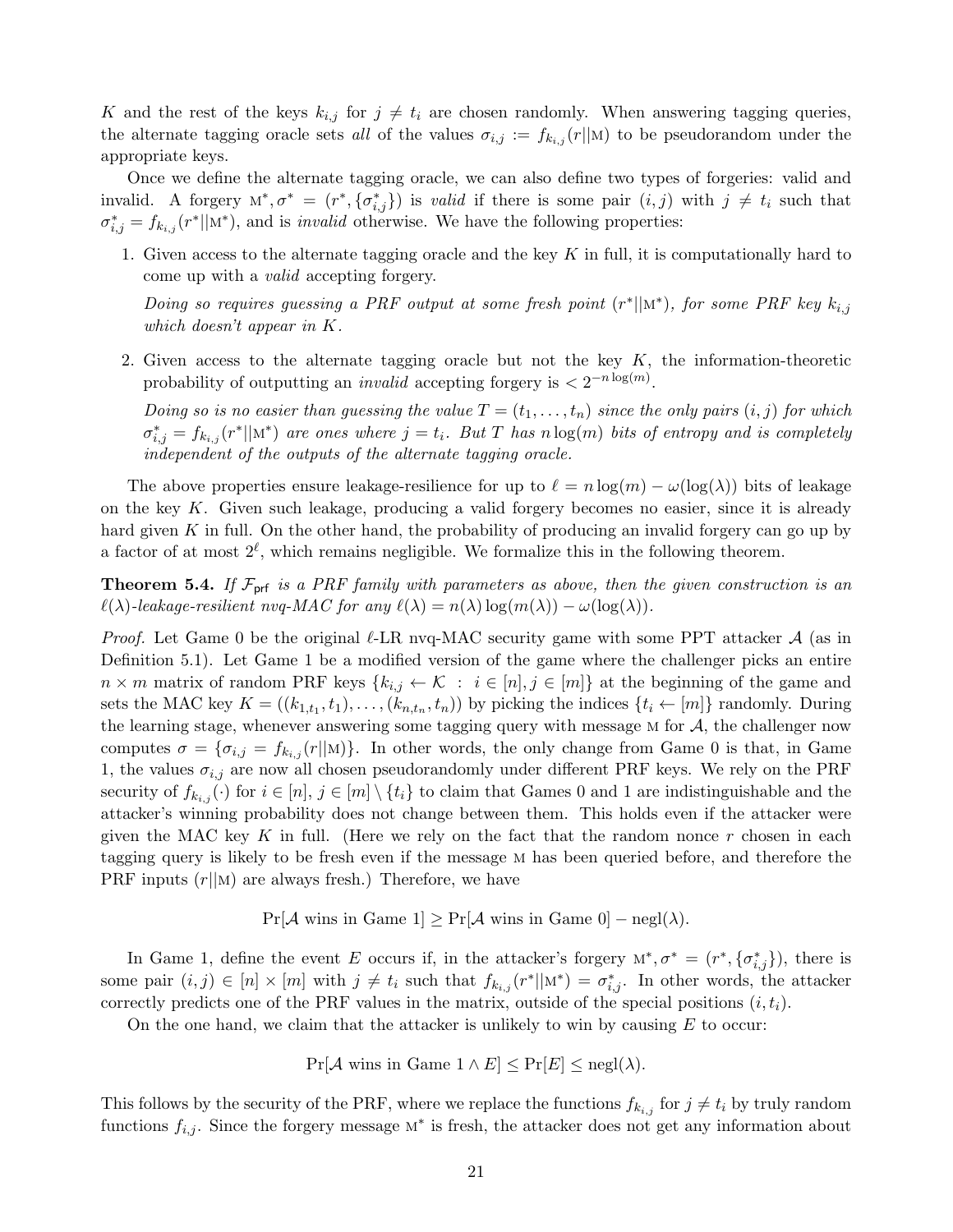$f_{i,j}(r^*||M^*)$  throughout the game and therefore the probability that  $f_{i,j}(r^*||M^*) = \sigma_{i,j}^*$  is at most  $\frac{1}{|Y|}$  = negl( $\lambda$ ). The inequality then follows by taking a union bound over all such pairs  $(i, j)$  with  $j \neq t_i$ .

On the other hand, we also claim that the attacker is unlikely to win while ensuring that *E* does not occur:

$$
\Pr[\mathcal{A} \text{ wins in Game 1} \land \neg E] \le 2^{-n \log(m) + \ell} \le \text{negl}(\lambda).
$$

This follows by an information-theoretic argument, showing that *A* does not have enough information about the indices  $T = (t_1, \ldots, t_n)$  to only predict the correct outputs  $\sigma_{i,j}^* = f_{k_{i,j}}(r^*||\mathbf{M}^*)$  when  $j = t_i$ . Notice that in Game 1, the challenger's responses to the tagging queries only depend on the values *{ki,j}* and is completely independent of *T*. Therefore, the attacker's view in Game 1, contains only *ℓ* bits of information about *T* from its leakage queries. However, if the event " $\mathcal A$  wins in Game 1  $\wedge \neg E$ " occurs, it means that the attacker's forgery has the property that the only tuples  $(i, j)$  for which  $f_{k_{i,j}}(r^*||\mathbf{M}^*) = \sigma_{i,j}^*$  are ones where  $j = t_i$ . In this case, we can completely recover *T* from the attacker's forgery given  $\{k_{i,j}\}$ . Since the min-entropy of *T* given the set  $\{k_{i,j}\}$  and the view of *A* in Game 1 is

$$
\mathbf{H}_{\infty}(T \mid \{k_{i,j}\}, \text{view } \mathcal{A}) \geq \mathbf{H}_{\infty}(T \mid \{k_{i,j}\}) - \ell \geq n \log(m) - \ell
$$

the above probability is bounded by  $2^{-n \log(m)+\ell} \le \text{negl}(\lambda)$  as claimed.

Putting the above claims together, we get  $Pr[\mathcal{A}]$  wins in Game  $1] \leq negl(\lambda)$  and therefore:

 $Pr[\mathcal{A}$  wins in Game  $0] \leq Pr[\mathcal{A}$  wins in Game  $1] + negl(\lambda) \leq negl(\lambda)$ 

which proves the theorem as claimed.

**Insecurity with verification queries.** The main problem with allowing verification queries in the above construction is that the attacker can completely learn the indices  $t_1, \ldots, t_n$  in the secret key. In particular, the attacker can make a single tagging query on some message m and get back the tag  $\sigma = (r, {\sigma_{i,j}})$ . Then for each pair  $(i,j) \in [n] \times [m]$  the attacker can modify only the component  $\sigma_{i,j}$  of  $\sigma$  (say, flip the last bit of it) and make a verification query to check if the modified tag is still valid for the message M. If not, then the attacker learns that  $t_i = j$ . By making sufficiently many such verification queries, the attacker then recovers  $(t_1, \ldots, t_n)$ . Although this by itself does not lead to a concrete attack on the leakage-resilient security of the scheme, it completely breaks our proof technique which relied on the fact that the attacker does not gain information about  $(t_1, \ldots, t_n)$  other than through leakage queries. Next, we show how to generically convert a leakage-resilient nvq-MAC into a strongly unforgeable SU-MAC that allows verification queries.

#### **5.3 Leakage-Resilient Strongly-Unforgeable MAC**

We now show how to convert any leakage-resilient nvq-MAC (no-verification-query) into an SU-MAC (strongly-unforgeable), which is the strongest notion of security we defined. Outside of the setting of leakage-resilience, a transformation along these lines was given in the work of Dodis et al. [DKPW12]. Unfortunately, this transformation requires additional components in the secret key and is not known to be secure in the presence of leakage. We give an alternative transformation, which we can prove secure even in the presence of leakage. The construction is described as follows:

*•* Let (nvqTag*,* nvqVer) be an *ℓ*(*λ*)-leakage-resilient nvq-MAC (no-verification-query security) with key space  $\mathcal{K}^{nvq}$  and tag-space  $\mathcal{T}$ .

 $\Box$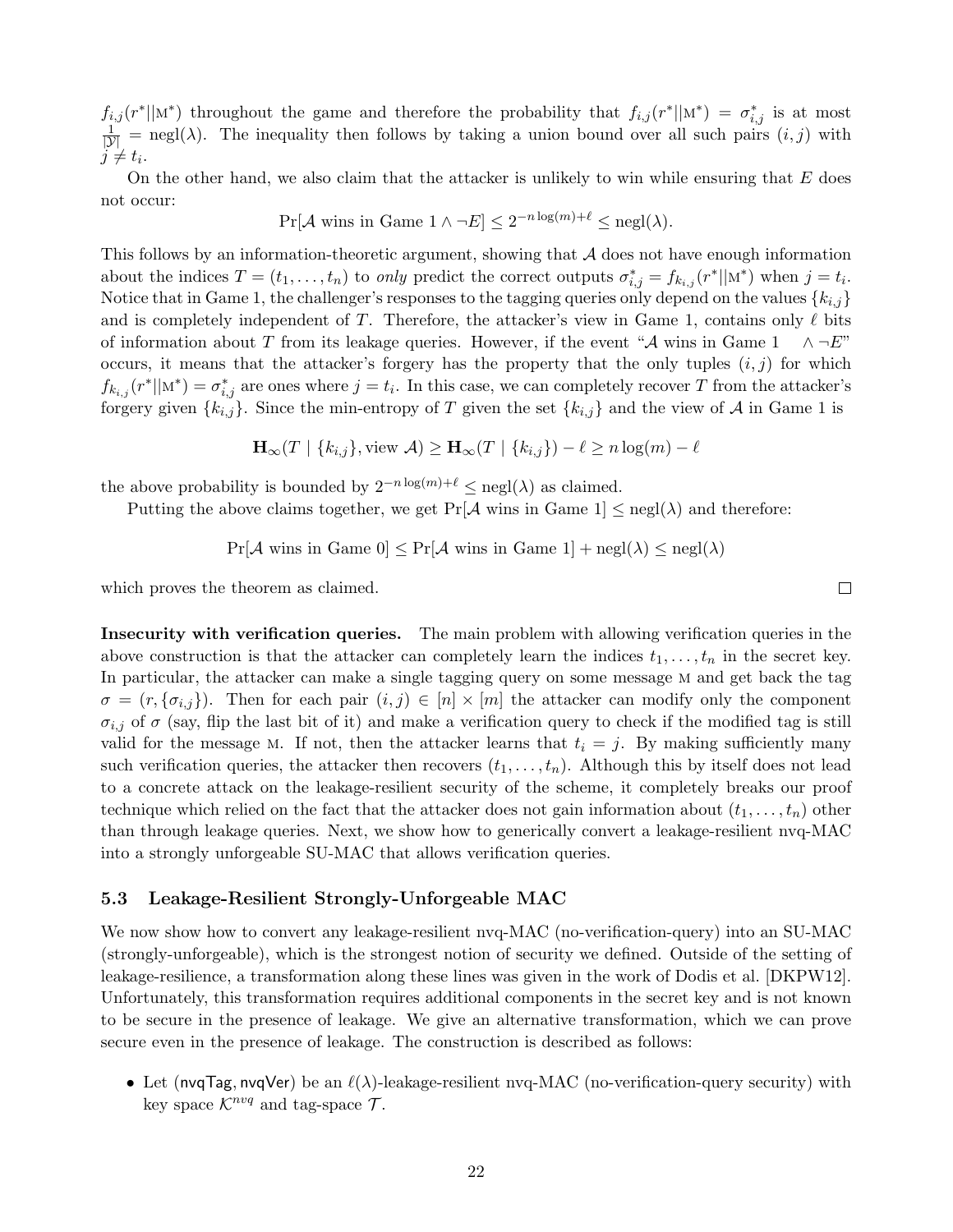- *•* Let  $\mathcal{F} = \{f_k : \mathcal{X} \to \mathcal{Y}\}_{k \in \mathcal{K}^{hps}}$  be a symmetric-key wHPS with key-space  $\mathcal{K}^{hps}$ .
- *•* Let  $\mathcal{H} = \{h_k : \mathcal{T} \to \mathcal{Z}\}_{k \in \mathcal{Y}}\}$  be a 2<sup>*−u*( $\lambda$ )</sup>-secure (information-theoretic) *one-time-MAC*, meaning that: for all (computationally-unbounded) *A* and all  $\psi \in \mathcal{T}$  we have

 $\Pr[h_k(\psi') = \tau' \land \psi' \neq \psi \mid k \leftarrow \mathcal{Y}, \tau := h_k(\psi), (\psi', \tau') \leftarrow \mathcal{A}(\tau)] \leq 2^{-u(\lambda)}.$ 

We assume  $u(\lambda)$  is super-logarithmic.

Define the MAC (Tag, Ver) with key space  $K = \mathcal{K}^{nvq} \times \mathcal{K}^{hps}$  as follows.

- $\bullet$  **Tag**<sub>K</sub>(M): Parse *K* = (*k*<sub>1</sub>, *k*<sub>2</sub>). Choose *x* ← *X*, *ψ* ← nvqTag<sub>*k*<sub>1</sub></sub>(*x*||M). Compute *k*<sub>3</sub> := *f*<sub>*k*<sub>2</sub></sub>(*x*), *τ* :=  $h_{k_3}(\psi)$ . Output  $\sigma := (x, \psi, \tau)$ .
- $\bullet$   $\text{Ver}_K(\text{M}, \sigma) : \text{Parse } K = (k_1, k_2), \sigma = (x, \psi, \tau)$ . Compute  $k_3 := f_{k_2}(x)$ . If  $\text{nvqVer}_{k_1}((x||\text{M}), \psi) = 1$ and  $h_{k_3}(\psi) = \tau$  output 1 else output 0.

**Security Intuition.** We show that the above construction is a leakage-resilience strongly-unforgeable MAC (SU-MAC). Recall that, by Theorem 5.3, we only need to prove SU-nvq security (strong unforgeability against a no-verification-query attack) and we get security against unlimited verification queries for free. Let us consider an attack where the adversary gets some tag  $\sigma = (x, \psi, \tau)$  for a message M under the above MAC and attempts to come up with a modified tag  $\sigma^* = (x^*, \psi^*, \tau^*) \neq \sigma$  for the same message (this appears to be the most illustrative case).

If the attacker modifies  $x^* \neq x$ , then  $\psi^*$  would be a valid tag for a *new* message  $(x^*||M)$  under the original nvq-MAC, which would violate its security. Therefore assume that the attacker leaves  $x^* = x$ the same. If  $\psi^* = \psi$  is also left the same, then we must have  $\tau^* = \tau = h_{f_{k_2}}(\psi^*)$  in order for the tag to verify, in which case the entire tag  $\sigma^* = \sigma$  has been unchanged and hence is not a valid forgery. On the other hand, if the attacker changes  $\psi^* \neq \psi$ , then he cannot come up with a valid  $\tau^* = h_{k_3}(\psi^*)$  given only  $\tau = h_{k_3}(\psi)$  since  $k_3 = f_{k_2}(x)$  is pseudorandom and  $h_{k_3}(\cdot)$  is a one-time MAC. The main difficulty lies in proving that the above holds in the setting of leakage, if the attacker can leak information about  $k_2$  *after seeing* x. Here we use the fact that  $f_{k_2}(\cdot)$  is a symmetric-key wHPS to argue that this information can decrease the entropy of  $k_3 = f_{k_2}(x)$  by at most  $\ell$  bits, which is insufficient to break one-time MAC security. Implicitly, we are relying on the fact that a (symmetric-key) wHPS is secure against *after-the-fact leakage*, a property that we examine in further detail in Section 6.3.

**Theorem 5.5.** Let (nvqTag, nvqVer) *be an*  $\ell(\lambda)$ -leakage-resilient nvq-MAC (secure against a no*verification-query attack). Let*  $\mathcal F$  *be a symmetric-key wHPS and*  $\mathcal H$  *a*  $2^{-u(\lambda)}$ -secure (information*theoretic) one-time MAC with parameters as described above. Then the above construction of* (Tag*,* Ver) *is*  $\ell'(\lambda)$ -leakage-resilient SU-MAC (strongly unforgeable with unlimited verification queries) for any  $\ell'(\lambda) = \min{\ell(\lambda), \mu(\lambda) - \omega(\log(\lambda))}.$ 

*Proof.* By Theorem 5.3, we only need to prove SU-nvq-MAC security (strongly unforgeable security against a "no-verification-query" attack), and full SU-MAC security (against unlimited verification queries) follows automatically. Let *A* be a PPT attacker against the *ℓ ′* -leakage-resilient SU-nvq-MAC security game (as in Definition 5.1,Definition 5.2) of the scheme (Tag*,* Ver). Assume that *A* makes at most *q* queries to the tagging oracle throughout the game. We define the following events within the context of the security game:

• The event Win occurs if A wins the security game against the challenger. In other words, it outputs a valid forgery where the combination of  $(M^*, \sigma^*)$  is fresh, meaning that no prior tagging query with message  $M^*$  returned the tag  $\sigma^*$ .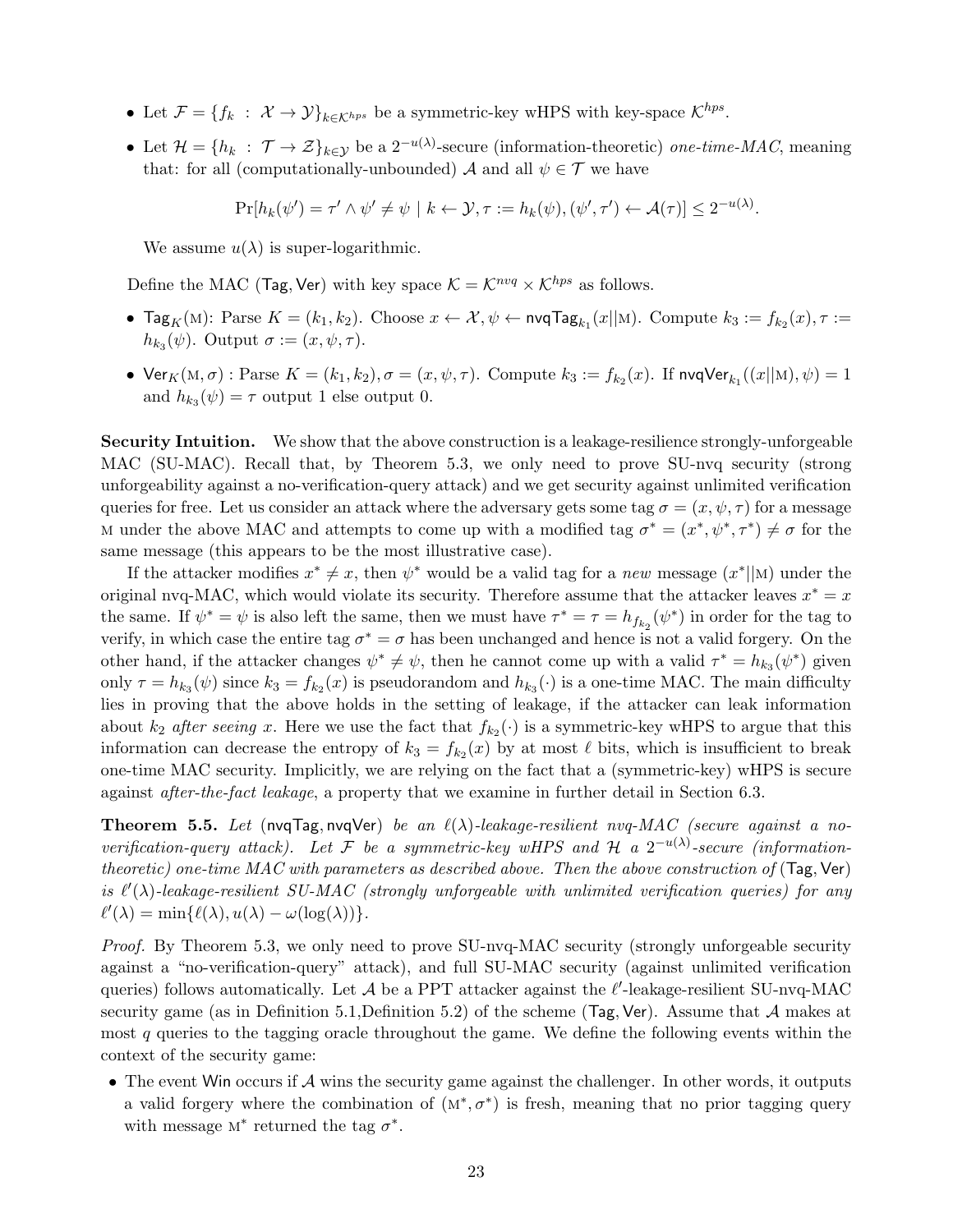- The event Match<sub>j</sub> to occur if the attacker's final forgery attempt is of the form  $M^*$ ,  $\sigma^* = (x^*, \psi^*, \tau^*)$ and the *j*th query to the tagging oracle is for a matching message  $M_j = M^*$  and the response is  $\sigma_j = (x_j, \psi_j, \tau_j)$  with matching  $x_j = x^*$  (the other components may not match).
- We define the event Match :=  $\bigcup_{j=1}^{q}$  Match<sub>j</sub>. In other words, the attacker's final forgery attempt is of the form  $M^*, \sigma^* = (x^*, \psi^*, \tau^*)$  such that *some* prior query to the tagging oracle has a matching message  $M^*$  and is answered with a tag  $\sigma = (x, \psi, \tau)$  having a matching  $x = x^*$ .

Firstly, we wish to show that

$$
\Pr[\text{Win} \land \text{Match}] = \Pr[\text{Win}] - \Pr[\text{Win} \land \neg \text{Match}] \ge \Pr[\text{Win}] - \text{negl}(\lambda) \tag{5.1}
$$

We show this by relying on the security of the underlying nvq-MAC. Notice that whenever Win*∧¬*Match occurs, the tag  $\psi^*$  is a valid tag of the message  $(x^*||M^*)$  under the nvq-MAC, and the nvqTag algorithm was previously never executed with  $(x^*||M^*)$  as an input during the course of the game. Therefore, we have a simple reduction that breaks the *ℓ ′* -LR nvq-MAC security of the underlying nvq-MAC with probability  $Pr[W \in \wedge \neg \text{Match}]$ , meaning that the latter must be negligible.

Next, we wish to show that

$$
\forall j \in [q] \quad : \quad \Pr[\text{Win} \land \text{Match}_j] \leq \text{negl}(\lambda) \tag{5.2}
$$

To show this, we need to rely on the security of the symmetric-key wHPS (SwHPS). Let us consider a modified version of the security experiment. The challenger samples a SwHPS sampling key samK *←* SamGen(*k*2) at the beginning of the game. All tagging queries *other than* the *j*th one are answered by choosing the component  $x \leftarrow$  Dist<sub>1</sub>(samK) from the valid distribution and the *j*th tagging query is answered by choosing  $x \leftarrow$  Dist<sub>2</sub>(samK) from the invalid distribution. The remainder of the tagging process (aside from how *x* is chosen) remains the same. By the input indistinguishability of the SwHPS, these two experiments are indistinguishable even when given the MAC secret key  $K = (k_1, k_2)$  in full. Let  $W$ in', Match'<sub>j</sub> be the analogous events in the modified experiment. Since these events can be described as efficient predicates of the attacker's view and the MAC key *K* in the experiment we have

$$
\left|\quad \Pr[\mathsf{Win} \wedge \mathsf{Match}_j] - \Pr[\mathsf{Win}' \wedge \mathsf{Match}'_j] \ \ \right| \le {\rm negl}(\lambda)
$$

Hence, to prove equation (5.2) it suffices to show  $\Pr[\text{Win'} \wedge \text{Match}'_j] \leq \text{negl}(\lambda)$  in the modified experiment. Assume that  $\text{Match}'_j$  occurs, so that the *j*th tagging query/response is  $(M, \sigma = (x, \psi, \tau))$ and the attacker's forgery attempt is  $(M, \sigma^* = (x, \psi^*, \tau^*))$  where the values  $M, x$  match. Let  $k_3 = f_{k_2}(x)$ . If  $\psi = \psi^*$  also match between the two tags, then the forgery can only be accepting if  $\tau^* = h_{k_3}(\psi) = \tau$ meaning that the tags  $\sigma^* = \sigma$  must match entirely. In this case the attacker automatically loses. Hence, if the event Win<sup>'</sup>  $\land$  Match<sup>'</sup> occurs, we must also have  $\psi \neq \psi^*$ . By the *smoothness* of the SwHPS, the value *k*<sup>3</sup> is uniformly random given the entire view of the attacker during the game *aside* from the value  $\tau = h_{k_3}(\psi)$  and the outputs of the leakage oracle. Therefore, the probability of Win<sup>'</sup>∧Match<sup>'</sup><sub>j</sub> is at most the probability of breaking the security of the one-time MAC given *ℓ* bits of leakage on the (otherwise uniformly random) secret key  $k_3$ . Since the one-time MAC is  $2^{-u(\lambda)}$ -secure without any leakage, it is also at least  $2^{\ell(\lambda)-u(\lambda)}$  secure given  $\ell$  bits of leakage (since we can always guess such leakage with probability  $2^{-\ell(\lambda)}$ ). Therefore, we can upper-bound Pr[Win' ∧ Match'<sub>j</sub>]  $\leq 2^{\ell(\lambda)-u(\lambda)} = \text{negl}(\lambda)$ . As we argued, this also proves equation (5.2).

Taking a union-bound, equation (5.2) shows that Pr[Win *∧* Match]  $\leq \sum_{j=1}^{q} \Pr[\textsf{Win} \land \textsf{Match}_j] \leq$ negl( $\lambda$ ). Combining this with equation (5.1), we get Pr[Win]  $\leq$  negl( $\lambda$ ) meaning that the attacker  $\mathcal A$ has a negligible probability of winning the  $\ell'$ -leakage-resilient SU-nvq-MAC security game against the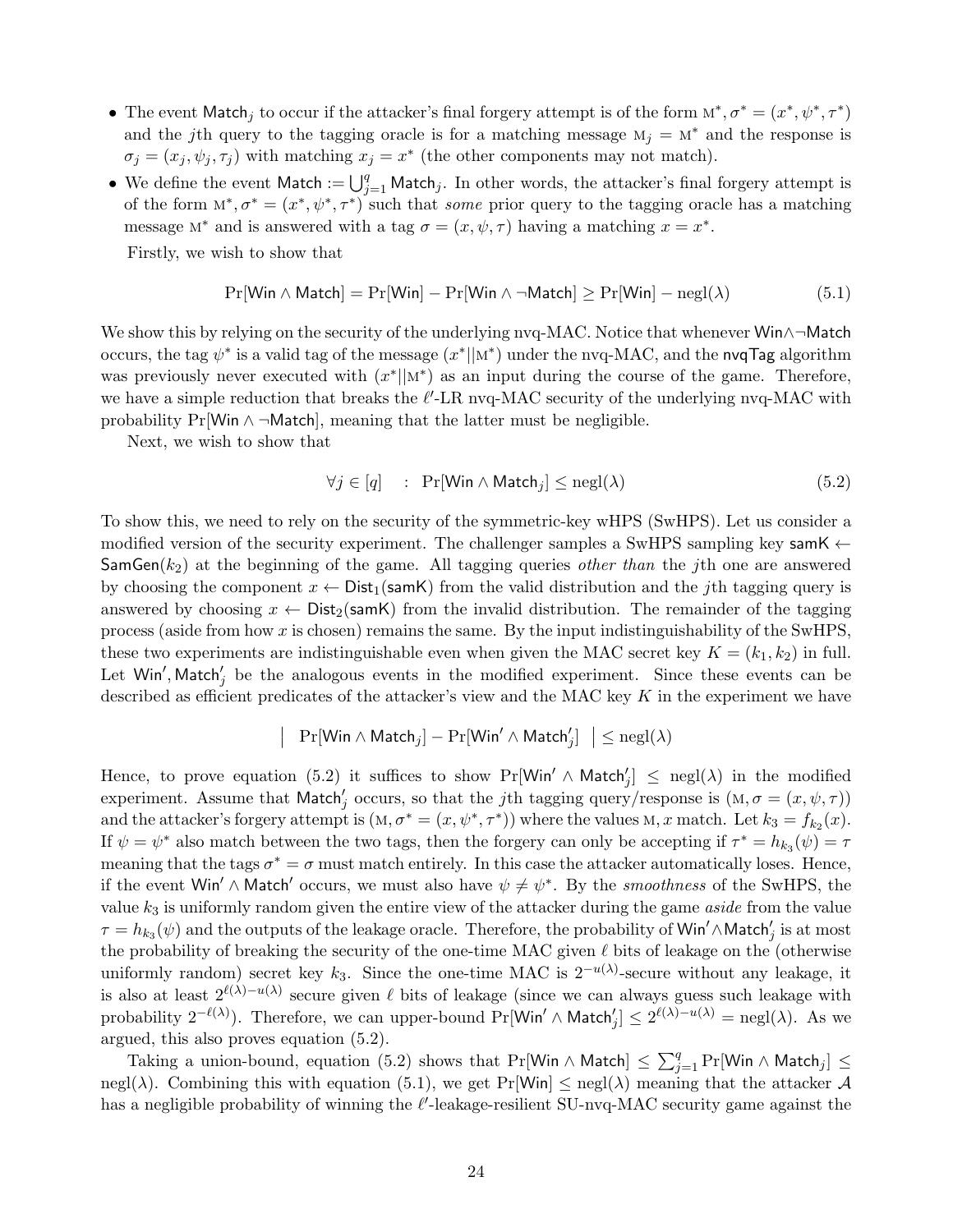MAC (Tag*,* Ver), as we wanted to show.

**Putting it All Together.** We now combine the results from this section to state our main theorem for leakage-resilient message-authentication codes.

**Theorem 5.6.** *Assuming the existence of one-way functions, there exist*  $\ell(\lambda)$ *-leakage-resilient stronglyunforgeable MACs for arbitrarily large polynomial ℓ*(*λ*)*. Furthermore, assuming there exist standard PRFs with variable-length input-size, output size λ, and key-size s*(*λ*)*, the above schemes exist for any* leakage rate  $\alpha(\lambda) = O\left(\frac{\log(\lambda)}{s(\lambda)}\right)$ *s*(*λ*) ) *.*

*Proof.* First, we use our construction of leakage-resilient nvq-MACs from PRFs (Theorem 5.4) with polynomial parameters  $n = n(\lambda) > 4\lambda$  and  $m = m(\lambda) > 4$  (assume m is a perfect power of 2). If the PRF key-size is  $s = s(\lambda)$ , we get an *ℓ*-leakage-resilient nvq-MACs with leakage-bound  $\ell =$  $n \log(m) - \lambda > \frac{1}{2}n \log(m)$ , key-size  $n(s + \log(m)) < 2ns$  and tag-size  $nm\lambda + \lambda$  (in bits).

We then use our construction for upgrading nvq-MAC security to SU-MAC security Theorem 5.5 using a wHPS and a one-time MAC constructed as follows:

*•* We use a one-time MAC with key-size 2*w* and output size *w* and input-size *tw* defined by

$$
h_{r,s}(a_1,\ldots,a_t) := \sum_{i=1}^t a_i \cdot r^i + s
$$

where all operations are over the field  $\mathbb{F}_{2^w}$ . We set  $w := n \log(m)$  and  $t := m\lambda$ . The security is given by  $t/2^w$  which we can write as  $2^{-u}$  for  $u = w - \log(t) = n \log(m) - (\log(m) + \log(\lambda)).$ 

• We use an SwHPS with key-size  $n(s + \log(m)) < 2ns$  and output-size  $2n \log m$  (in bits) from the proof of Theorem 4.6, under the same PRF assumption.

Note that the output-size of the wHPS matches the key-size of the one-time MAC as needed. Also, the input-size of the one-time MAC is

$$
tw = (m\lambda)n \log(m) \ge 2nm\lambda \ge nm\lambda + \lambda
$$

and therefore large enough so that we can feed it the tags of the nvq-MAC as inputs (as needed).

By Theorem 5.5, this construction is  $\ell'$ -leakage-resilient for  $\ell' = \min(\ell, u - \lambda) \ge n \log(m) - \ell'$  $2\lambda > \frac{1}{2}n \log(m)$  and has key-size  $\lt{4ns}$ . Therefore the leakage rate is  $\alpha > \log(m)/8s$ . By choosing sufficiently large polynomials *n, m* we can achieve the claim of the theorem, where *n* mainly influences the leakage amount  $\ell'$  and  $m$  mainly influences the leakage rate  $\alpha$ .  $\Box$ 

## **6 Extensions**

### **6.1 Entropy-Bounded Leakage**

The notion of entropy-bounded leakage was first suggested by Naor and Segev [NS09] to capture scenarios where the *length* of the leakage obtained by the attacker is much longer than the length of the secret key, but its relevant information content is still small. More specifically, in the model of *entropybounded leakage*, we restrict the amount of entropy that can be lost by seeing the output of the leakage function, rather than bounding its output size. There are several (similar but not equivalent) ways to model entropy-bounded leakage and the concept of entropy loss (see [NS09,DHLW10a,BSW11,BK12]).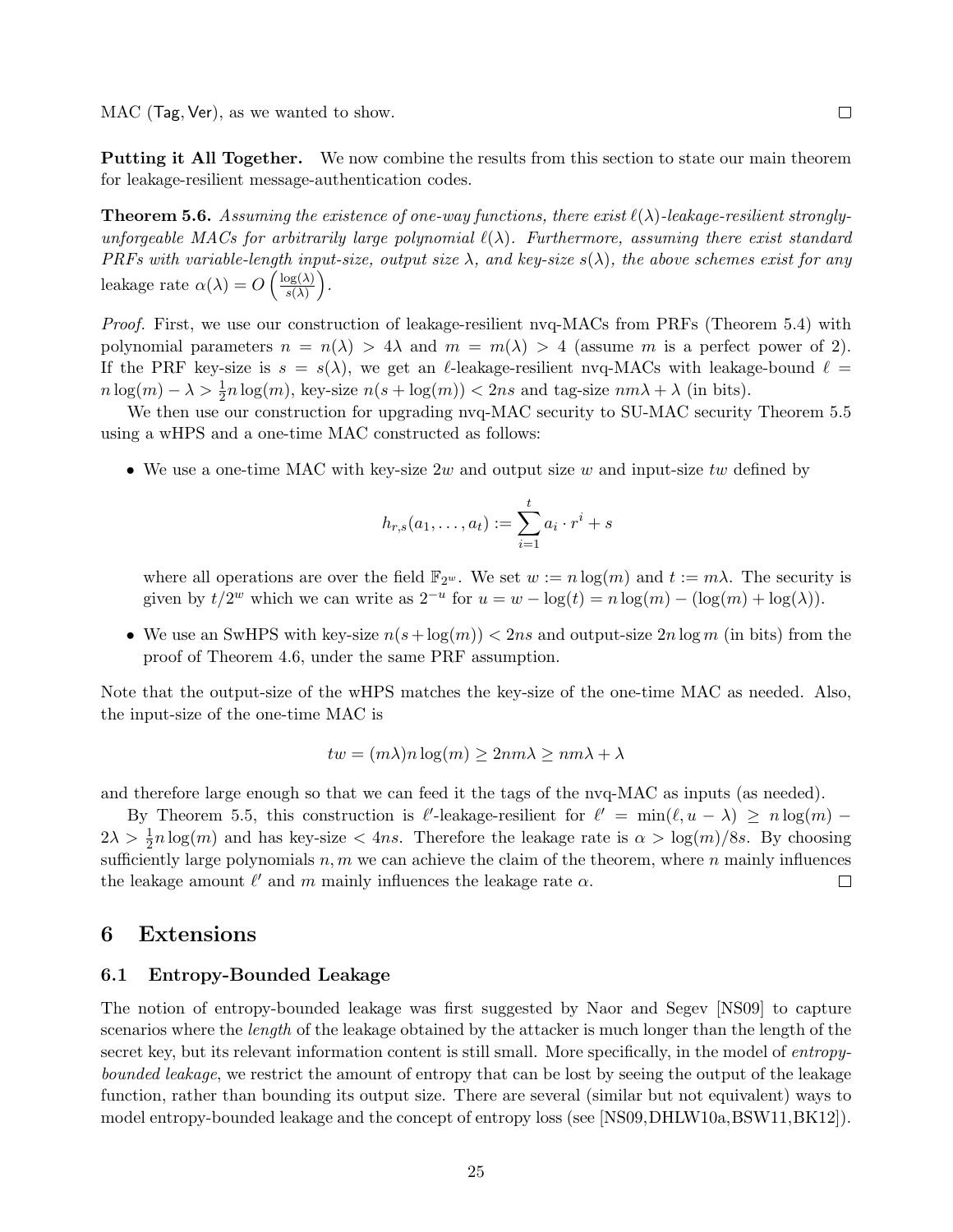We follow [DHLW10a] and consider the entropy-loss over the uniform distribution as the measure of leakiness, since this measure turns out to be very robust and easy to use. We recall that we consider an average min-entropy notion, formally defined in Definition 2.2.

**Definition 6.1.** [DHLW10a] *A probabilistic function*  $h: \{0,1\}^* \to \{0,1\}^*$  *is*  $\ell$ -leaky *if, for all*  $n \in \mathbb{N}$ *,* we have  $\mathbf{H}_{\infty}(\mathcal{U}_n \mid h(\mathcal{U}_n)) \geq n - \ell$ , where  $\mathcal{U}_n$  is the uniform distribution over  $\{0,1\}^n$ .

When we define the *ℓ*-leakage-resilient security of various primitives in the entropy-bounded leakage model, the attacker can adaptively query the "leakage oracle" with arbitrary functions  $h_i$ , each of which is  $\ell_i$ -leaky, as long as the total leakiness is bounded by  $\sum_i \ell_i \leq \ell$ .<sup>7</sup>

Notice that by Lemma 2.3, a length-bounded function  $h: \{0,1\}^* \to \{0,1\}^{\ell}$  is  $\ell$ -leaky. Thus, entropy-bounded leakage provides a generalization of length-bounded leakage. Furthermore, as was shown in [DHLW10a], if a function is *ℓ*-leaky (decreases the entropy of the uniform distribution by at most *ℓ* bits), then it decreases the entropy of *every* distribution by at most *ℓ* bits. Moreover, the definition composes nicely and an adversary that adaptively chooses several *ℓi*-leaky functions, only learns  $\sum_i \ell_i$  bits of information.

We claim that all of our results, both in the public-key and in the symmetric-key setting, hold if we consider entropy-bounded leakage instead of length-bounded leakage. This essentially follows immediately from our proofs of security, where we only used the entropy loss of the leakage to argue security.

#### **6.2 Bounded-Retrieval Model**

**Motivation.** The Bounded-Retrieval Model (BRM) [CLW06, Dzi06a, CDD+07, ADW09, ADN+10] attempts to address the issue of *system compromise*, where an attacker can download large amounts of data from a compromised system storing cryptographic keys. In some cases, we may still be able to assume that the attacker is constrained, and the amount of data that he can download is bounded by some sufficiently huge bound *ℓ* (e.g. on the order of Gigabytes). This may be a reasonable assumption if the attacker's bandwidth is bounded, downloading more data is not a cost-effective attack, or the system can detect and prevent larger amounts of leakage. The main idea of the BRM is to use leakage-resilience to maintain security in this scenario.

**BRM Requirements.** On a high level, the BRM requires *efficient* leakage-resilient cryptosystems that can tolerate *huge* amounts of leakage *ℓ*. In other words, the BRM places additional efficiency requirements on leakage-resilient schemes. If we want to instantiate a scheme so as to tolerate *ℓ* bits of leakage, then the secret-key size must be sufficiently large ( $|\text{SK}| > \ell$ ) so that the attacker cannot leak the key in full. However, in the BRM we insist that all other efficiency parameters of the scheme (the computation time of all algorithms, the public-key sizes, ciphertext sizes etc.) must remain small and essentially independent of *ℓ*. In other words, if the leakage bound *ℓ* grows to the order of Gigabytes, the secret key will need to grow as well, but the cryptographic scheme should otherwise remain efficient and usable. One outcome of this requirement is that schemes in the BRM cannot even access their entire (huge) secret key during each cryptographic operation.

<sup>7</sup>Since we cannot efficiently measure the amount of "leakiness" of a function, the leakage-oracle cannot efficiently verify the above condition. Instead, we simply insist that the attacker satisfies this condition and are agnostic to how this is ensured. In other words, we quantify over all attackers that satisfy the above condition.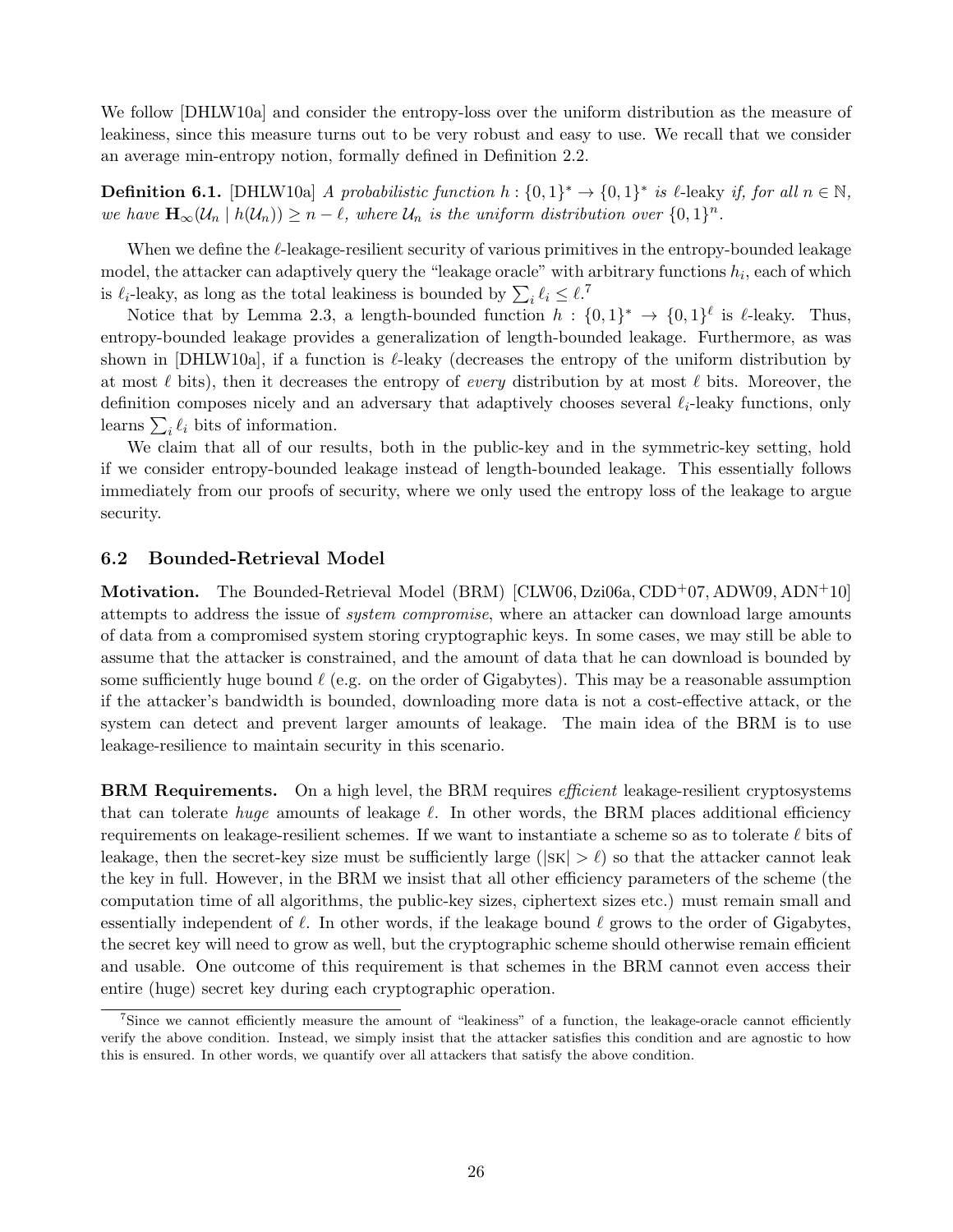**Prior Work on Encryption in the BRM.** The work of Alwen et al. [ADN<sup>+</sup>10] shows how to obtain encryption schemes in the BRM from *identity-based weak hash-proof systems* (IB-wHPS).<sup>8</sup> Such schemes were then constructed under several concrete assumptions including LWE (+ random oracle), QR (+ random oracle), and the "*q*-truncated augmented bilinear Diffie-Hellman exponent (*q*-TABDHE) assumption". We now show how to achieve BRM encryption under general assumptions, by leveraging the ideas behind our constructions of public-key and symmetric-key wHPS from Section 3.2 and Section 4.2. First, let us give an overview of how IB-wHPS is used to construct encryption schemes in the BRM.

**Random Sampling.** The main idea behind all prior constructions in the BRM is to randomly sample some subset of the secret key bits which will be relevant for the current cryptographic operation. That way, even if the attacker observed some leakage in the past, we are still likely to sample bits of the secret key that have high entropy. We review this idea in more detail for the example of public key encryption studied in [ADN+10] (a similar idea also applies to symmetric-key encryption).

Let  $\mathcal H$  be some wHPS with a small secret key (e.g., our basic construction in Section 3.2). We can use it to construct an efficient *ℓ*-leakage-resilient public-key encryption *E*, where the bound *ℓ* and the secret key can be made arbitrarily large while maintaining low computation cost. The public/secret key pair of *E* consists of *n* independent public/secret keys of  $H$ , i.e.,  $PK = (PK<sub>1</sub>, ..., PK<sub>n</sub>)$ ,  $SK =$  $(\text{SK}_1, \ldots, \text{SK}_n)$ , where *n* is proportional to the leakage bound  $\ell$ . So far, this is the same as parallelrepetition of *H*. However, when we encrypt under *E*, we now sample a random subset of  $t \ll n$ indices  $I \subseteq [n], |I| = t$  and only compute  $(c_i, k_i) \leftarrow \text{wHPS}$ *Encap*( $PK_i$ ) for the indices  $i \in I$ . We then apply an extractor to the values  ${k_i}_{i \in I}$  and use the output as a one-time-pad to encrypt an arbitrary message. Intuitively, when we switch from valid to invalid encapsulation, the collection of  $\{k_i\}_{i\in I}$  is likely to have entropy even given the attacker's leakage. This happens because the choice of *I* is random and hence the attacker's leakage is unlikely to have been concentrated on the positions  $\{SK_i\}_{i\in I}$ . This type of intuition is formalized in the work of Vadhan on locally computable extractors [Vad03]. The computation time of encryption/decryption in  $\mathcal E$  is only proportional to  $t$ , which is small and independent of *ℓ*. Unfortunately, the encryption scheme *E* still has a huge public key (in the symmetric-key setting, a variant of the above idea using symmetric-key wHPS is already sufficient).

**Reducing Public-Key Size.** To reduce the public-key size, the work of  $[ADN+10]$  introduces a notion of identity-based wHPS (IB-wHPS). Informally, IB-wHPS is a generalization of wHPS, where the wHPS*.*Encap*,*wHPS*.*Encap*<sup>∗</sup>* algorithms take a master public key mpk and an identity ID, and the wHPS.Decap algorithm takes in a secret key  $SK_{1D}$  corresponding to identity ID. See  $[ADN^+10]$  for a formal definition. Using an IB-wHPS *H* we can construct an encryption scheme *E* in the BRM as follows. The public key of  $\mathcal E$  is set to the master public-key MPK of  $\mathcal H$ . The secret key of  $\mathcal E$  consists of *n* identity secret keys  $SK = (SK_{1D_1}, \ldots, SK_{1D_n})$  corresponding to some *n* fixed identities. Encryption and decryption work essentially the same way as before. To encrypt, we first choose *t* random indices  $I = (i_1, \ldots, i_t)$ , and compute  $(c_j, k_j) \leftarrow \text{wHPS}$ *.*Encap(MPK, ID<sub>*i*j</sub>) for the *t* relevant identities. We then apply an extractor with a random seed *s* to get  $r = \text{Ext}((k_1, \ldots, k_t); s)$  and use *r* as a one-time-pad. In particular, the ciphertext for a message M is given by  $C = (I, c_1, \ldots, c_t, r + M)$ . See [ADN<sup>+</sup>10] for a formal description of IB-wHPS and an analysis of this abstract approach.

<sup>8</sup>Although that work does not use the term "weak" HPS, the abstraction there matches the natural extension of our notion of wHPS to the identity-based setting.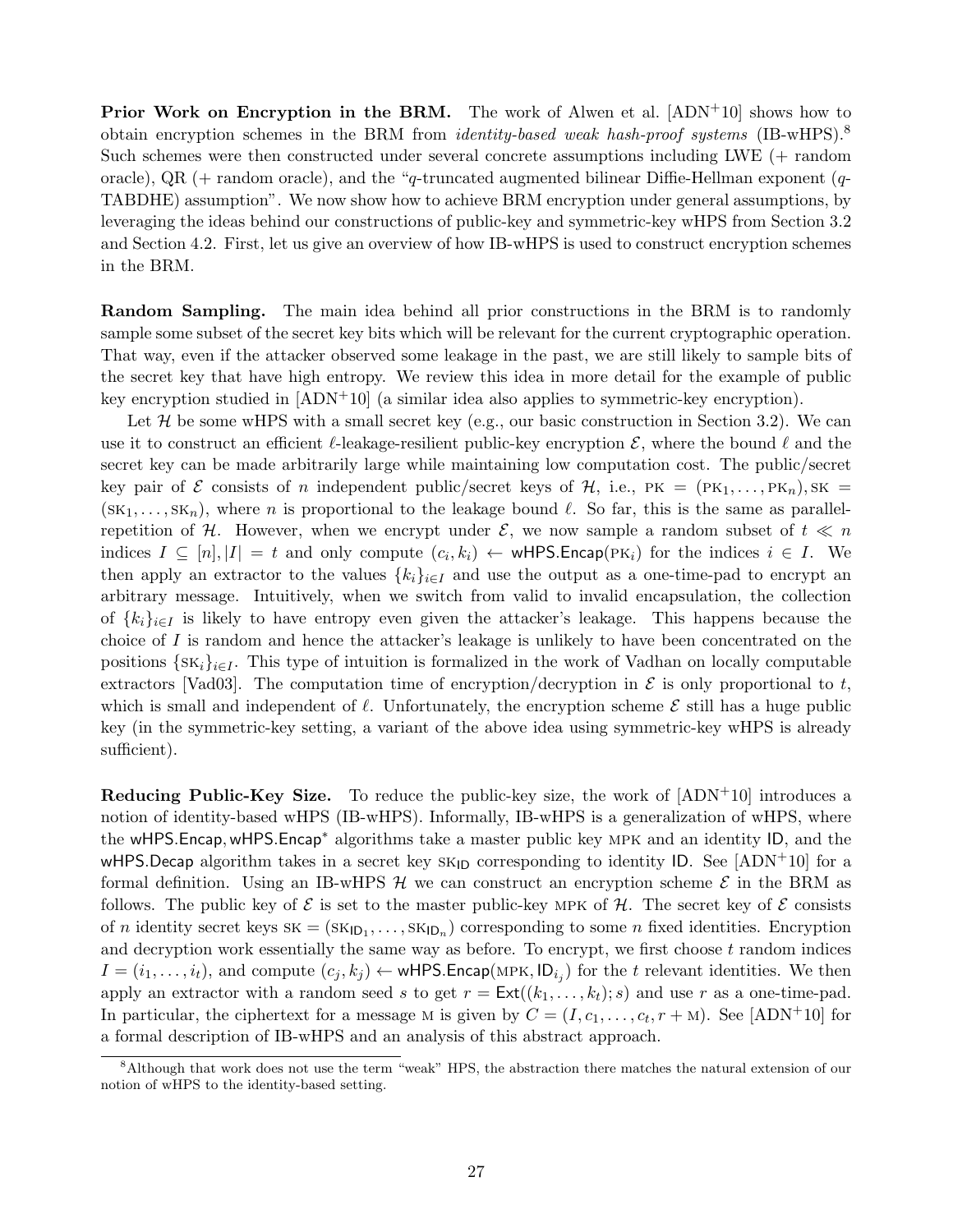**Our Observations.** Firstly, we can directly plug in our construction of symmetric-key wHPS into the above framework to get symmetric-key encryption schemes in the BRM under general assumptions. Similarly, we can directly use our public-key wHPS to get a public-key encryption scheme in a relaxed version of the BRM, where the public-key size is large. To get a short public-key, we need to have an IB-wHPS. We notice that we can can use our techniques to construct IB-wHPS generically from *any* identity-based encryption (IBE) scheme. Assume that the identities of the underlying IBE scheme have the form  $ID = (i, j)$  where  $i, j \in \mathbb{N}$ . The identities in our IB-wHPS scheme will have the form ID = *i ∈* N and the secret key of the IB-wHPS for identity *i* will be a pair (*t,* sk*i,t*) where *t ←* [*m*] is random and  $SK_{i,t}$  is an IBE secret key for identity  $(i,t)$ . Notice that the IB-wHPS secret key for each identity *i* has at least log(*m*) bit of entropy depending on the choice of *t*. To encapsulate toward identity *i*, we create *m* IBE ciphertexts  $(c_1, \ldots, c_m)$  toward the identities  $(i, 1), \ldots (i, m)$  respectively. In a valid encapsulation, all ciphertexts encrypt the same random value  $k \leftarrow [m]$  and in an invalid encapsulation they encrypt different values, where  $c_i$  encrypts  $k + i \pmod{m}$ . The analysis showing that this scheme satisfies IB-wHPS essentially follows the proof of Theorem 3.4. Therefore, we get public-key encryption in the BRM assuming the existence of *any* standard IBE scheme. It is not known whether this assumption is minimal.

### **6.3 After-the-Fact Leakage**

In this section we consider the notion of *after-the-fact* leakage resilient encryption defined by Halevi and Lin [HL11]. Loosely speaking, after-the-fact leakage-resilient security implies that an attacker who gets to observe  $\ell_{\text{POST}}$  bits of leakage on the secret key adaptively after seing the challenge ciphertext learns at most  $\ell_{\text{POST}}$  bits of information about the plaintext (in contrast, standard leakage-resilient security of encryption implies that seing *ℓ* bits of leakage on the secret key before seing the challenge ciphertext will not help reveal any information about the encrypted message). For simplicity, we will assume that the message *M* is picked at random from  $\{0,1\}^m$ . We formulate the notion of after-thefact leakage by defining two games: a *real* versus a *simulated* one. The real game has two phases of leakage: prior to the challenge phase and afterwards. Therefore the leakage oracle  $\mathcal{O}^{\ell_{\text{PRE}},\ell_{\text{POST}}}$ <sup>(</sup> $\cdot$ ) is parameterized by a secret key sk, two leakage parameters  $\ell_{PRE}$ ,  $\ell_{POST}$ , and a security parameter  $\lambda$ . Formally, we define the following two games:

**The Real Game.** Given the parameters  $\lambda$ ,  $\ell_{PRE}$ ,  $\ell_{POST}$  and an encryption scheme  $\Psi = (LR.Gen,$ LR*.*Enc*,* LR*.*Dec), the real game is defined as follows:

- **Key Generation:** The challenger chooses at random a plaintext  $M^{RL} \leftarrow \{0, 1\}^m$ . The challenger also runs ( $PK, SK$ )  $\leftarrow$  LR.Gen( $1^{\lambda}$ ) and gives PK to  $\mathcal{A}$ .
- **Pre-Challenge Leakage Queries:** *A* is given access to the leakage oracle  $\mathcal{O}^{\ell_{\text{PRE}},\ell_{\text{POST}}}_{\text{SK}}(\cdot)$ . Note that we can assume without loss of generality that *A* queries  $\mathcal{O}^{\ell_{\text{PRE}}, \ell_{\text{POST}}}_{\text{SK}}(\cdot)$  only once with a function *f* whose output is  $\ell_{PRE}$  bits.
- **Challenge:** The challenger sends  $c^* \leftarrow \textsf{LR}.\textsf{Enc}(\textsf{PK}, M^{\textsf{RL}})$  to A.
- **Post-Challenge Leakage Queries:** *A* is given access to the leakage oracle  $\mathcal{O}^{\ell_{\text{PRE}},\ell_{\text{POST}}}_{\text{SK}}(\cdot)$ . Again, we can assume without loss of generality that *A* queries  $\mathcal{O}_{SK}^{\ell_{PRE},\ell_{POST}}(\cdot)$  only once with a function *f* whose output is  $\ell_{\text{POST}}$  bits.

Denote by  $\mathbf{View}_{\mathcal{A}}^{\text{RL}}(\Psi)$  the random variable describing the view of the adversary  $\mathcal{A}$  in the real game.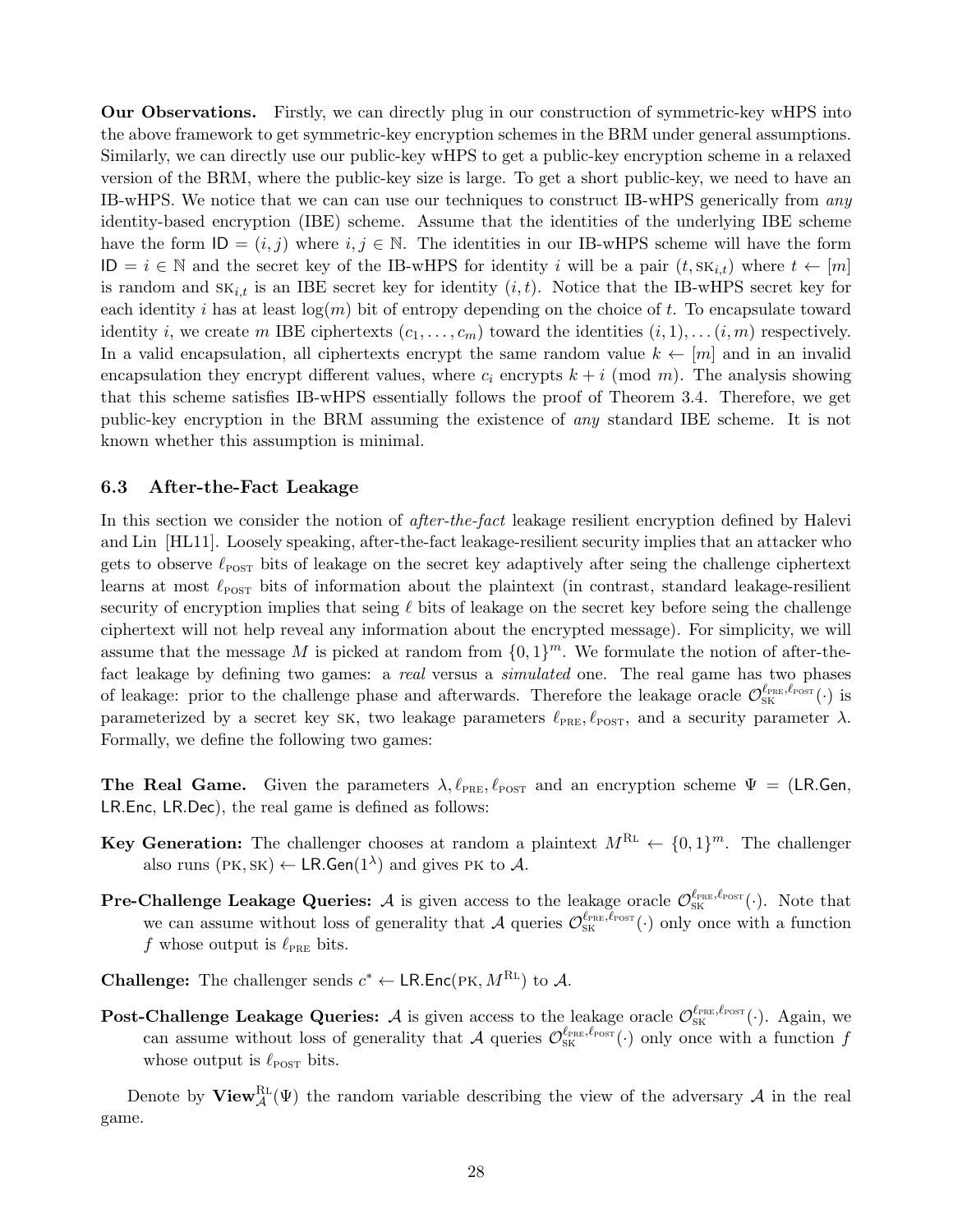**The Simulated Game.** In the simulated game the challenger is replaced by a simulator *S* that gets a uniformly chosen plaintext  $M^{SM}$  as input and simulates the interaction with A conditioned on this plaintext. The view of *A* when interacting with *S* is denoted by  $View^{\text{SM}}_{\mathcal{A},\mathcal{S}}(\Psi)$ .

We continue with a definition of after-the-fact leakage-resilient encryption.

**Definition 6.2** (After-the-Fact Leakage-Resilient Encryption)**.** *We say that an encryption scheme* Ψ = (LR*.*Gen*,* LR*.*Enc*,* LR*.*Dec) *is* (*ℓ*pre*, ℓ*post)*-*after-the-fact leakage resilient *if there exists a simulator S, such that for all* PPT *adversaries A the following properties are satisfied:*

- $\bullet$  (View $_{\mathcal{A}}^{\text{RL}}(\Psi)$ *, M*<sup>RL</sup>)  $\approx_c$  (View $_{\mathcal{A},\mathcal{S}}^{\text{SM}}(\Psi)$ *, M*<sup>SM</sup>)*.*
- $\mathbf{H}_{\infty}(M^{\text{SM}}|\textbf{View}_{\mathcal{A},\mathcal{S}}^{\text{SM}}(\Psi)) \geq m \ell_{\text{POST}}$ .

**Constructions.** Halevi and Lin [HL11] showed how to achieve *after-the-fact* leakage-resilient PKE from hash-proof systems. It is easy to see that their proof remains the same if we only have a *weak* hashproof system (wHPS). The main idea is that the simulator uses *invalid* encapsulation algorithm so as to inject real (information-theoretic) entropy into the ciphertext. Moreover, we can also naturally define and construct after-the-fact leakage-resilient symmetric-key CPA secure encryption from symmetrickey wHPS using the same techniques.

# **7 Conclusions**

We saw how to construct several leakage-resilient primitives under the minimal assumption that they exists in the standard setting without any leakage. Perhaps the main open question is to improve the *leakage rate* of such constructions (say, to some constant fraction of the secret key), or to provide black-box separations showing that this is not be possible. Another interesting open question is to construct leakage-resilient *signatures* under the minimal assumption that one-way functions exist. Lastly, it would be interesting to come up with other applications where *weak* hash-proof systems (wHPS) can replace standard HPS.

# **References**

- [AARR02] Dakshi Agrawal, Bruce Archambeault, Josyula R. Rao, and Pankaj Rohatgi. The EM sidechannel(s). In Burton S. Kaliski Jr., Çetin Kaya Koç, and Christof Paar, editors, *CHES*, volume 2523 of *Lecture Notes in Computer Science*, pages 29–45. Springer, August 13-15 2002.
- [ADN+10] Joël Alwen, Yevgeniy Dodis, Moni Naor, Gil Segev, Shabsi Walfish, and Daniel Wichs. Public-key encryption in the bounded-retrieval model. In Henri Gilbert, editor, *Advances in Cryptology - EUROCRYPT 2010*, volume 6110 of *Lecture Notes in Computer Science*, pages 113–134. Springer, 2010.
- [ADW09] Joël Alwen, Yevgeniy Dodis, and Daniel Wichs. Leakage-resilient public-key cryptography in the bounded-retrieval model. In Halevi [Hal09], pages 36–54.
- [AGV09] Adi Akavia, Shafi Goldwasser, and Vinod Vaikuntanathan. Simultaneous hardcore bits and cryptography against memory attacks. In Omer Reingold, editor, *Sixth Theory of Cryptography Conference — TCC 2007*, volume 5444 of *Lecture Notes in Computer Science*. Springer-Verlag, 2009.
- [BCH12] Nir Bitansky, Ran Canetti, and Shai Halevi. Leakage-tolerant interactive protocols. In Cramer [Cra12], pages 266–284.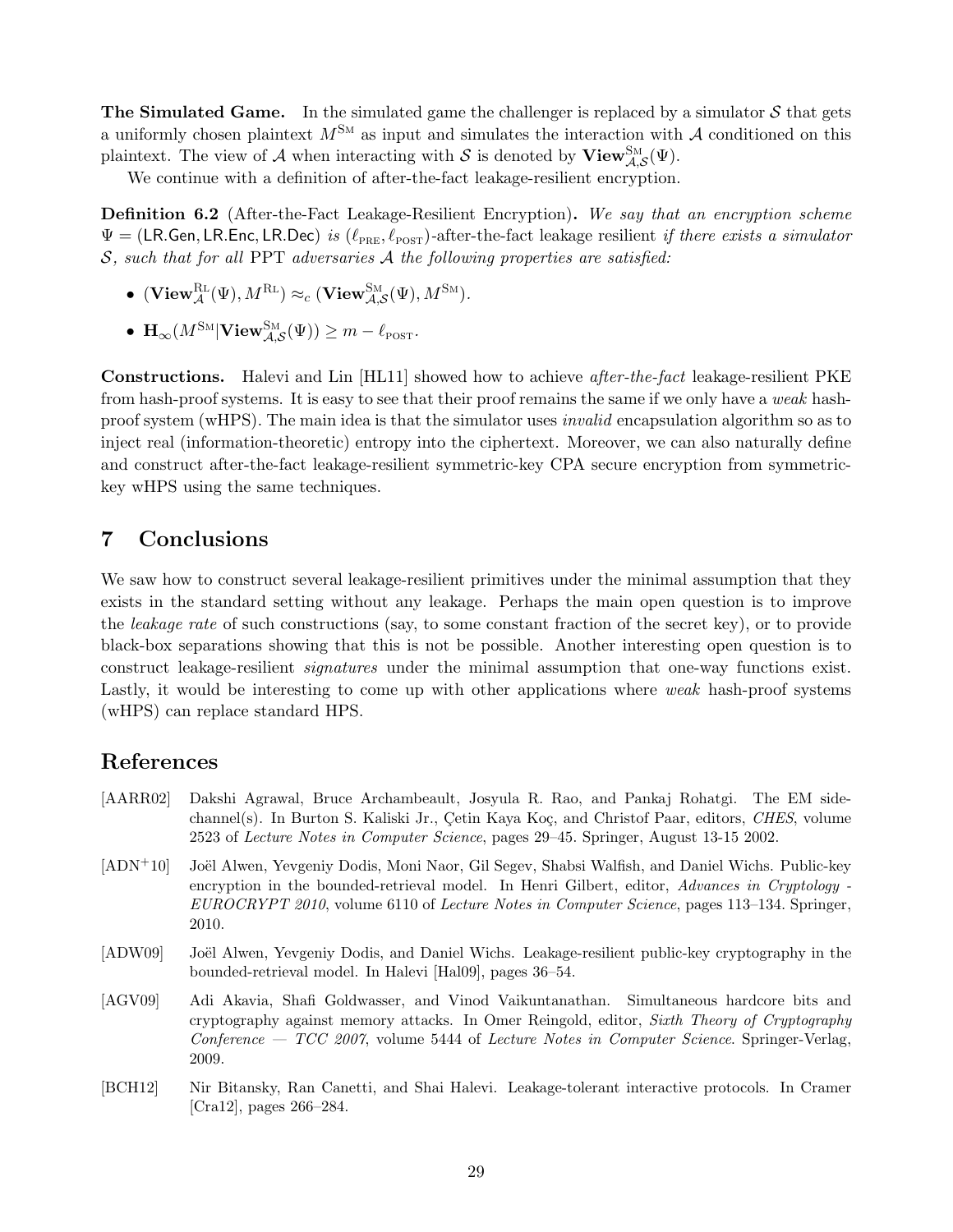- [BE03] Hagai Bar-El. Known attacks against smartcards, 2003. last accessed: August 26, 2009. http://www.hbarel.com/publications/Known\_Attacks\_Against\_Smartcards.pdf.
- [BG10] Zvika Brakerski and Shafi Goldwasser. Circular and leakage resilient public-key encryption under subgroup indistinguishability - (or: Quadratic residuosity strikes back). In Tal Rabin, editor, *CRYPTO*, volume 6223 of *Lecture Notes in Computer Science*, pages 1–20. Springer, 2010.
- [BHK11] Mark Braverman, Avinatan Hassidim, and Yael Tauman Kalai. Leaky pseudo-entropy functions. In Bernard Chazelle, editor, *ICS*, pages 353–366. Tsinghua University Press, 2011.
- [BK12] Zvika Brakerski and Yael Tauman Kalai. A parallel repetition theorem for leakage resilience. In Cramer [Cra12], pages 248–265.
- [BKKV10] Zvika Brakerski, Jonathan Katz, Yael Kalai, and Vinod Vaikuntanathan. Overcomeing the hole in the bucket: Public-key cryptography against resilient to continual memory leakage. In *FOCS* [IEE10], pages 501–510.
- [BSW11] Elette Boyle, Gil Segev, and Daniel Wichs. Fully leakage-resilient signatures. In Kenneth G. Paterson, editor, *EUROCRYPT*, volume 6632 of *Lecture Notes in Computer Science*, pages 89– 108. Springer, 2011.
- [CDD<sup>+</sup>07] David Cash, Yan Zong Ding, Yevgeniy Dodis, Wenke Lee, Richard J. Lipton, and Shabsi Walfish. Intrusion-resilient key exchange in the bounded retrieval model. In Salil P. Vadhan, editor, *TCC*, volume 4392 of *Lecture Notes in Computer Science*, pages 479–498. Springer, 2007.
- [CDRW10] Sherman S. M. Chow, Yevgeniy Dodis, Yannis Rouselakis, and Brent Waters. Practical leakageresilient identity-based encryption from simple assumptions. In Ehab Al-Shaer, Angelos D. Keromytis, and Vitaly Shmatikov, editors, *ACM Conference on Computer and Communications Security*, pages 152–161. ACM, 2010.
- [CLW06] Giovanni Di Crescenzo, Richard J. Lipton, and Shabsi Walfish. Perfectly secure password protocols in the bounded retrieval model. In Halevi and Rabin [HR06], pages 225–244.
- [Cra12] Ronald Cramer, editor. *Theory of Cryptography 9th Theory of Cryptography Conference, TCC 2012, Taormina, Sicily, Italy, March 19-21, 2012. Proceedings*, volume 7194 of *Lecture Notes in Computer Science*. Springer, 2012.
- [CS02] Ronald Cramer and Victor Shoup. Universal hash proofs and a paradigm for adaptive chosen ciphertext secure public-key encryption. In Lars Knudsen, editor, *Advances in Cryptology— EUROCRYPT 2002*, volume 2332 of *LNCS*, pages 45–64. Springer-Verlag, 28 April–2 May 2002.
- [DHLW10a] Yevgeniy Dodis, Kristiyan Haralambiev, Adriana L´opez-Alt, and Daniel Wichs. Cryptography against continuous memory attacks. In *FOCS* [IEE10], pages 511–520.
- [DHLW10b] Yevgeniy Dodis, Kristiyan Haralambiev, Adriana López-Alt, and Daniel Wichs. Efficient publickey cryptography in the presence of key leakage. In Masayuki Abe, editor, *ASIACRYPT*, volume 6477 of *Lecture Notes in Computer Science*, pages 613–631. Springer, 2010.
- [DKPW12] Yevgeniy Dodis, Eike Kiltz, Krzysztof Pietrzak, and Daniel Wichs. Message authentication, revisited. In David Pointcheval and Thomas Johansson, editors, *EUROCRYPT*, volume 7237 of *Lecture Notes in Computer Science*, pages 355–374. Springer, 2012.
- [DLWW11] Yevgeniy Dodis, Allison B. Lewko, Brent Waters, and Daniel Wichs. Storing secrets on continually leaky devices. In Rafail Ostrovsky, editor, *FOCS*, pages 688–697. IEEE, 2011.
- [DN00] Ivan Damgård and Jesper Buus Nielsen. Improved non-committing encryption schemes based on a general complexity assumption. In Mihir Bellare, editor, *CRYPTO*, volume 1880 of *Lecture Notes in Computer Science*, pages 432–450. Springer, 2000.
- [DORS08] Yevgeniy Dodis, Rafail Ostrovsky, Leonid Reyzin, and Adam Smith. Fuzzy extractors: How to generate strong keys from biometrics and other noisy data. *SIAM Journal on Computing*, 38(1):97– 139, 2008.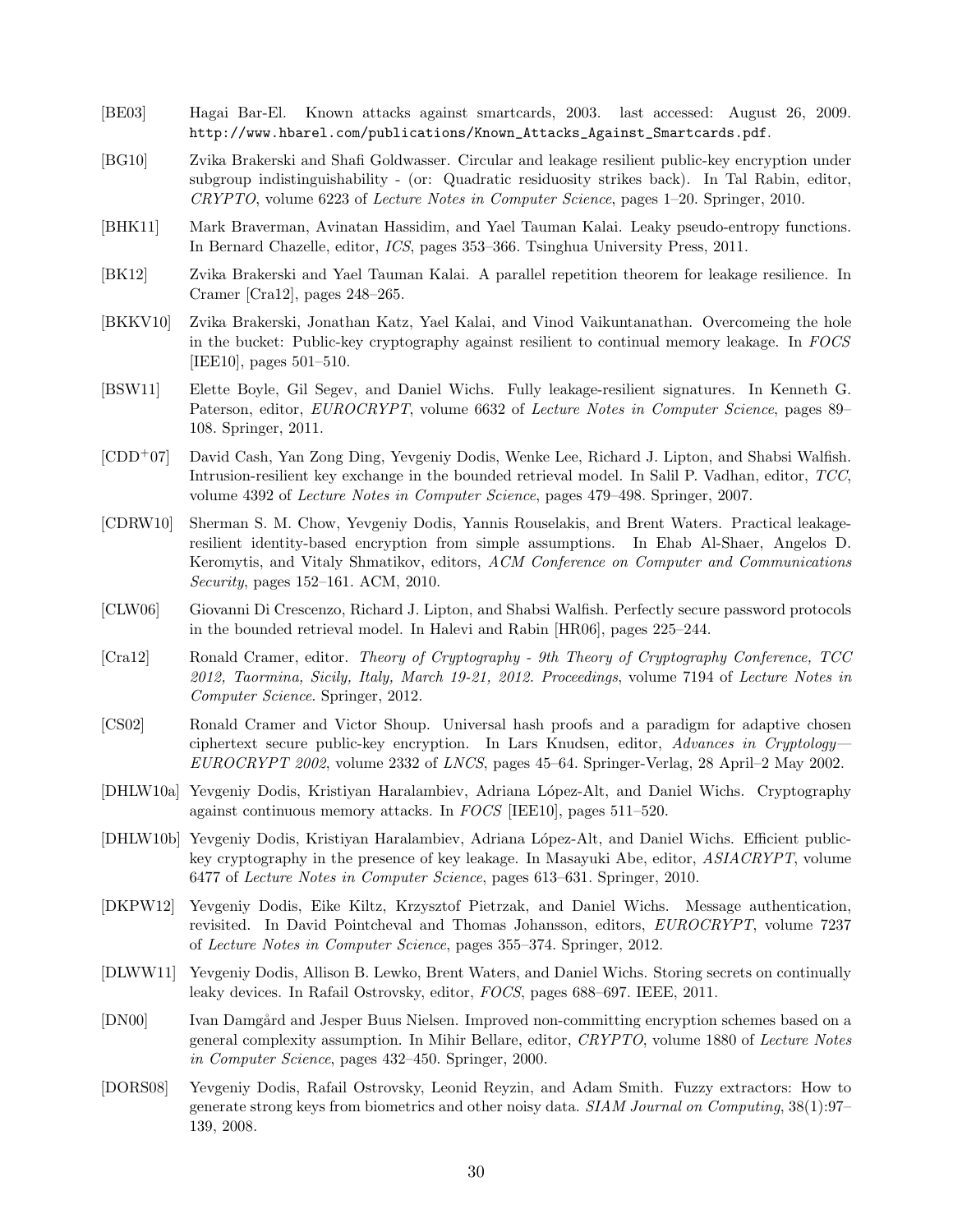- [DP08] Stefan Dziembowski and Krzysztof Pietrzak. Leakage-resilient cryptography. In *49th Symposium on Foundations of Computer Science*, pages 293–302, Philadelphia, PA, USA, October 25–28 2008. IEEE Computer Society.
- [DY12] Yevgeniy Dodis and Yu Yu. Overcoming weak expectations. In *ITW*, 2012. http://www.cs.nyu.edu/~dodis/ps/weak-expe.pdf.
- [Dzi06a] Stefan Dziembowski. Intrusion-resilience via the bounded-storage model. In Shai Halevi and Tal Rabin, editors, *Third Theory of Cryptography Conference — TCC 2006*, volume 3876 of *LNCS*, pages 207–224. Springer-Verlag, 2006.
- [Dzi06b] Stefan Dziembowski. Intrusion-resilience via the bounded-storage model. In Halevi and Rabin [HR06], pages 207–224.
- [ECR] ECRYPT. Side channel cryptanalysis lounge. last accessed: May 1, 2011. http://www.emsec.rub.de/research/projects/sclounge/.
- [GGM86] Oded Goldreich, Shafi Goldwasser, and Silvio Micali. How to construct random functions. *Journal of the ACM*, 33(4):792–807, October 1986.
- [GKPV10] Shafi Goldwasser, Yael Tauman Kalai, Chris Peikert, and Vinod Vaikuntanathan. Robustness of the learning with errors assumption. In Andrew Chi-Chih Yao, editor, *ICS*, pages 230–240. Tsinghua University Press, 2010.
- [GR12] Shafi Goldwasser and Guy N. Rothblum. How to compute in the presence of leakage. *Electronic Colloquium on Computational Complexity (ECCC)*, 19:10, 2012.
- [Hal09] Shai Halevi, editor. *Advances in Cryptology CRYPTO 2009*, volume 5677 of *LNCS*. Springer-Verlag, 2009.
- [HILL99] J. Håstad, R. Impagliazzo, L.A. Levin, and M. Luby. Construction of pseudorandom generator from any one-way function. *SIAM Journal on Computing*, 28(4):1364–1396, 1999.
- [HL11] Shai Halevi and Huijia Lin. After-the-fact leakage in public-key encryption. In Ishai [Ish11], pages 107–124.
- [HR06] Shai Halevi and Tal Rabin, editors. *Theory of Cryptography, Third Theory of Cryptography Conference, TCC 2006, New York, NY, USA, March 4-7, 2006, Proceedings*, volume 3876 of *Lecture Notes in Computer Science*. Springer, 2006.
- [HSH<sup>+</sup>09] J. Alex Halderman, Seth D. Schoen, Nadia Heninger, William Clarkson, William Paul, Joseph A. Calandrino, Ariel J. Feldman, Jacob Appelbaum, and Edward W. Felten. Lest we remember: cold-boot attacks on encryption keys. *Commun. ACM*, 52(5):91–98, 2009.
- [IEE10] IEEE. *51th Symposium on Foundations of Computer Science*, Las Vegas, NV, USA, October 23–26 2010.
- [Ish11] Yuval Ishai, editor. *Theory of Cryptography 8th Theory of Cryptography Conference, TCC 2011, Providence, RI, USA, March 28-30, 2011. Proceedings*, volume 6597 of *Lecture Notes in Computer Science*. Springer, 2011.
- [ISW03] Yuval Ishai, Amit Sahai, and David Wagner. Private circuits: Securing hardware against probing attacks. In Dan Boneh, editor, *Advances in Cryptology—CRYPTO 2003*, volume 2729 of *LNCS*. Springer-Verlag, 2003.
- [JGS11] Abhishek Jain, Sanjam Garg, and Amit Sahai. Leakage-resilient zero knowledge. In *CRYPTO*, 2011.
- [JP11] Abhishek Jain and Krzysztof Pietrzak. Parallel repetition for leakage resilience amplification revisited. In Ishai [Ish11], pages 58–69.